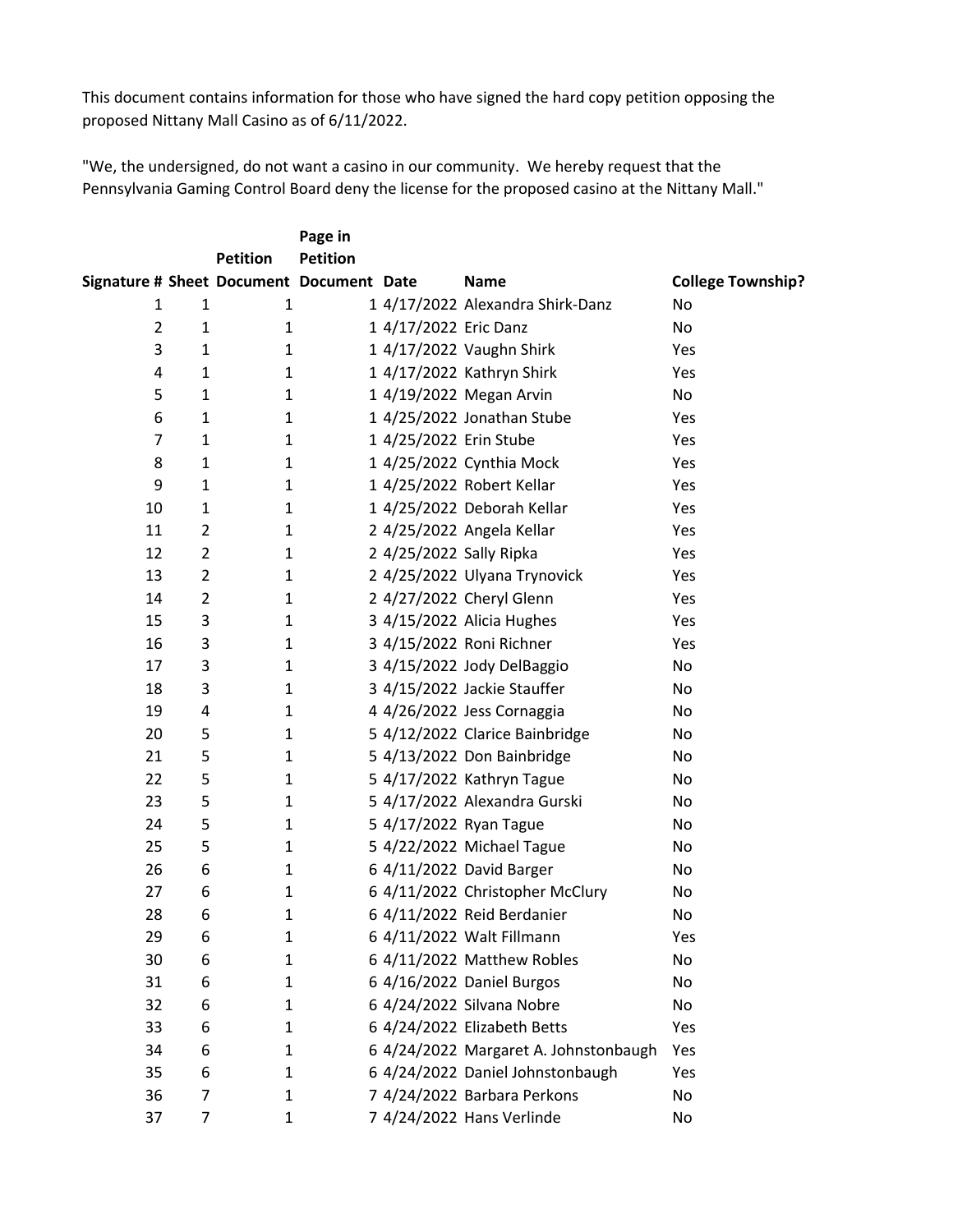| 38 | 7  | 1            | 7 4/24/2022 Stan Kovalev            | No        |
|----|----|--------------|-------------------------------------|-----------|
| 39 | 7  | 1            | 7 4/24/2022 Betty Auo               | No        |
| 40 | 7  | 1            | 7 4/24/2022 Jesse Tam               | No        |
| 41 | 7  | 1            | 7 4/24/2022 Ellen McHenry           | Yes       |
| 42 | 7  | $\mathbf{1}$ | 7 4/24/2022 Elizabeth Hagerup       | No        |
| 43 | 7  | 1            | 7 4/24/2022 Maggie Lee              | No        |
| 44 | 7  | 1            | 7 4/24/2022 Lynne Smith             | No        |
| 45 | 7  | 1            | 7 4/24/2022 Nancy Spooner           | Yes       |
| 46 | 8  | 1            | 8 4/24/2022 Kurt Kroeker            | No        |
| 47 | 8  | 1            | 8 4/24/2022 Lydia Kroeker           | No        |
| 48 | 8  | $\mathbf{1}$ | 8 4/24/2022 Annie Sharp             | No        |
| 49 | 8  | 1            | 8 4/24/2022 John Ewing              | No        |
| 50 | 8  | $\mathbf{1}$ | 8 4/24/2022 Don Garbrick            | No        |
| 51 | 8  | 1            | 8 4/24/2022 Paul D. Zell            | No        |
| 52 | 8  | 1            | 8 4/24/2022 Kunt Haushalter         | <b>No</b> |
| 53 | 8  | 1            | 8 4/24/2022 Belinda Geist           | No        |
| 54 | 8  | $\mathbf{1}$ | 8 4/24/2022 Joanna Haushalter       | No        |
| 55 | 8  | 1            | 8 4/24/2022 Sean Haushalter         | No        |
| 56 | 9  | $\mathbf{1}$ | 9 4/21/2022 Brian Roberg            | No        |
| 57 | 9  | $\mathbf{1}$ | 9 4/24/2022 Laura Booz              | No        |
| 58 | 9  | 1            | 9 4/24/2022 SueEllen Speicher       | No        |
| 59 | 9  | 1            | 9 4/24/2022 James Martin            | No        |
| 60 | 9  | $\mathbf{1}$ | 9 4/24/2022 John Ake                | No        |
| 61 | 9  | 1            | 9 4/24/2022 Barbara Geist           | Yes       |
| 62 | 9  | 1            | 9 4/24/2022 Christopher Geist       | Yes       |
| 63 | 9  | 1            | 9 4/24/2022 Lynda Bennett           | No        |
| 64 | 9  | 1            | 9 4/24/2022 Sheryl Groner           | No        |
| 65 | 10 | 1            | 10 4/24/2022 Andrew Cecere          | No        |
| 66 | 10 | 1            | 10 4/24/2022 Hope Cecere            | No        |
| 67 | 10 | 1            | 10 4/24/2022 Susan Natter           | No        |
| 68 | 10 | 1            | 10 4/24/2022 Kenneth J Layton       | No        |
| 69 | 10 | 1            | 10 4/24/2022 Orie Barron            | No        |
| 70 | 10 | 1            | 10 4/24/2022 Luther C. Natter       | No        |
| 71 | 10 | 1            | 10 4/24/2022 Susan and Paul Griffin | Yes       |
| 72 | 10 | 1            | 10 4/24/2022 Brian Thadl            | No        |
| 73 | 10 | $\mathbf{1}$ | 10 4/24/2022 Chris Kirkpatrick      | No        |
| 74 | 10 | 1            | 10 4/24/2022 Joan Kirkpatrick       | No        |
| 75 | 11 | 1            | 11 4/24/2022 Genevieve Volgstadt    | No        |
| 76 | 11 | 1            | 11 4/24/2022 Perry Denniston        | No        |
| 77 | 11 | 1            | 11 4/24/2022 Sharon Maktin          | No        |
| 78 | 11 | 1            | 11 4/24/2022 Ryan Booz              | No        |
| 79 | 11 | $\mathbf{1}$ | 11 4/24/2022 James Bennett          | No        |
| 80 | 11 | 1            | 11 4/24/2022 Andrea Noid            | No        |
| 81 | 11 | 1            | 11 4/24/2022 Steven Volgstadt       | No        |
| 82 | 11 | 1            | 11 4/24/2022 April Thrush           | No        |
| 83 | 11 | 1            | 11 4/24/2022 Stephen Smith          | Yes       |
| 84 | 11 | 1            | 11 4/24/2022 Gretchen Denniston     | No        |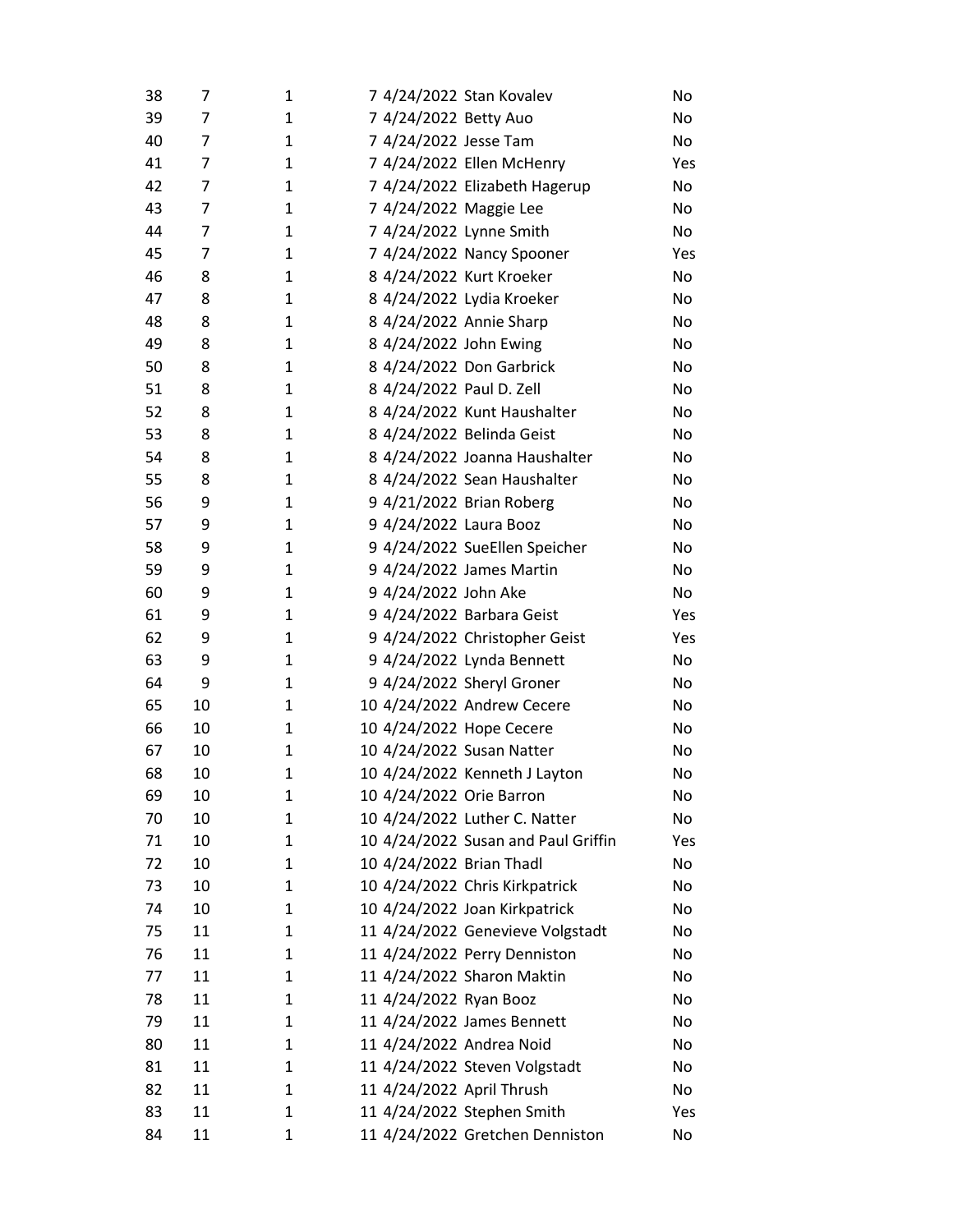| 85  | 12 | 1            | 12 4/24/2022 Timothy Eshelman   | No  |
|-----|----|--------------|---------------------------------|-----|
| 86  | 12 | $\mathbf{1}$ | 12 4/24/2022 Marilyn Saverance  | No  |
| 87  | 12 | $\mathbf{1}$ | 12 4/24/2022 Joseph Saverance   | No  |
| 88  | 12 | $\mathbf{1}$ | 12 4/24/2022 Amy Wagner         | No  |
| 89  | 12 | 1            | 12 4/24/2022 William A Plant    | No  |
| 90  | 12 | $\mathbf{1}$ | 12 4/24/2022 Tom Witmer         | No  |
| 91  | 12 | 1            | 12 4/24/2022 Pamela Jane Reed   | No  |
| 92  | 12 | 1            | 12 4/24/2022 Ben Lee            | No  |
| 93  | 12 | $\mathbf{1}$ | 12 4/24/2022 William Noid       | No  |
| 94  | 12 | $\mathbf{1}$ | 12 4/24/2022 Ben Hagerup        | No  |
| 95  | 13 | 1            | 13 4/22/2022 Josh Purviance     | No  |
| 96  | 13 | 1            | 13 4/24/2022 John Homan         | No  |
| 97  | 13 | 1            | 13 4/24/2022 Sean Haushalter    | No  |
| 98  | 13 | $\mathbf{1}$ | 13 4/24/2022 Beverly Haushalter | No  |
| 99  | 14 | 1            | 14 4/24/2022 Rob Geist          | No  |
| 100 | 14 | $\mathbf{1}$ | 14 4/24/2022 Carin Roberg       | No  |
| 101 | 14 | $\mathbf{1}$ | 14 4/24/2022 Amaryah Haushalter | No  |
| 102 | 14 | 1            | 14 4/24/2022 Ceci Rusnak        | No  |
| 103 | 15 | 1            | 15 4/24/2022 Janice Witmer      | No  |
| 104 | 15 | $\mathbf{1}$ | 15 4/24/2022 Thomas Mensch      | No  |
| 105 | 15 | $\mathbf{1}$ | 15 4/24/2022 Robert Spooner     | Yes |
| 106 | 15 | $\mathbf{1}$ | 15 4/24/2022 Bethany Eshelman   | No  |
| 107 | 15 | 1            | 15 4/24/2022 Dylan Rummel       | Yes |
| 108 | 16 | 1            | 16 4/14/2022 Bonnie Junod       | No  |
| 109 | 16 | $\mathbf{1}$ | 16 4/14/2022 Joseph Kulik       | Yes |
| 110 | 16 | $\mathbf{1}$ | 16 4/14/2022 Margaret Barton    | No  |
| 111 | 16 | $\mathbf{1}$ | 16 4/14/2022 Rachel Summers     | No  |
| 112 | 16 | $\mathbf{1}$ | 16 4/14/2022 Dorothy Blair      | No  |
| 113 | 16 | 1            | 16 4/14/2022 Arthur Curtze      | No  |
| 114 | 16 | $\mathbf{1}$ | 16 4/14/2022 Pamela Shent       | No  |
| 115 | 16 | $\mathbf 1$  | 16 4/14/2022 Martha Butler      | No  |
| 116 | 16 | 1            | 16 4/23/2022 John Erickson      | No  |
| 117 | 16 | 1            | 16 4/23/2022 Marjolie Erickson  | No  |
| 118 | 16 | 1            | 16 4/24/2022 Jose A. Guerrero   | Yes |
| 119 | 17 | 1            | 17 4/10/2022 Holly Howden       | Yes |
| 120 | 17 | 1            | 17 4/10/2022 Kaylah Olshefsky   | No  |
| 121 | 17 | 1            | 17 4/10/2022 Caleb Olshefsky    | No  |
| 122 | 17 | 1            | 17 4/10/2022 Ryan Chaky         | No  |
| 123 | 17 | 1            | 17 4/10/2022 Miranda Auhl       | No  |
| 124 | 17 | 1            | 17 4/10/2022 Cameron McHenry    | No  |
| 125 | 17 | 1            | 17 4/10/2022 Eric Lysczek       | No  |
| 126 | 17 | 1            | 17 4/10/2022 Hannah Lysczek     | No  |
| 127 | 17 | 1            | 17 4/10/2022 Andrew Shaffer     | No  |
| 128 | 17 | 1            | 17 4/10/2022 Erin Shaffer       | No  |
| 129 | 18 | $\mathbf{1}$ | 18 4/10/2022 Conal Carr         | No  |
| 130 | 18 | $\mathbf{1}$ | 18 4/10/2022 Douglas Sharp      | No  |
| 131 | 18 | $\mathbf 1$  | 18 4/10/2022 Patricia Sharp     | No  |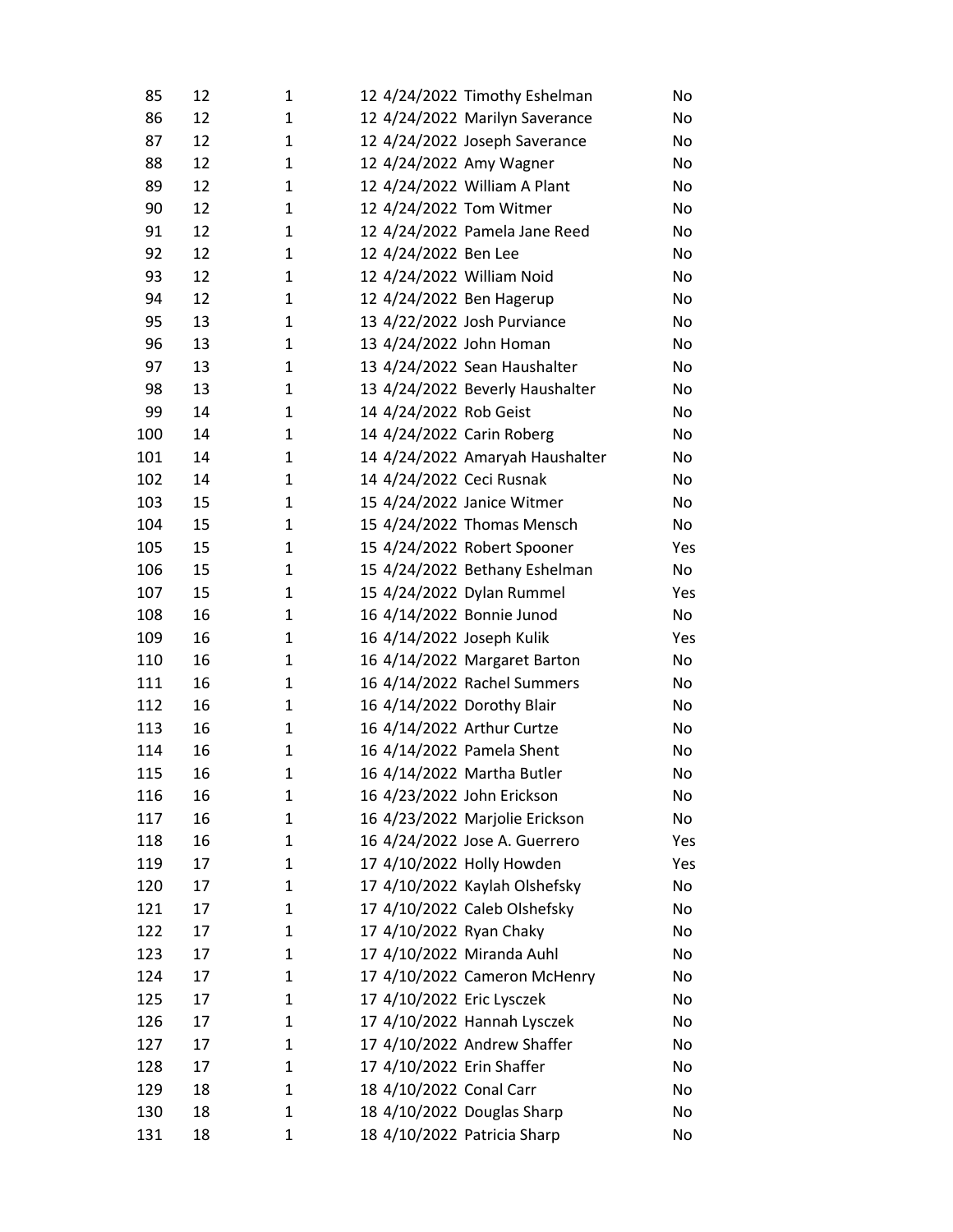| 132        | 18       | 1            | 18 4/10/2022 Robert Dvorksy                                   | No       |
|------------|----------|--------------|---------------------------------------------------------------|----------|
| 133        | 18       | 1            | 18 4/10/2022 Suzanne Kiehl                                    | No       |
| 134        | 18       | $\mathbf{1}$ | 18 4/10/2022 Theresa Dvorsky                                  | No       |
| 135        | 18       | 1            | 18 4/10/2022 Richard Smith                                    | No       |
| 136        | 18       | 1            | 18 4/10/2022 Robert Fillmann                                  | No       |
| 137        | 18       | $\mathbf{1}$ | 18 4/10/2022 Sara Fillmann                                    | No       |
| 138        | 18       | 1            | 18 4/11/2022 Time Howden                                      | Yes      |
| 139        | 19       | $\mathbf{1}$ | 19 4/20/2022 Laurel West                                      | No       |
| 140        | 19       | 1            | 19 4/20/2022 Harry West                                       | No       |
| 141        | 20       | 1            | 20 4/20/2022 Vicki Carter                                     | No       |
| 142        | 20       | 1            | 20 4/20/2022 Mary Thompsen                                    | No       |
| 143        | 20       | 1            | 20 4/20/2022 Joann McCormick                                  | No       |
| 144        | 20       | $\mathbf{1}$ | 20 4/20/2022 Mary G. Reed                                     | No       |
| 145        | 20       | 1            | 20 4/20/2022 Loretta M. Jeffreys                              | No       |
| 146        | 20       | 1            | 20 4/20/2022 Andrew Maretzki                                  | No       |
| 147        | 20       | 1            | 20 4/20/2022 M. Lillian Davenport                             | No       |
| 148        | 20       | 1            | 20 4/20/2022 Carolyn Billanti                                 | No       |
| 149        | 20       | $\mathbf{1}$ | 20 4/20/2022 Richard Hutchins                                 | No       |
| 150        | 20       | 1            | 20 4/22/2022 Doug Miller                                      | No       |
| 151        | 21       | 1            | 21 4/20/2022 Phyllis T. Gardener                              | No       |
| 152        | 21       | 1            | 21 4/20/2022 Della Bube                                       | No       |
| 153        | 21       | 1            | 21 4/20/2022 Ed Klevans                                       | No       |
| 154        | 21       | $\mathbf{1}$ | 21 4/20/2022 Betsy Tanabe                                     | No       |
| 155        | 21       | 1            | 21 4/20/2022 Nancy Guild                                      | No       |
| 156        | 21       | $\mathbf{1}$ | 21 4/20/2022 Mary Mills                                       | No       |
| 157        | 21       | 1            | 21 4/20/2022 Wendy Holder                                     | No       |
| 158        | 21       | $\mathbf{1}$ | 21 4/20/2022 Marjorie H. Weigel                               | No       |
| 159        | 21       | 1            | 21 4/20/2022 Robert Heiser                                    | No       |
| 160        | 21       | 1            | 21 4/20/2022 Mary Jo Heiser                                   | No       |
| 161        | 22       | 1            | 22 4/20/2022 Helen B Warren                                   | No       |
| 162        | 22       | $\mathbf{1}$ | 22 4/20/2022 Nel Kopp                                         | No       |
| 163        | 22       | 1            | 22 4/20/2022 Ruth Holter                                      | No       |
| 164        | 22       | 1            | 22 4/20/2022 Jule Cameron                                     | No       |
| 165        | 22       | 1            | 22 4/20/2022 Sandy Thomas                                     | No       |
| 166        | 22       | 1            | 22 4/20/2022 Mimi St. Clair                                   | No       |
| 167        | 22       | 1            | 22 4/20/2022 Helen Olsen                                      | No       |
| 168        | 22       | 1            | 22 4/20/2022 Carolyn G. Anderson                              | No       |
| 169        | 22       | 1            | 22 4/20/2022 Barbara Hale                                     | No       |
| 170        | 22       | 1            | 22 4/20/2022 Shirley Vogelsong                                | No       |
| 171        | 23       | 1            | 23 4/20/2022 Helen Love                                       | No       |
| 172        | 23       | 1            | 23 4/20/2022 Jane Wettstone                                   | No       |
| 173        | 23       | 1            | 23 4/20/2022 Margaret Lorah                                   | No       |
| 174        | 23<br>23 | 1<br>1       | 23 4/20/2022 Constance Matthews                               | No       |
| 175<br>176 | 23       | 1            | 23 4/20/2022 Louise Goldschmidt<br>23 4/20/2022 Herman Richey | No<br>No |
| 177        | 23       | 1            | 23 4/20/2022 Michael Bourgo                                   | No       |
|            |          |              |                                                               |          |
| 178        | 23       | 1            | 23 4/20/2022 Libby Klein                                      | No       |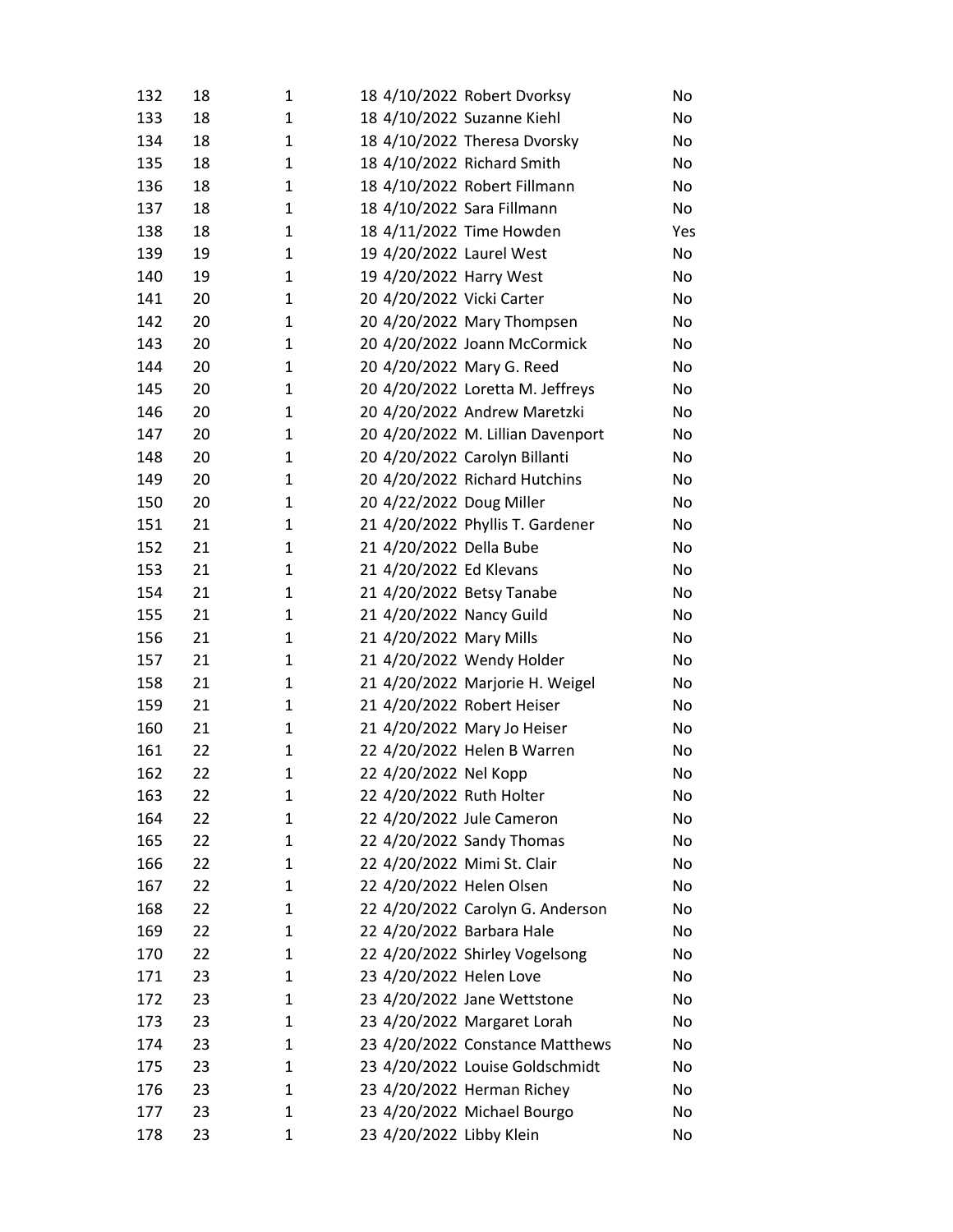| 179        | 23       | 1            | 23 4/20/2022 Helen Roback                                   | No       |
|------------|----------|--------------|-------------------------------------------------------------|----------|
| 180        | 23       | 1            | 23 4/20/2022 Ralph Way                                      | No       |
| 181        | 24       | 1            | 24 4/20/2022 Jo Bewley                                      | No       |
| 182        | 24       | 1            | 24 4/20/2022 Dorothy Lutz                                   | No       |
| 183        | 24       | 1            | 24 4/20/2022 Deborah Klevans                                | No       |
| 184        | 24       | 1            | 24 4/20/2022 Marilyn Eastridge                              | No       |
| 185        | 24       | 1            | 24 4/20/2022 Florence Reese                                 | No       |
| 186        | 24       | 1            | 24 4/20/2022 Daniel Holter                                  | No       |
| 187        | 24       | 1            | 24 4/20/2022 Barbara Gross                                  | No       |
| 188        | 24       | 1            | 24 4/20/2022 Joanne Arble                                   | No       |
| 189        | 24       | 1            | 24 4/20/2022 Sandra Riddiford                               | No       |
| 190        | 25       | 1            | 25 4/20/2022 Glendon Blume                                  | No       |
| 191        | 25       | 1            | 25 4/20/2022 Linda Rosensteel                               | No       |
| 192        | 25       | 1            | 25 4/20/2022 Carl Rosensteel                                | No       |
| 193        | 25       | 1            | 25 4/20/2022 Barbara Huffard                                | No       |
| 194        | 25       | 1            | 25 4/20/2022 Barbara Seibel                                 | No       |
| 195        | 25       | 1            | 25 4/20/2022 Sabrina Chapman                                | No       |
| 196        | 25       | $\mathbf{1}$ | 25 4/20/2022 Doris Carter                                   | No       |
| 197        | 25       | 1            | 25 4/20/2022 Barb Minard                                    | No       |
| 198        | 25       | 1            | 25 4/20/2022 Carol Eubanks                                  | No       |
| 199        | 25       | 1            | 25 4/20/2022 Martha Thompson                                | No       |
| 200        | 26       | 1            | 26 4/15/2022 Dante Scalzi                                   | No       |
| 201        | 26       | 1            | 26 4/13/2022 Joanne Johnston                                | No       |
| 202        | 26       | 1            | 26 4/15/2022 Edwin Johnston                                 | No       |
| 203        | 26       | 1            | 26 4/15/2022 Nancy Eaton                                    | No       |
| 204        | 26       | 1            | 26 4/15/2022 Martha Thompson                                | No       |
| 205        | 26       | 1            | 26 4/15/2022 Harvey Haack                                   | No       |
| 206        | 26       | 1            | 26 4/16/2022 Jean H. Miller                                 | No       |
| 207        | 26       | 1            | 26 4/16/2022 Craig Miller                                   | No       |
| 208        | 26       | 1            | 26 4/16/2022 Demi Snowden                                   | No       |
| 209        | 26       | $\mathbf{1}$ | 26 4/16/2022 Donald Snowden                                 | No       |
| 210        | 27       | 1            | 27 4/15/2022 Cheryl Price                                   | No       |
| 211        | 27       | 1            | 27 4/15/2022 Janet A Wuest                                  | No       |
| 212        | 27       | 1            | 27 4/15/2022 E. Cameron                                     | No       |
| 213        | 27       | 1            | 27 4/15/2022 Donna Queeney                                  | No       |
| 214        | 27       | 1            | 27 4/15/2022 Nick T. Kerlin                                 | No       |
| 215        | 27<br>27 | 1            | 27 4/15/2022 Nancy Decker                                   | No       |
| 216<br>217 | 27       | 1            | 27 4/15/2022 Cherene Holland<br>27 4/15/2022 Albert Jarrett | No<br>No |
| 218        |          | 1            | 27 4/15/2022 Ellen K. Jarrett                               |          |
| 219        | 27<br>27 | 1<br>1       | 27 4/15/2022 Robert Kabel                                   | No<br>No |
| 220        | 28       | 1            | 28 4/14/2022 P. Austin                                      | No       |
| 221        | 28       | 1            | 28 4/15/2022 Ingrid Hoffner                                 | No       |
| 222        | 28       | 1            | 28 4/15/2022 Jerry Wettstone                                | No       |
| 223        | 28       | 1            | 28 4/15/2022 Doris Trueblood                                | No       |
| 224        | 28       | 1            | 28 4/15/2022 Evelyn Bartsch                                 | No       |
| 225        | 28       | 1            | 28 4/15/2022 Marsha Haack                                   | No       |
|            |          |              |                                                             |          |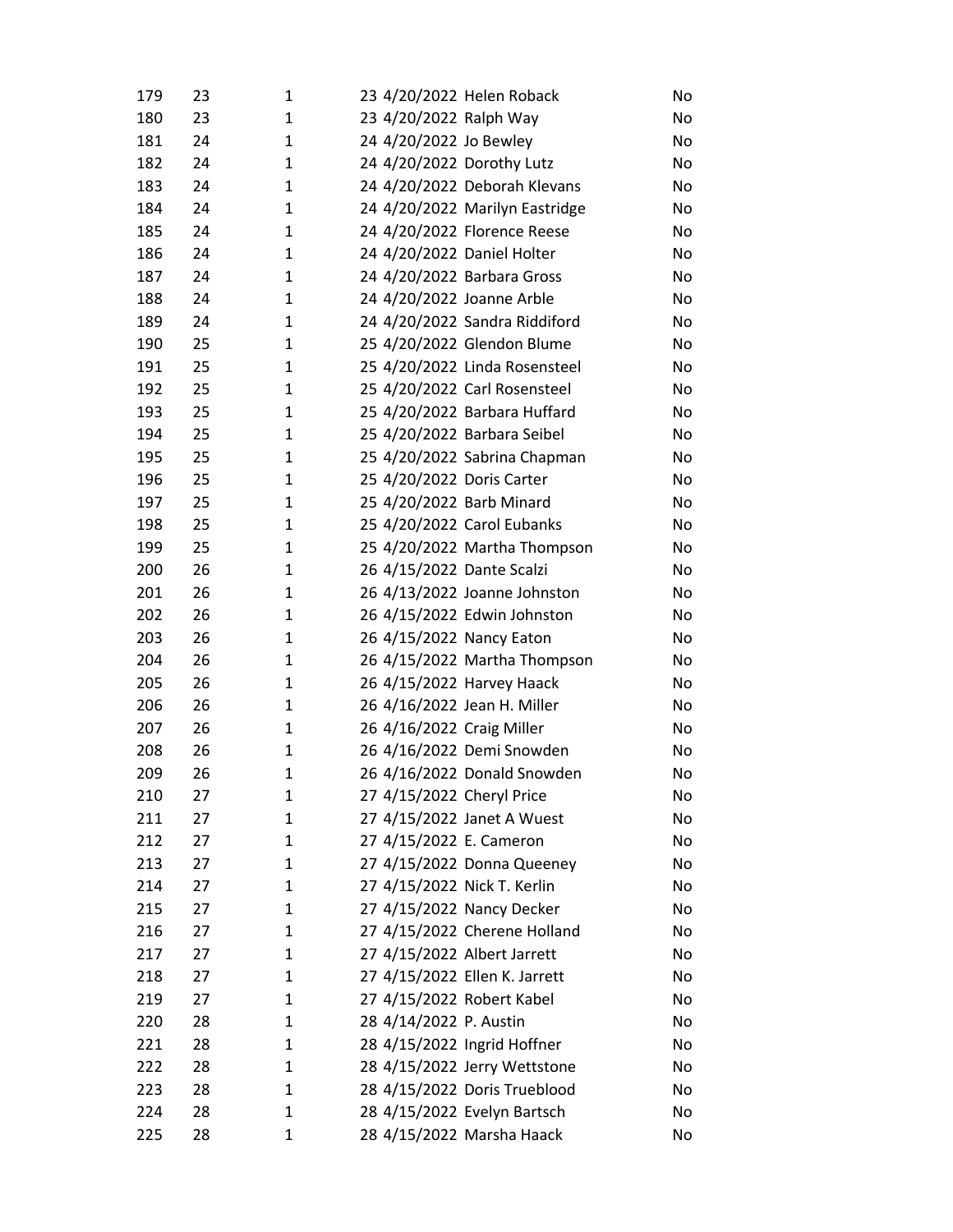| 226 | 28 | 1            | 28 4/15/2022 David Peppler      | No  |
|-----|----|--------------|---------------------------------|-----|
| 227 | 28 | 1            | 28 4/15/2022 Gary Decker        | No  |
| 228 | 28 | 1            | 28 4/15/2022 Elizabeth Phillips | No  |
| 229 | 28 | 1            | 28 4/15/2022 Emily Filling      | No  |
| 230 | 29 | 1            | 5/1/2022 Victoria Lenze<br>29   | Yes |
| 231 | 29 | 1            | 5/1/2022 Taylor Guelich<br>29   | Yes |
| 232 | 29 | 1            | 5/1/2022 Natasha McClurg<br>29  | Yes |
| 233 | 29 | $\mathbf{1}$ | 29<br>5/1/2022 Chris Kirk       | No  |
| 234 | 29 | 1            | 29<br>5/1/2022 Miriam Schneider | No  |
| 235 | 30 | $\mathbf{1}$ | 30<br>5/1/2022 Ryan Falb        | No  |
| 236 | 30 | 1            | 5/1/2022 John Rothrock<br>30    | No  |
| 237 | 30 | 1            | 5/1/2022 Emily Wenda<br>30      | No  |
| 238 | 30 | 1            | 30<br>5/1/2022 Mike Manahan     | No  |
| 239 | 30 | 1            | 5/1/2022 Mike Chambers<br>30    | No  |
| 240 | 30 | 1            | 5/1/2022 Donna Martin<br>30     | No  |
| 241 | 30 | 1            | 5/1/2022 Taylor Chambers<br>30  | No  |
| 242 | 30 | 1            | 30<br>5/1/2022 Michael Betts    | Yes |
| 243 | 31 | $\mathbf{1}$ | 31 4/21/2022 Mildred Ritz       | No  |
| 244 | 31 | 1            | 31 4/21/2022 Iris Flynn         | No  |
| 245 | 31 | 1            | 31 4/21/2022 Jane Sheeder       | No  |
| 246 | 31 | 1            | 31 4/21/2022 Tom Huntley        | No  |
| 247 | 31 | 1            | 31 4/21/2022 Phil Taylor        | No  |
| 248 | 31 | 1            | 31 4/21/2022 Merlin Ritz        | No  |
| 249 | 31 | 1            | 31 4/21/2022 Curt Horton        | No  |
| 250 | 31 | 1            | 31 4/21/2022 Eileen Pfaff       | No  |
| 251 | 31 | 1            | 31 4/21/2022 Dianne Meckes      | No  |
| 252 | 31 | 1            | 31 4/21/2022 Andrea Mastro      | No  |
| 253 | 32 | 1            | 32 4/22/2022 Herman Richey      | No  |
| 254 | 32 | $\mathbf{1}$ | 32 4/22/2022 Harry Holder       | No  |
| 255 | 32 | 1            | 32 4/22/2022 Ruth Way           | No  |
| 256 | 32 | $\mathbf{1}$ | 32 4/23/2022 Grace Wood         | No  |
| 257 | 32 | 1            | 32 4/23/2022 Sam Huffard        | No  |
| 258 | 32 | 1            | 32 4/23/2022 Dorothy E. Cecil   | No  |
| 259 | 32 | 1            | 32 4/23/2022 Barbara Hartle     | No  |
| 260 | 32 | 1            | 32 4/23/2022 Cyrus Klingsperg   | No  |
| 261 | 32 | 1            | 32 4/23/2022 Violet Schroeder   | No  |
| 262 | 32 | 1            | 32 4/23/2022 Mary Lou Bennett   | No  |
| 263 | 33 | 1            | 33 4/22/2022 Ruth W. Blume      | No  |
| 264 | 33 | 1            | 33 4/22/2022 Kendra McDuffie    | No  |
| 265 | 33 | 1            | 33 4/22/2022 Eduardo Ramos      | No  |
| 266 | 33 | 1            | 33 4/24/2022 Rolanole Bartko    | No  |
| 267 | 33 | 1            | 33 4/24/2022 Ruth Yeaton        | No  |
| 268 | 33 | 1            | 33 4/25/2022 John Hamon         | No  |
| 269 | 33 | 1            | 33 4/26/2022 Bill Arble         | No  |
| 270 | 33 | 1            | 33 4/26/2022 Emma Horton        | No  |
| 271 | 33 | 1            | 33 4/27/2022 Ruth Way           | No  |
| 272 | 33 | 1            | 33 4/27/2022 Suzanne Roy        | No  |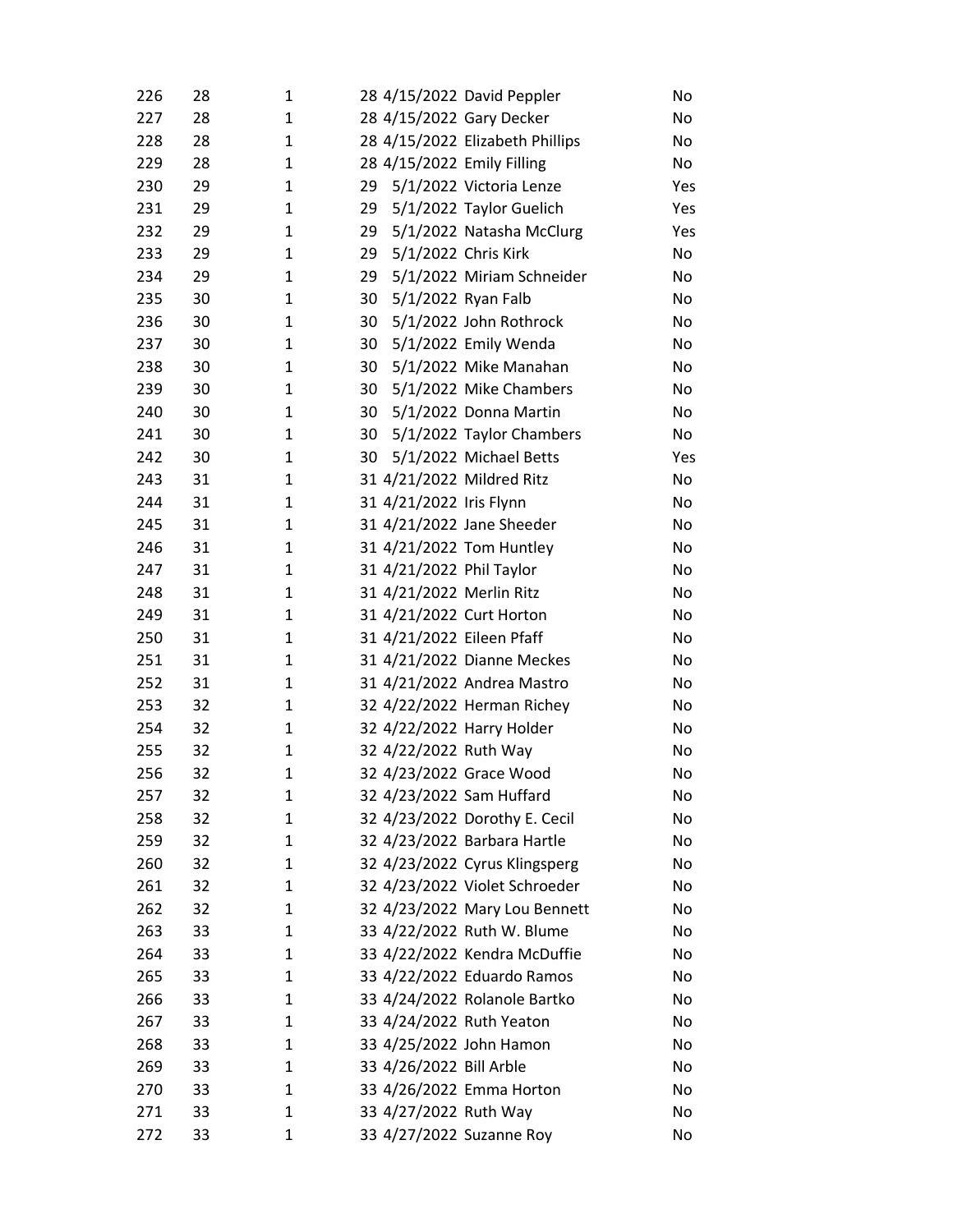| 273 | 34 | 1            | 34 4/29/2022 Amanda Evans       | No  |
|-----|----|--------------|---------------------------------|-----|
| 274 | 34 | 1            | 34 4/29/2022 Nadia Leedom       | No  |
| 275 | 34 | 1            | 34 4/29/2022 Don Leedom         | No  |
| 276 | 34 | 1            | 34 4/29/2022 Lynda Kasmala      | No  |
| 277 | 34 | 1            | 34 4/29/2022 Gene Williams      | No  |
| 278 | 34 | $\mathbf{1}$ | 34 4/29/2022 Megan Williams     | No  |
| 279 | 34 | 1            | 34 4/29/2022 J.B. Evans         | No  |
| 280 | 34 | 1            | 34 4/29/2022 Noah Leedom        | No  |
| 281 | 34 | 1            | 34 4/30/2022 Jim Miller         | No  |
| 282 | 35 | 1            | 35 4/30/2022 Shelby Luse        | No  |
| 283 | 35 | 1            | 35 4/30/2022 Jackson C. Baker   | Yes |
| 284 | 35 | 1            | 35 4/30/2022 Jane Bugden        | No  |
| 285 | 35 | 1            | 35 4/30/2022 M. Williams        | No  |
| 286 | 35 | 1            | 35 4/30/2022 Dale Mohler        | No  |
| 287 | 35 | 1            | 35 4/30/2022 Jamie Gerber       | No  |
| 288 | 35 | 1            | 35 4/30/2022 Justin Agostinelli | No  |
| 289 | 35 | 1            | 35 4/30/2022 Jen Colwell        | No  |
| 290 | 35 | 1            | 35 4/30/2022 Mark Colwell       | No  |
| 291 | 35 | 1            | 35 4/30/2022 Liz McCord         | No  |
| 292 | 36 | 1            | 36 4/24/2022 Christina Walker   | Yes |
| 293 | 36 | 1            | 36 4/25/2022 Don Hampton        | No  |
| 294 | 36 | 1            | 36 4/26/2022 Wanda Moore        | Yes |
| 295 | 36 | 1            | 36 4/26/2022 Sean Kader         | No  |
| 296 | 36 | 1            | 36 4/27/2022 Rachael Lansberry  | Yes |
| 297 | 36 | 1            | 36 4/27/2022 Catrina Mumyack    | Yes |
| 298 | 36 | 1            | 36 4/27/2022 Tanya Harter       | Yes |
| 299 | 36 | 1            | 36 4/27/2022 Casandra Emel      | Yes |
| 300 | 36 | 1            | 36 4/28/2022 Veronica Lanning   | Yes |
| 301 | 37 | 1            | 37 4/24/2022 Alexis Wetzler     | No  |
| 302 | 37 | 1            | 37 4/24/2022 Maurisa Horner     | No  |
| 303 | 38 | $\mathbf{1}$ | 38 4/24/2022 Debra Misieraeo    | No  |
| 304 | 38 | 1            | 38 4/24/2022 Tyler Capozzi      | No  |
| 305 | 38 | 1            | 38 4/24/2022 Rachel Walwer      | No  |
| 306 | 38 | 1            | 38 4/24/2022 Makhonyola Khozc   | No  |
| 307 | 38 | 1            | 38 4/24/2022 Nathaniel A. Foor  | No  |
| 308 | 38 | 1            | 38 4/24/2022 Sel Edor           | No  |
| 309 | 38 | 1            | 38 4/24/2022 Voel Watkins       | No  |
| 310 | 38 | 1            | 38 4/26/2022 John Stroh         | No  |
| 311 | 38 | 1            | 38 4/26/2022 Noah Repman        | No  |
| 312 | 38 | 1            | 38 4/26/2022 Lance Kerr         | No  |
| 313 | 39 | 1            | 39 4/24/2022 Nelson Seaman      | No  |
| 314 | 39 | 1            | 39 4/24/2022 Sandra E. Quick    | No  |
| 315 | 39 | 1            | 39 4/24/2022 Jack L. Quick      | No  |
| 316 | 39 | 1            | 39 4/24/2022 Joy King           | No  |
| 317 | 39 | 1            | 39 4/24/2022 Joseph C. King     | No  |
| 318 | 39 | 1            | 39 4/24/2022 Susan Seaman       | No  |
| 319 | 39 | 1            | 39 4/24/2022 Jackie Tawse       | No  |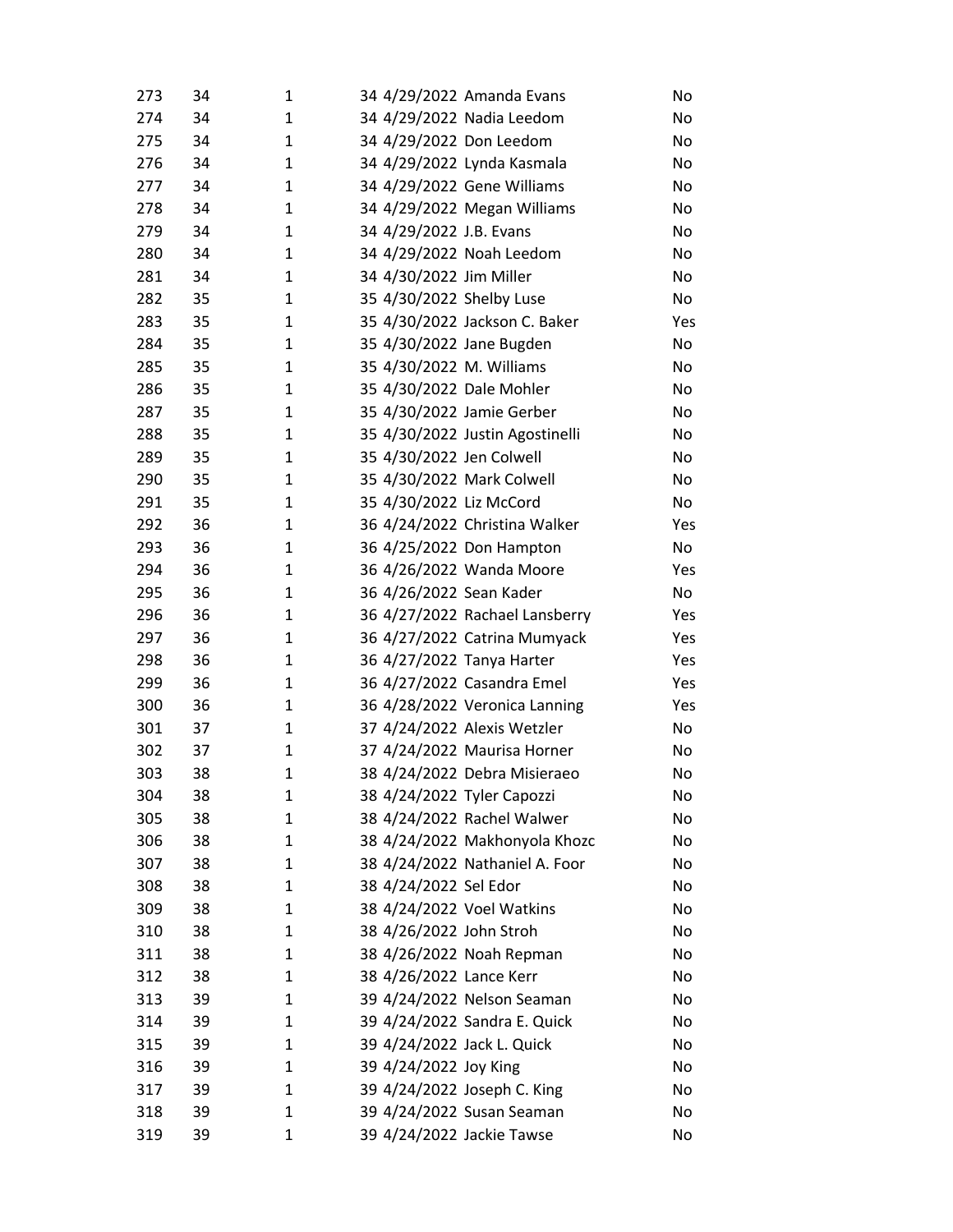| 320        | 39       | 1      | 39 4/24/2022 Karen Knepp                                    |                                 | No       |
|------------|----------|--------|-------------------------------------------------------------|---------------------------------|----------|
| 321        | 39       | 1      | 39 4/24/2022 Tisha Edor                                     |                                 | No       |
| 322        | 39       | 1      | 39 4/24/2022 Malachi Edor                                   |                                 | No       |
| 323        | 40       | 1      | 40 4/24/2022 Blair Bitner                                   |                                 | No       |
| 324        | 40       | 1      | 40 4/24/2022 Aaron Bitner                                   |                                 | No       |
| 325        | 40       | 1      | 40 4/24/2022 Steve Jury                                     |                                 | No       |
| 326        | 40       | 1      | 40 4/22/2022 Makaila Parsons                                |                                 | Yes      |
| 327        | 40       | 1      | 40 4/24/2022 Hamah Watkins                                  |                                 | No       |
| 328        | 40       | 1      | 40 4/24/2022 Kendra Sefter                                  |                                 | No       |
| 329        | 40       | 1      | 40 4/24/2022 James Robb                                     |                                 | No       |
| 330        | 40       | 1      | 40 4/24/2022 Gail Robb                                      |                                 | No       |
| 331        | 40       | 1      |                                                             | 40 4/24/2022 Vanessa Holtzinger | No       |
| 332        | 40       | 1      | 40 4/24/2022 Thomas Foley                                   |                                 | Yes      |
| 333        | 41       | 1      | 41 4/24/2022 Jennifer Tanney                                |                                 | No       |
| 334        | 41       | 1      | 41 4/24/2022 Daniel Beisel                                  |                                 | No       |
| 335        | 41       | 1      | 41 4/24/2022 Monteca Beisel                                 |                                 | No       |
| 336        | 41       | 1      | 41 4/24/2022 Melissa Quct                                   |                                 | No       |
| 337        | 41       | 1      |                                                             | 41 4/24/2022 Melissa Robinson   | No       |
| 338        | 41       | 1      | 41 4/24/2022 Robert Oakes                                   |                                 | No       |
| 339        | 41       | 1      | 41 4/24/2022 William Keller                                 |                                 | No       |
| 340        | 41       | 1      | 41 4/24/2022 Russell Jenness                                |                                 | No       |
| 341        | 41       | 1      | 41 4/24/2022 Raymond Lantz                                  |                                 | No       |
| 342        | 41       | 1      | 41 4/24/2022 Angela Moore                                   |                                 | No       |
| 343        | 42       | 1      | 42 4/24/2022 Patty Parsons                                  |                                 | No       |
| 344        | 42       | 1      | 42 4/24/2022 Scott Orr                                      |                                 | No       |
| 345        | 42       | 1      | 42 4/24/2022 Judi Orr                                       |                                 | No       |
| 346        | 42       | 1      | 42 4/24/2022 Marie Roberts                                  |                                 | No       |
| 347        | 42       | 1      | 42 4/24/2022 Saide Roberts                                  |                                 | No       |
| 348        | 42       | 1      | 42 4/24/2022 Trey Judy                                      |                                 | No       |
| 349        | 42<br>42 | 1      | 42 4/24/2022 Jackie Oshinskie<br>42 4/24/2022 Rob Oshinskie |                                 | Yes      |
| 350        |          | 1<br>1 |                                                             |                                 | Yes      |
| 351<br>352 | 42<br>42 | 1      | 42 4/24/2022 Khaleah Jackson<br>42 4/24/2022 Penny Showan   |                                 | No<br>No |
| 353        | 43       | 1      | 43 4/24/2022 Daniel Tracy                                   |                                 | No       |
| 354        | 43       | 1      | 43 4/24/2022 Janice F. Oakes                                |                                 | No       |
| 355        | 43       | 1      | 43 4/24/2022 Ron Borger                                     |                                 | No       |
| 356        | 43       | 1      | 43 4/24/2022 Susan Taylor                                   |                                 | No       |
| 357        | 43       | 1      | 43 4/24/2022 Connie Bailey                                  |                                 | No       |
| 358        | 43       | 1      | 43 4/24/2022 Chastity Blom                                  |                                 | No       |
| 359        | 43       | 1      | 43 4/24/2022 Corena Breon                                   |                                 | No       |
| 360        | 43       | 1      | 43 4/24/2022 Jeff Breon                                     |                                 | No       |
| 361        | 43       | 1      | 43 4/24/2022 Tim Stover                                     |                                 | No       |
| 362        | 43       | 1      | 43 4/24/2022 Jimmy Miller                                   |                                 | No       |
| 363        | 44       | 1      | 44 4/24/2022 Rose Sciabica                                  |                                 | No       |
| 364        | 44       | 1      | 44 4/24/2022 Seth Johnson                                   |                                 | No       |
| 365        | 44       | 1      | 44 4/24/2022 Dave King                                      |                                 | No       |
| 366        | 44       | 1      | 44 4/24/2022 Ella Mae Miller                                |                                 | No       |
|            |          |        |                                                             |                                 |          |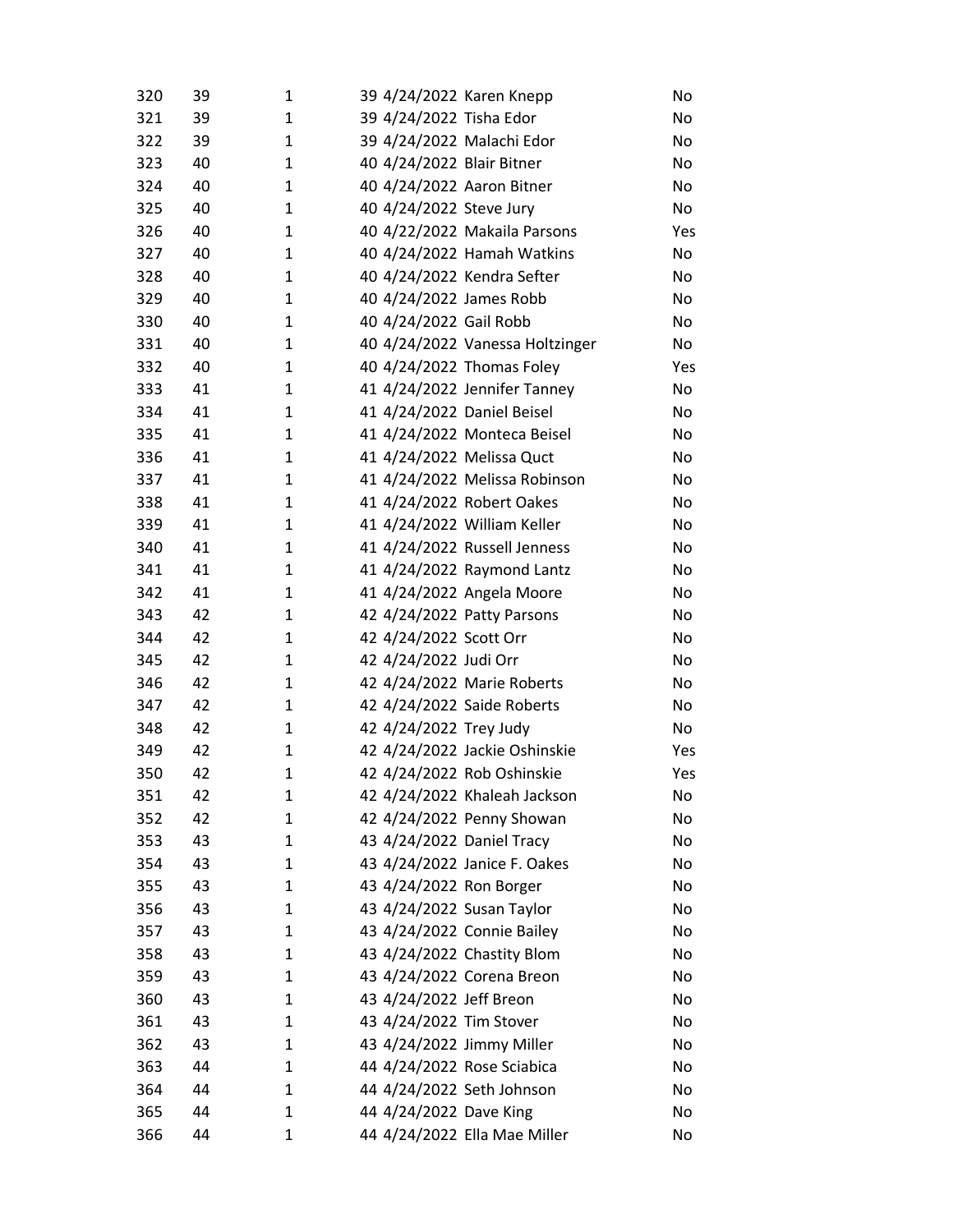| 367 | 44 | 1            | 44 4/24/2022 Mary Wells              | No  |
|-----|----|--------------|--------------------------------------|-----|
| 368 | 44 | 1            | 44 4/24/2022 Jeff Wells              | No  |
| 369 | 44 | 1            | 44 4/24/2022 Mike Baily              | No  |
| 370 | 44 | 1            | 44 4/24/2022 Carson Manville         | No  |
| 371 | 44 | 1            | 44 4/24/2022 Milana Glushall         | Yes |
| 372 | 44 | 1            | 44 4/24/2022 Ken Miller              | No  |
| 373 | 45 | 1            | 45 4/24/2022 Deanna K. Wakefield     | No  |
| 374 | 45 | 1            | 45 4/24/2022 James Miller            | No  |
| 375 | 45 | 1            | 45 4/24/2022 Susan Dreibelbis        | No  |
| 376 | 45 | 1            | 45 4/24/2022 Diane Stoner            | No  |
| 377 | 45 | 1            | 45 4/24/2022 Daniel Dressler         | No  |
| 378 | 45 | 1            | 45 4/24/2022 Sherry Capozzi          | No  |
| 379 | 45 | 1            | 45 4/24/2022 Kerri Hoover            | No  |
| 380 | 45 | 1            | 45 4/24/2022 Vaisha Silvey           | No  |
| 381 | 45 | 1            | 45 4/24/2022 Kendra Manville         | No  |
| 382 | 45 | 1            | 45 4/24/2022 Barbara Fyffe           | No  |
| 383 | 46 | 1            | 46 4/24/2022 Erin Dunleavy           | No  |
| 384 | 46 | 1            | 46 4/24/2022 Hope Frey               | No  |
| 385 | 46 | 1            | 46 4/24/2022 Karen Finlan            | No  |
| 386 | 46 | 1            | 46 4/24/2022 Shari Martin            | No  |
| 387 | 46 | 1            | 46 4/24/2022 Becky Smith             | No  |
| 388 | 46 | 1            | 46 4/24/2022 Frances Shacklock       | No  |
| 389 | 46 | 1            | 46 4/24/2022 K. Quint Hoover         | No  |
| 390 | 46 | 1            | 46 4/24/2022 Lorie A. Hoover         | No  |
| 391 | 46 | $\mathbf{1}$ | 46 4/24/2022 Cord Ruffrar            | Yes |
| 392 | 46 | 1            | 46 4/24/2022 Jimi Storin             | No  |
| 393 | 47 | 1            | 47 4/24/2022 Kim Trainer             | Yes |
| 394 | 47 | 1            | 47 4/24/2022 Julie Knight            | No  |
| 395 | 47 | 1            | 47 4/24/2022 Eric Jones              | No  |
| 396 | 47 | 1            | 47 4/24/2022 Tom Griffith            | No  |
| 397 | 47 | $\mathbf{1}$ | 47 4/24/2022 Theresa Stover          | No  |
| 398 | 47 | 1            | 47 4/24/2022 Emily Orny              | No  |
| 399 | 47 | 1            | 47 4/24/2022 Amy Harpster            | No  |
| 400 | 47 | 1            | 47 4/24/2022 Ben Ryffner             | Yes |
| 401 | 47 | 1            | 47 4/24/2022 Shelley Miller          | No  |
| 402 | 47 | 1            | 47 4/24/2022 Patsy Johnstonbach      | No  |
| 403 | 48 | 1            | 48 4/24/2022 Jessica Marsh           | No  |
| 404 | 48 | 1            | 48 4/24/2022 Kathleen Matthews       | No  |
| 405 | 48 | 1            | 48 4/24/2022 Linda Scott             | No  |
| 406 | 48 | 1            | 48 4/24/2022 Craig Miller            | Yes |
| 407 | 48 | 1            | 48 4/24/2022 Stephanie Miller        | Yes |
| 408 | 48 | 1            | 48 4/24/2022 Doug Bloom              | No  |
| 409 | 48 | 1            | 48 4/24/2022 Ashley King             | No  |
| 410 | 48 | 1            | 48 4/24/2022 Andrew King             | No  |
| 411 | 48 | 1            | 48 4/24/2022 Edward W. Johnstonbaugh | No  |
| 412 | 48 | 1            | 48 4/24/2022 Caroline Kenny          | No  |
| 413 | 49 | 1            | 49 4/24/2022 Angie Snyder            | No  |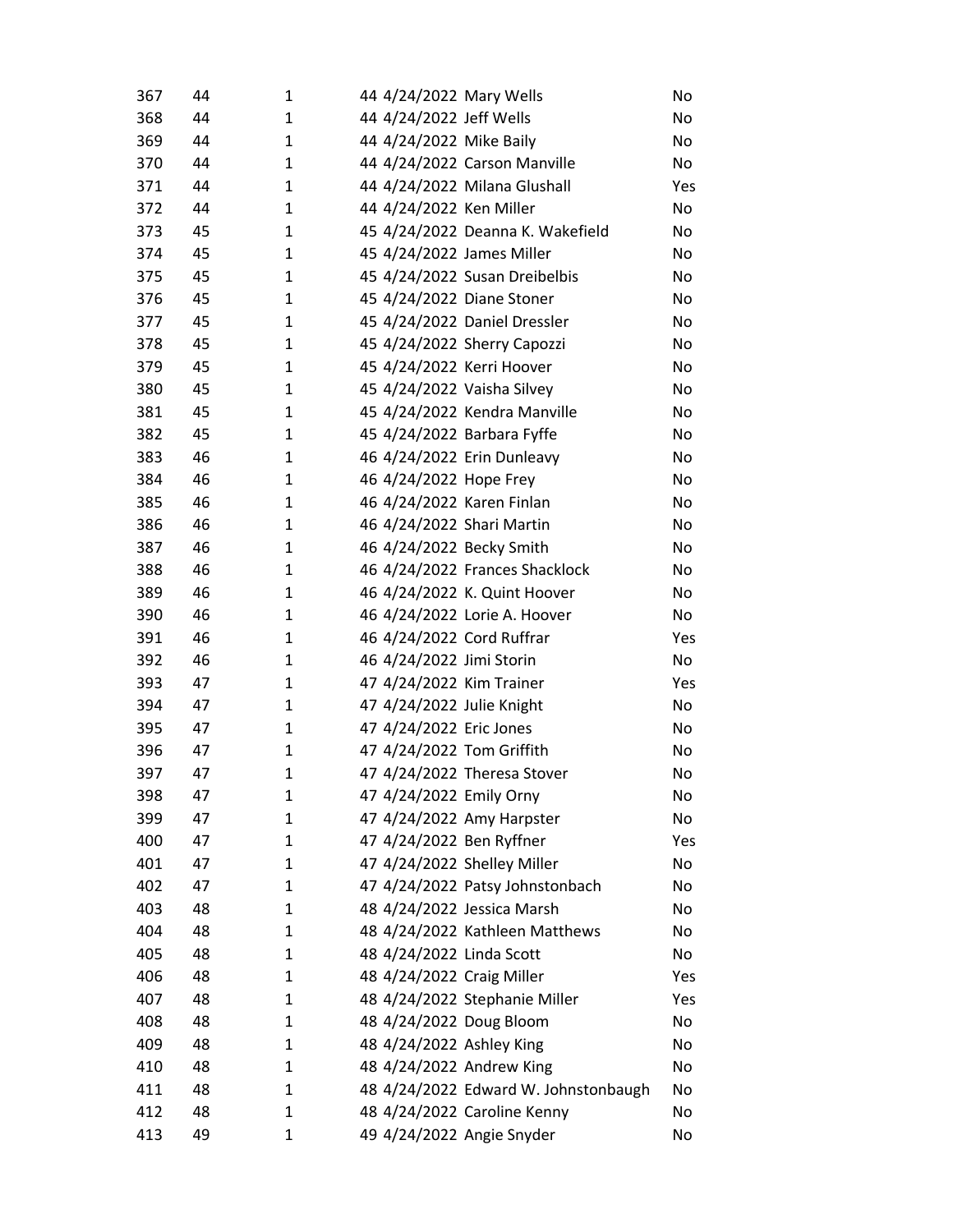| 414 | 49 | 1 | 49 4/24/2022 Nadia Clushall        | No  |
|-----|----|---|------------------------------------|-----|
| 415 | 49 | 1 | 49 4/24/2022 Dena Harter           | Yes |
| 416 | 49 | 1 | 49 4/24/2022 Jim E. Bucci          | No  |
| 417 | 49 | 1 | 49 4/24/2022 Tabatha Wilson        | No  |
| 418 | 49 | 1 | 49 4/24/2022 Tracey Ruffner        | Yes |
| 419 | 49 | 1 | 49 4/24/2022 Belinda Walker        | No  |
| 420 | 49 | 1 | 49 4/24/2022 Trent Marsh           | No  |
| 421 | 49 | 1 | 49 4/24/2022 Joshua Ruddner        | No  |
| 422 | 49 | 1 | 49 4/24/2022 Rebecca Smith         | No  |
| 423 | 50 | 1 | 50<br>5/1/2022 Aimee Watson        | No  |
| 424 | 50 | 1 | 5/1/2022 Hazel Miles<br>50         | No  |
| 425 | 50 | 1 | 50<br>5/1/2022 Linden Miles        | No  |
| 426 | 50 | 1 | 50<br>5/1/2022 Ken and Linda Baney | No  |
| 427 | 50 | 1 | 5/1/2022 Edward Haywood<br>50      | No  |
| 428 | 50 | 1 | 50<br>5/1/2022 Daniel Sharp        | No  |
| 429 | 50 | 1 | 50<br>5/1/2022 Karen Derstine      | No  |
| 430 | 50 | 1 | 50<br>5/1/2022 Debra Gill          | No  |
| 431 | 50 | 1 | 50<br>5/1/2022 Leroy Derstine      | No  |
| 432 | 51 | 1 | 51<br>5/1/2022 Terry Watson        | No  |
| 433 | 51 | 1 | 51<br>5/1/2022 Thomas Armstrong    | No  |
| 434 | 51 | 1 | 5/1/2022 David R. Spaugh<br>51     | No  |
| 435 | 51 | 1 | 51<br>5/1/2022 Diana Hatwood       | No  |
| 436 | 51 | 1 | 51<br>5/1/2022 Susan Spaugh        | No  |
| 437 | 51 | 1 | 51<br>5/1/2022 Shannon Dillon      | No  |
| 438 | 51 | 1 | 51<br>5/1/2022 Carolyn Sharp       | No  |
| 439 | 51 | 1 | 51<br>5/1/2022 Carmen Soltis       | No  |
| 440 | 51 | 1 | 51<br>5/1/2022 Robert T. Rodkey    | No  |
| 441 | 51 | 1 | 51<br>5/1/2022 Amy J. Sharp        | No  |
| 442 | 52 | 1 | 52<br>5/1/2022 Dana Reed           | Yes |
| 443 | 52 | 1 | 52<br>5/1/2022 Steven Reese        | No  |
| 444 | 53 | 1 | 53 4/24/2022 Jennifer Bamer        | Yes |
| 445 | 53 | 1 | 53 4/24/2022 Jen Conklin           | Yes |
| 446 | 54 | 1 | 54 4/14/2022 Jennifer Miller       | Yes |
| 447 | 54 | 1 | 54 4/14/2022 Jane Herbert          | Yes |
| 448 | 54 | 1 | 54 4/14/2022 April Millet          | Yes |
| 449 | 54 | 1 | 54 4/14/2022 Chris Millet          | Yes |
| 450 | 54 | 1 | 54 4/22/2022 Angela Lesher         | Yes |
| 451 | 55 | 1 | 55 4/13/2022 Judith Lamberso       | Yes |
| 452 | 55 | 1 | 55 4/24/2022 Maria Landschoot      | Yes |
| 453 | 55 | 1 | 55 4/24/2022 Ellen Zelinsky        | Yes |
| 454 | 55 | 1 | 55 4/24/2022 Andrew Hughes         | Yes |
| 455 | 55 | 1 | 55 4/24/2022 Deborah Morton        | Yes |
| 456 | 55 | 1 | 55 4/24/2022 Nick Czekaj           | Yes |
| 457 | 55 | 1 | 55 4/24/2022 Jake Oeswti           | Yes |
| 458 | 55 | 1 | 55 4/24/2022 Kris Tucker           | Yes |
| 459 | 55 | 1 | 55 4/24/2022 Kirsten Kjelgaard     | Yes |
| 460 | 55 | 1 | 55 4/24/2022 Ashton Higgins        | Yes |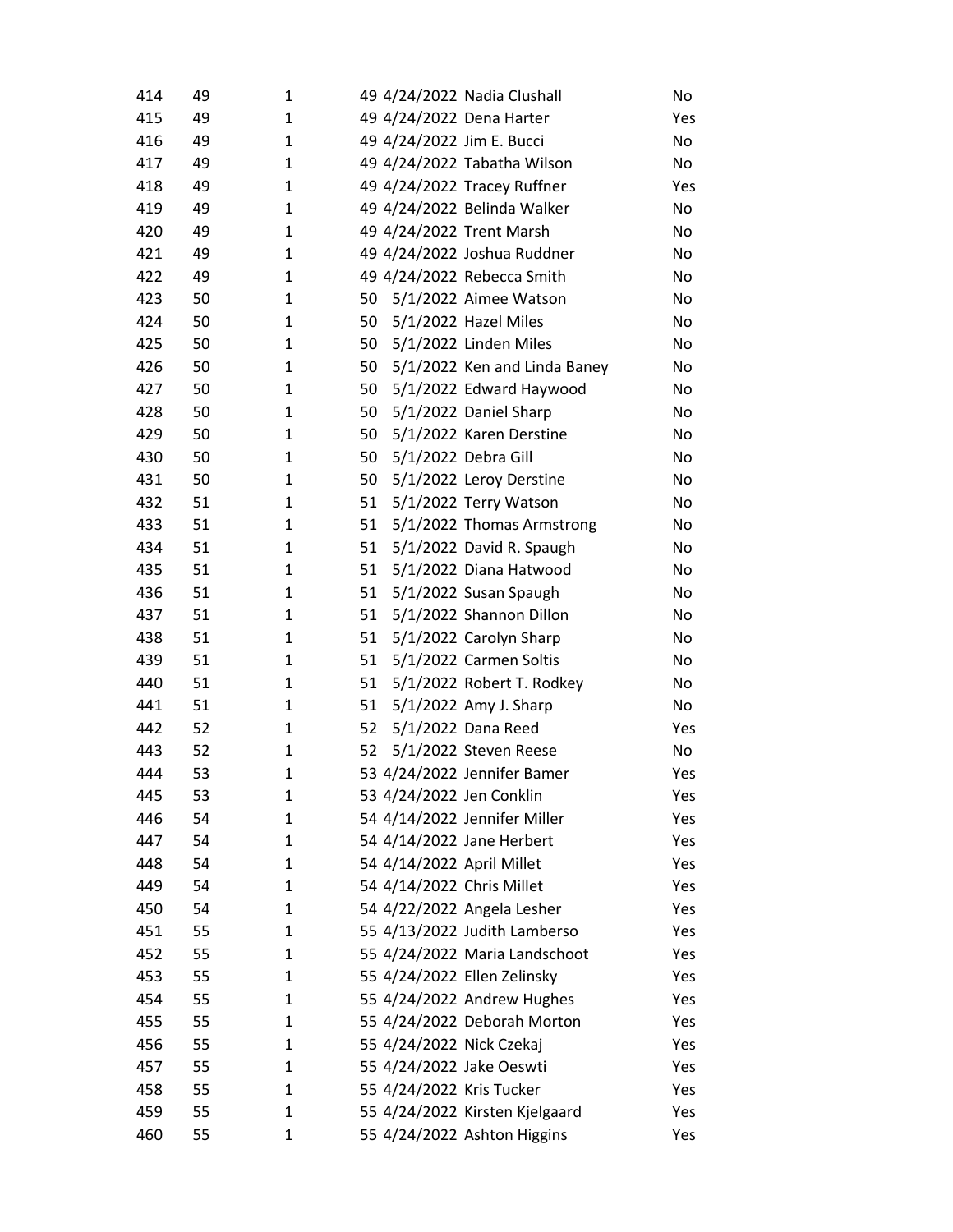| 461 | 56 | 1            | 56 4/14/2022 Cynthia Tait Law   | Yes |
|-----|----|--------------|---------------------------------|-----|
| 462 | 56 | 1            | 56 4/14/2022 Gordon Law         | Yes |
| 463 | 56 | 1            | 56 4/14/2022 Rebecca Smith      | Yes |
| 464 | 56 | 1            | 56 4/14/2022 Mitchel E. Smith   | Yes |
| 465 | 56 | 1            | 56 4/14/2022 Urszula Kulakowski | Yes |
| 466 | 56 | 1            | 56 4/14/2022 Erik Loss          | Yes |
| 467 | 56 | 1            | 56 4/14/2022 Ginger Grieco      | Yes |
| 468 | 56 | 1            | 56 4/14/2022 Mark Brogdan       | Yes |
| 469 | 56 | 1            | 56 4/14/2022 Many Moye          | Yes |
| 470 | 56 | 1            | 56 4/14/2022 Jack Moyer         | Yes |
| 471 | 57 | 1            | 57 4/12/2022 Amy Allison        | Yes |
| 472 | 57 | 1            | 57 4/12/2022 Steven Allison     | Yes |
| 473 | 57 | 1            | 57 4/12/2022 Jason Winfield     | Yes |
| 474 | 57 | 1            | 57 4/12/2022 Kathleen O'Connell | Yes |
| 475 | 57 | 1            | 57 4/12/2022 Rebecca Haldeman   | Yes |
| 476 | 57 | 1            | 57 4/12/2022 Rebecca Atwell     | Yes |
| 477 | 57 | 1            | 57 4/12/2022 Harold Johnson     | Yes |
| 478 | 57 | 1            | 57 4/12/2022 Madeleine Molenaar | Yes |
| 479 | 57 | 1            | 57 4/12/2022 Peter Molenaar     | Yes |
| 480 | 58 | $\mathbf{1}$ | 58 4/13/2022 Gretchen Knipe     | Yes |
| 481 | 58 | 1            | 58 4/24/2022 Joseph Owen        | Yes |
| 482 | 58 | 1            | 58 4/24/2022 Casey McNeil       | Yes |
| 483 | 58 | 1            | 58 4/24/2022 Corinne Campbell   | Yes |
| 484 | 58 | 1            | 58 4/24/2022 Pilar Beltran      | Yes |
| 485 | 58 | 1            | 58 4/24/2022 Gregory Czecic     | Yes |
| 486 | 58 | 1            | 58 4/24/2022 Leigha Moore       | Yes |
| 487 | 58 | 1            | 58 4/24/2022 Michael Moore      | Yes |
| 488 | 58 | 1            | 58 4/24/2022 Rhonda Spicer      | Yes |
| 489 | 58 | 1            | 58 4/24/2022 Scott Spicer       | Yes |
| 490 | 59 | 1            | 59 4/10/2022 Lakotah Waltz      | Yes |
| 491 | 59 | 1            | 59 4/10/2022 Steve Lehman       | Yes |
| 492 | 59 | 1            | 59 4/10/2022 Eleanor Lehman     | Yes |
| 493 | 59 | 1            | 59 4/10/2022 Michelle Damiano   | Yes |
| 494 | 59 | 1            | 59 4/10/2022 Rebecca Blair      | Yes |
| 495 | 59 | 1            | 59 4/10/2022 Jody Harrigton     | Yes |
| 496 | 59 | 1            | 59 4/12/2022 Nicole McNeil      | Yes |
| 497 | 59 | 1            | 59 4/12/2022 Matt Rode          | Yes |
| 498 | 59 | 1            | 59 4/12/2022 Elizabeth Egan     | Yes |
| 499 | 59 | 1            | 59 4/12/2022 Zach Levitsky      | Yes |
| 500 | 60 | 1            | 60 4/12/2022 Daniel Collins     | Yes |
| 501 | 60 | 1            | 60 4/12/2022 Emily Burns        | Yes |
| 502 | 60 | 1            | 60 4/12/2022 Ellie Owens        | No  |
| 503 | 60 | 1            | 60 4/12/2022 Sean P. McConnell  | Yes |
| 504 | 60 | 1            | 60 4/12/2022 Janis McConnell    | Yes |
| 505 | 60 | 1            | 60 4/12/2022 Tim Moyer          | Yes |
| 506 | 60 | $\mathbf 1$  | 60 4/13/2022 Chris Jordan       | Yes |
| 507 | 60 | $\mathbf 1$  | 60 4/13/2022 Colin Turner       | Yes |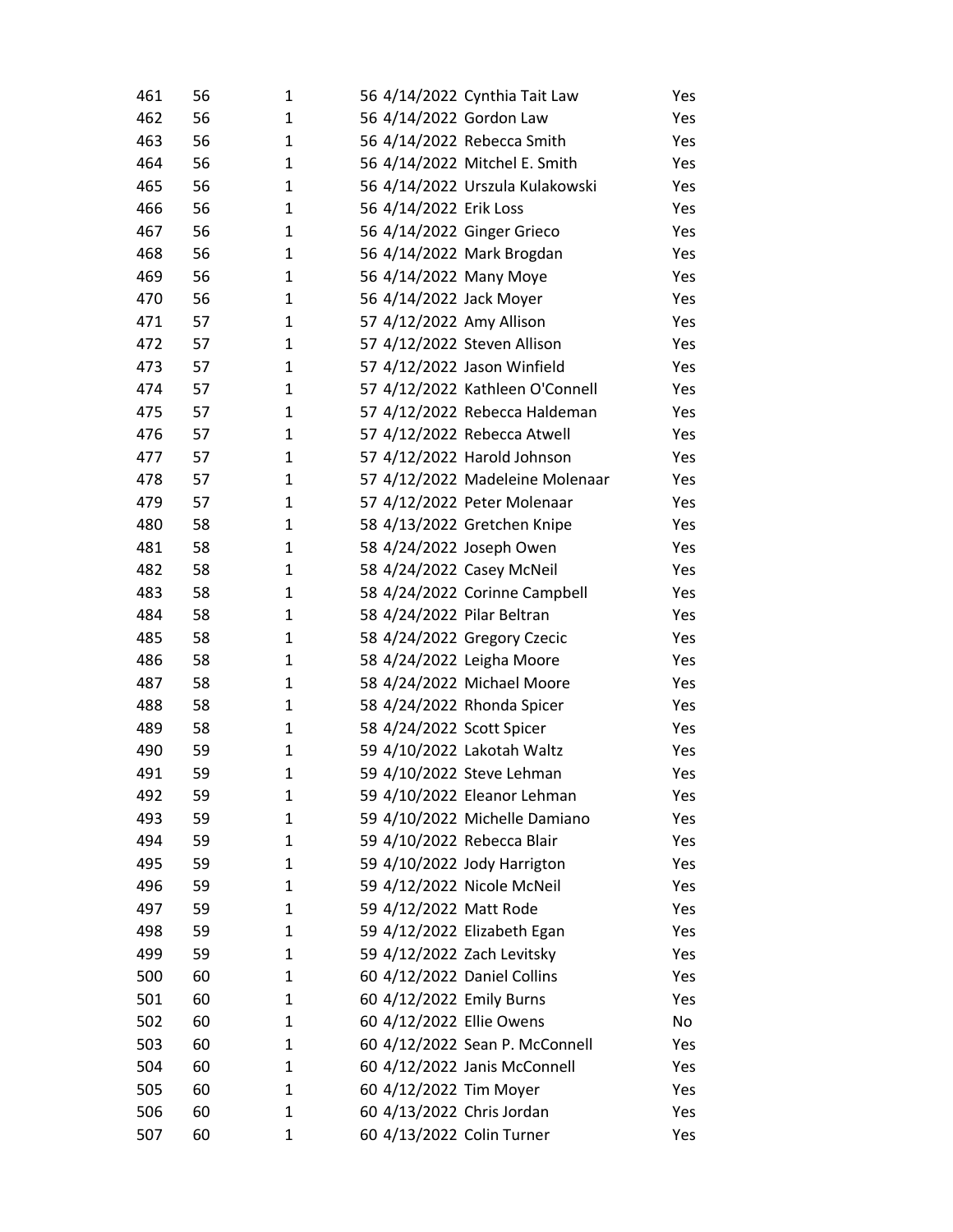| 508 | 60 | 1            |    | 60 4/13/2022 Lisa Jo Harrington  | Yes |
|-----|----|--------------|----|----------------------------------|-----|
| 509 | 60 | 1            |    | 60 4/13/2022 John Dixon          | Yes |
| 510 | 61 | $\mathbf{1}$ | 61 | 4/9/2022 Susan Strauss           | Yes |
| 511 | 61 | 1            | 61 | 4/9/2022 Adanech Strauss         | Yes |
| 512 | 61 | 1            | 61 | 4/9/2022 Mihret Strauss          | Yes |
| 513 | 61 | 1            | 61 | 4/9/2022 Terefech Strauss        | Yes |
| 514 | 61 | 1            | 61 | 4/9/2022 Dottie Sandusky         | Yes |
| 515 | 61 | $\mathbf{1}$ | 61 | 4/9/2022 Thomas Frey             | Yes |
| 516 | 61 | 1            | 61 | 4/9/2022 Shannon Frey            | Yes |
| 517 | 61 | $\mathbf{1}$ | 61 | 4/9/2022 Randall Bahnsen         | Yes |
| 518 | 61 | 1            | 61 | 4/9/2022 William Adams           | Yes |
| 519 | 61 | 1            | 61 | 4/9/2022 Lilian Bahnsen          | Yes |
| 520 | 61 | 1            | 61 | 4/9/2022 Steve Hamilton          | Yes |
| 521 | 62 | 1            | 62 | 4/9/2022 Renee Obringer          | Yes |
| 522 | 62 | $\mathbf{1}$ | 62 | 4/9/2022 Loretta Owen            | Yes |
| 523 | 62 | 1            | 62 | 4/9/2022 Linda Rathbun           | Yes |
| 524 | 62 | 1            | 62 | 4/9/2022 Adam Yoder              | Yes |
| 525 | 62 | $\mathbf{1}$ | 62 | 4/9/2022 Veronica Yoder          | Yes |
| 526 | 62 | 1            | 62 | 4/9/2022 Helen Bish              | Yes |
| 527 | 62 | 1            | 62 | 4/9/2022 Kal Hasan               | Yes |
| 528 | 62 | 1            | 62 | 4/9/2022 Amy Hasan               | Yes |
| 529 | 62 | $\mathbf{1}$ | 62 | 4/9/2022 Bereket Strauss         | Yes |
| 530 | 62 | 1            |    | 62 4/10/2022 Tenaye Strauss      | Yes |
| 531 | 63 | $\mathbf{1}$ |    | 63 4/24/2022 Nathan McElroy      | No  |
| 532 | 63 | $\mathbf{1}$ |    | 63 4/27/2022 William J Sundstrom | No  |
| 533 | 63 | 1            |    | 63 4/27/2022 Dawn M Sundstrom    | No  |
| 534 | 63 | $\mathbf{1}$ |    | 63 4/28/2022 Sean Peters         | No  |
| 535 | 64 | $\mathbf{1}$ | 64 | 5/4/2022 Ethan Costella          | No  |
| 536 | 64 | $\mathbf{1}$ | 64 | 5/4/2022 Maxwell Smith           | Yes |
| 537 | 64 | $\mathbf{1}$ | 64 | 5/4/2022 Amy Harris              | Yes |
| 538 | 64 | 1            | 64 | 5/4/2022 Braydon Button          | No  |
| 539 | 64 | 1            | 64 | 5/4/2022 Zane Brancefield        | No  |
| 540 | 64 | 1            | 64 | 5/4/2022 Daniel Rhoads           | No  |
| 541 | 64 | 1            | 64 | 5/4/2022 Aleesia Shepard         | No  |
| 542 | 64 | 1            | 64 | 5/4/2022 Esther Maas             | No  |
| 543 | 64 | 1            | 64 | 5/4/2022 Jenny Sue Kenny         | No  |
| 544 | 64 | 1            | 64 | 5/4/2022 Christie Jester         | No  |
| 545 | 65 | 1            |    | 65 4/12/2022 Anne H. Bastian     | No  |
| 546 | 65 | 1            |    | 65 4/13/2022 Judith E. Bourne    | No  |
| 547 | 65 | 1            |    | 65 4/13/2022 William C. Bourne   | No  |
| 548 | 65 | 1            |    | 65 4/13/2022 Drew Fenstermacher  | No  |
| 549 | 65 | 1            |    | 65 4/13/2022 Judy Walter         | Yes |
| 550 | 65 | 1            |    | 65 4/13/2022 Andrew Bourne       | Yes |
| 551 | 65 | 1            |    | 65 4/13/2022 Chris Bourne        | No  |
| 552 | 65 | 1            |    | 65 4/13/2022 Jeremy Walter       | No  |
| 553 | 65 | 1            |    | 65 4/13/2022 Pauline Ceprish     | No  |
| 554 | 65 | 1            |    | 65 4/13/2022 Timothy A. Bastian  | No  |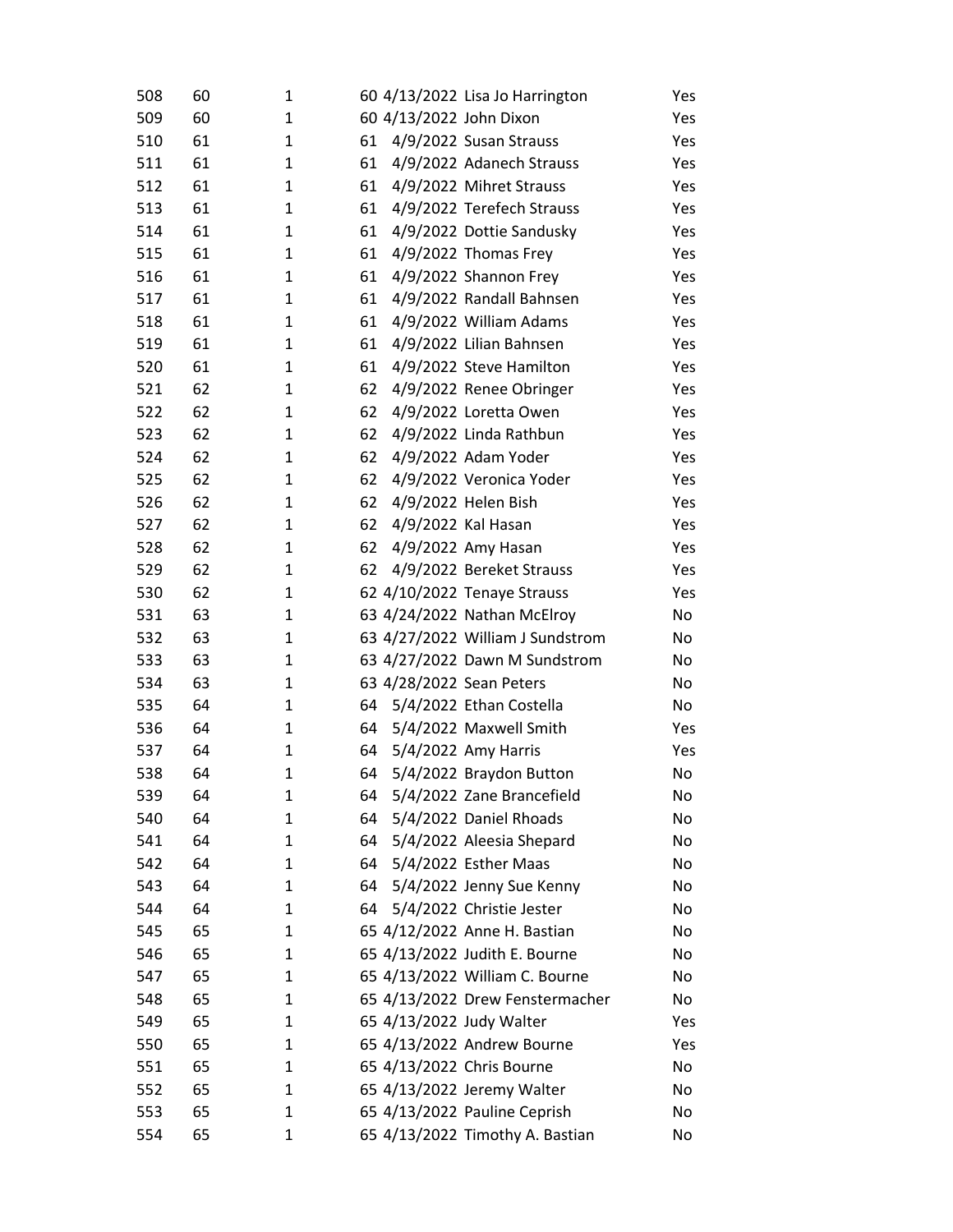| 555 | 66 | 1 |    |                    | 66 4/19/2022 Barbara Cochran  | No  |
|-----|----|---|----|--------------------|-------------------------------|-----|
| 556 | 66 | 1 |    |                    | 66 4/19/2022 Richard Cochran  | No  |
| 557 | 66 | 1 | 66 |                    | 5/4/2022 Peter Heaney         | No  |
| 558 | 66 | 1 | 66 |                    | 5/4/2022 Kim Cook             | No  |
| 559 | 66 | 1 | 66 |                    | 5/4/2022 Amy Earle            | No  |
| 560 | 66 | 1 | 66 |                    | 5/4/2022 Joseph Guenot        | No  |
| 561 | 66 | 1 | 66 |                    | 5/4/2022 Heather Smartt       | No  |
| 562 | 66 | 1 | 66 |                    | 5/4/2022 Josh Ervine          | No  |
| 563 | 66 | 1 | 66 |                    | 5/4/2022 Jason Werle          | No  |
| 564 | 67 | 1 | 67 |                    | 5/4/2022 Sam Hoskins          | Yes |
| 565 | 67 | 1 | 67 |                    | 5/4/2022 Michelle Abrams      | No  |
| 566 | 67 | 1 | 67 |                    | 5/4/2022 Abigail Bourne       | No  |
| 567 | 67 | 1 | 67 |                    | 5/4/2022 Sara Bourne          | No  |
| 568 | 67 | 1 | 67 |                    | 5/4/2022 Mary Bourne          | No  |
| 569 | 67 | 1 | 67 |                    | 5/4/2022 Dianna Fenstermacher | No  |
| 570 | 67 | 1 | 67 |                    | 5/4/2022 Emily Bourne         | No  |
| 571 | 68 | 1 | 68 |                    | 5/4/2022 Tom Weidner          | No  |
| 572 | 68 | 1 | 68 |                    | 5/4/2022 Joshua Bourne        | No  |
| 573 | 68 | 1 | 68 |                    | 5/4/2022 Ashlyn Heckman       | No  |
| 574 | 68 | 1 | 68 |                    | 5/5/2022 Pat Winterrowd       | No  |
| 575 | 68 | 1 | 68 |                    | 5/5/2022 Gary Winterrowd      | No  |
| 576 | 68 | 1 | 68 |                    | 5/5/2022 Jim Maund            | No  |
| 577 | 68 | 1 | 68 |                    | 5/5/2022 John Short           | No  |
| 578 | 69 | 1 | 69 |                    | 5/5/2022 Debra Trudeau        | No  |
| 579 | 69 | 1 | 69 |                    | 5/5/2022 George Trudeau       | No  |
| 580 | 69 | 1 | 69 |                    | 5/5/2022 Amy Brown            | No  |
| 581 | 69 | 1 | 69 |                    | 5/5/2022 Thomas Wellon        | No  |
| 582 | 69 | 1 | 69 |                    | 5/5/2022 Vanessa Holden       | No  |
| 583 | 69 | 1 | 69 |                    | 5/5/2022 Susanne Hechman      | No  |
| 584 | 70 | 1 | 70 |                    | 5/1/2022 Patrick Glynn        | Yes |
| 585 | 70 | 1 | 70 |                    | 5/1/2022 Jeffrey Rose         | No  |
| 586 | 70 | 1 | 70 | 5/1/2022 Lori Rose |                               | No  |
| 587 | 70 | 1 | 70 | 5/1/2022 Bill Rose |                               | No  |
| 588 | 70 | 1 | 70 |                    | 5/1/2022 Zachary Simmons      | No  |
| 589 | 70 | 1 | 70 |                    | 5/1/2022 Barry Kroeker        | No  |
| 590 | 70 | 1 | 70 |                    | 5/1/2022 Veronica Hay         | Yes |
| 591 | 70 | 1 | 70 |                    | 5/1/2022 Tom Jackson          | No  |
| 592 | 70 | 1 | 70 |                    | 5/1/2022 Sue Jackson          | No  |
| 593 | 70 | 1 | 70 |                    | 5/1/2022 Noelle Toumayants    | Yes |
| 594 | 71 | 1 | 71 |                    | 5/1/2022 Ash Toumayants       | Yes |
| 595 | 71 | 1 | 71 |                    | 5/1/2022 Mark Landon          | Yes |
| 596 | 71 | 1 | 71 | 5/1/2022 Paul Hay  |                               | Yes |
| 597 | 72 | 1 | 72 |                    | 5/5/2022 Kate Baumler         | Yes |
| 598 | 72 | 1 | 72 |                    | 5/5/2022 Kai Walberg          | Yes |
| 599 | 73 | 1 | 73 |                    | 5/8/2022 Roman Kohl           | Yes |
| 600 | 73 | 1 | 73 |                    | 5/8/2022 Olga Kohl            | Yes |
| 601 | 74 | 1 | 74 |                    | 5/8/2022 Oleg Tishchenko      | No  |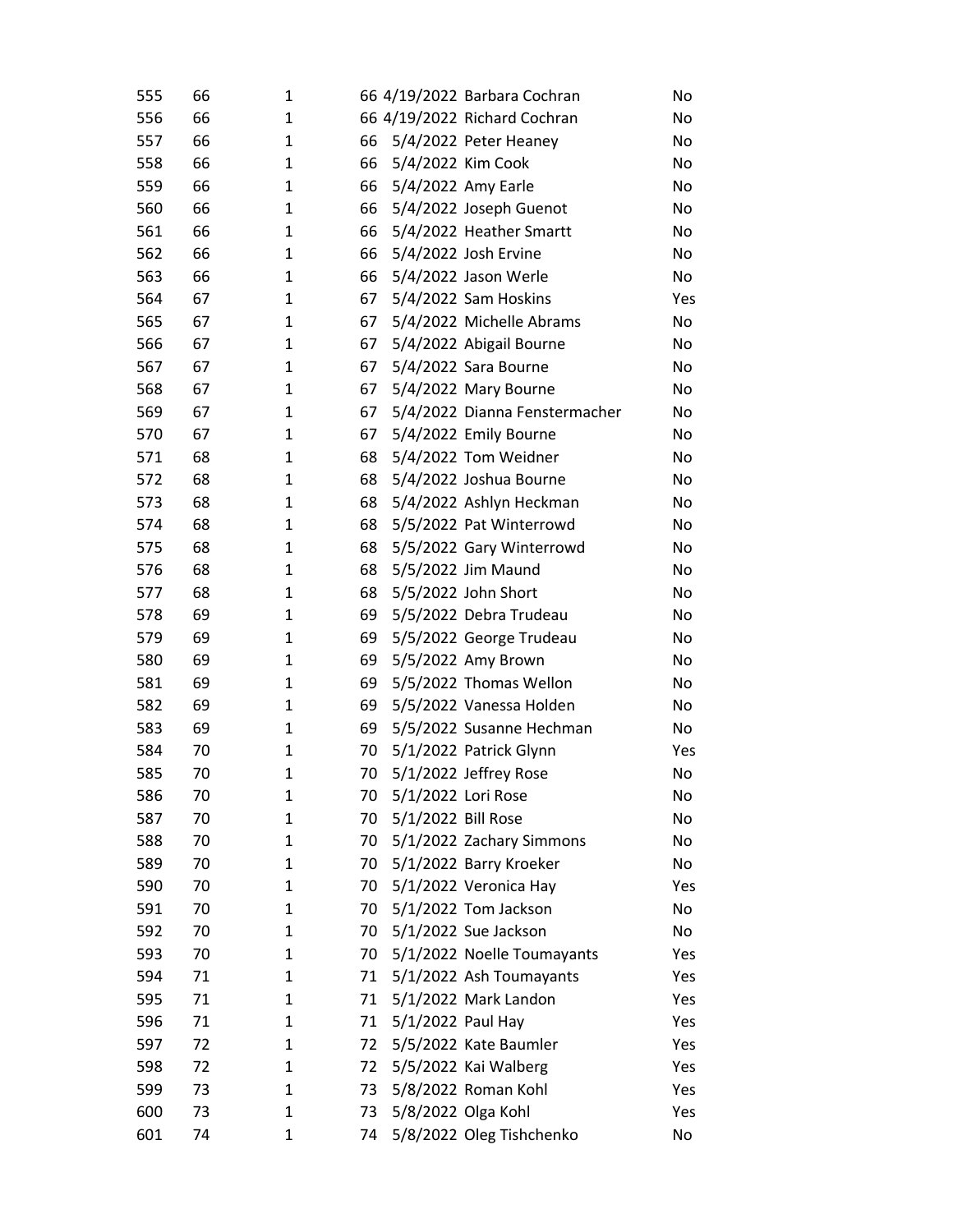| 602 | 74 | 1            | 74 |                   | 5/8/2022 Tatyana Tischenko    | No  |
|-----|----|--------------|----|-------------------|-------------------------------|-----|
| 603 | 74 | 1            | 74 |                   | 5/8/2022 Daniel Glushuk       | No  |
| 604 | 74 | $\mathbf{1}$ | 74 |                   | 5/8/2022 Valentina Ilmen      | No  |
| 605 | 74 | 1            | 74 |                   | 5/8/2022 Y. Vorokor           | No  |
| 606 | 74 | 1            | 74 |                   | 5/8/2022 Nellie Kosova        | Yes |
| 607 | 74 | 1            | 74 |                   | 5/8/2022 Vladimir Kosov       | Yes |
| 608 | 74 | 1            | 74 |                   | 5/8/2022 Nataliya Vovchenico  | No  |
| 609 | 74 | 1            | 74 |                   | 5/8/2022 Alexandr Vovchenico  | No  |
| 610 | 75 | 1            | 75 |                   | 5/8/2022 Sergey Shtrcfleny    | No  |
| 611 | 75 | 1            | 75 |                   | 5/8/2022 Lvudmila Shinova     | Yes |
| 612 | 75 | $\mathbf{1}$ | 75 |                   | 5/8/2022 Gennady Gerasenko    | No  |
| 613 | 75 | 1            | 75 |                   | 5/8/2022 Valentina Maslov     | No  |
| 614 | 76 | 1            | 76 |                   | 5/8/2022 Vladimir Maslov      | No  |
| 615 | 76 | 1            | 76 |                   | 5/9/2022 Lyubov Novikov       | No  |
| 616 | 76 | 1            | 76 |                   | 5/9/2022 Vladimir Novikov     | No  |
| 617 | 76 | 1            | 76 |                   | 5/9/2022 Benjamin Stefanovich | No  |
| 618 | 77 | 1            | 77 |                   | 5/8/2022 Violetta Solodovnik  | Yes |
| 619 | 77 | 1            | 77 |                   | 5/8/2022 Galina Kovtun        | Yes |
| 620 | 77 | 1            | 77 |                   | 5/8/2022 Yaroslav Kronin      | No  |
| 621 | 77 | 1            | 77 |                   | 5/8/2022 Daniel Gerasenko     | Yes |
| 622 | 78 | 1            | 78 |                   | 5/8/2022 Iryna Kosov          | No  |
| 623 | 78 | 1            | 78 | 5/8/2022 Tygevko  |                               | No. |
| 624 | 78 | 1            | 78 |                   | 5/8/2022 Nina Voronisova      | No  |
| 625 | 78 | 1            | 78 |                   | 5/8/2022 Alexandr Tishchehko  | No  |
| 626 | 78 | 1            | 78 |                   | 5/8/2022 Yelena Stefanovich   | No  |
| 627 | 78 | 1            | 78 |                   | 5/8/2022 Vika Kovhun          | No  |
| 628 | 78 | 1            | 78 | 5/8/2022 Tim Sote |                               | No  |
| 629 | 78 | 1            | 78 |                   | 5/8/2022 Yeketerina           | No  |
| 630 | 79 | 1            | 79 |                   | 5/8/2022 Rimma Lykin          | No  |
| 631 | 79 | 1            | 79 |                   | 5/8/2022 Iryna Beliavskaya    | No  |
| 632 | 79 | $\mathbf{1}$ | 79 |                   | 5/8/2022 Olga Maslov          | Yes |
| 633 | 79 | 1            | 79 |                   | 5/8/2022 Roman Maslov         | Yes |
| 634 | 79 | 1            | 79 |                   | 5/8/2022 Vera Kritina         | Yes |
| 635 | 79 | 1            | 79 |                   | 5/8/2022 Aleksandr Shmakov    | No  |
| 636 | 80 | 1            | 80 |                   | 5/8/2022 Tatyana Kovalev      | No  |
| 637 | 80 | 1            | 80 |                   | 5/8/2022 Irina Goncharova     | No  |
| 638 | 80 | 1            | 80 |                   | 5/8/2022 Vladislava Gerasenko | Yes |
| 639 | 80 | 1            | 80 |                   | 5/8/2022 Nelli Kronin         | Yes |
| 640 | 81 | 1            | 81 |                   | 5/8/2022 David Galchenko      | No  |
| 641 | 81 | 1            | 81 |                   | 5/8/2022 Carolina Shindy      | Yes |
| 642 | 81 | 1            | 81 |                   | 5/8/2022 Marina Shindy        | Yes |
| 643 | 81 | 1            | 81 |                   | 5/8/2022 Benjamin Shindy      | Yes |
| 644 | 81 | 1            | 81 |                   | 5/8/2022 Andrey Popov         | No  |
| 645 | 81 | 1            | 81 |                   | 5/8/2022 Peter Popov          | No  |
| 646 | 81 | 1            | 81 |                   | 5/8/2022 Alesya Bubnova       | No  |
| 647 | 81 | 1            | 81 |                   | 5/8/2022 Tatyana Bubnova      | Yes |
| 648 | 81 | $\mathbf{1}$ | 81 |                   | 5/8/2022 Sophia Bubnova       | Yes |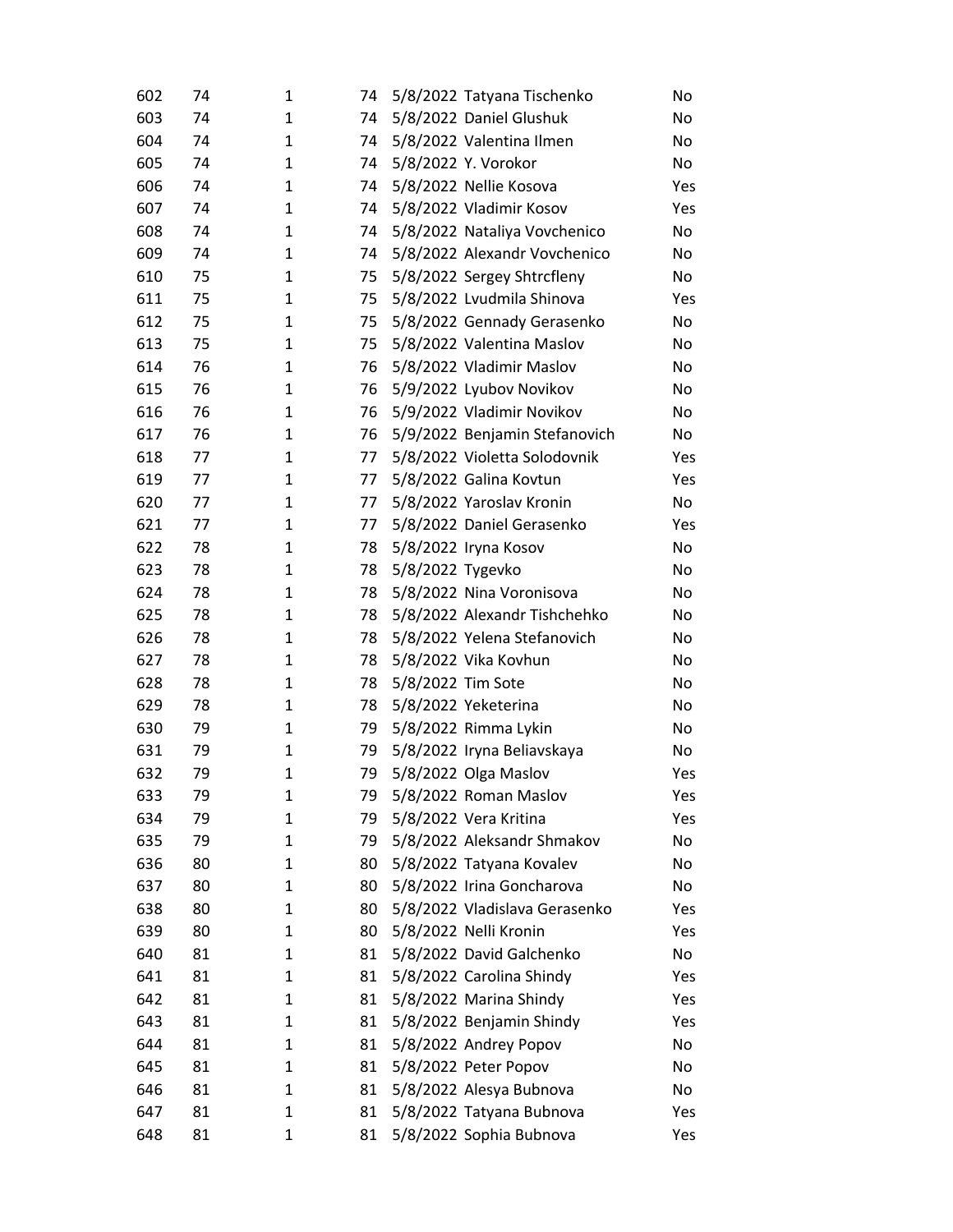| 649 | 81 | 1            | 81 | 5/8/2022 Artew Soladovnik      | Yes |
|-----|----|--------------|----|--------------------------------|-----|
| 650 | 82 | 1            | 82 | 5/8/2022 Inna Bubovik          | No  |
| 651 | 82 | 1            | 82 | 5/8/2022 Audrey Stefanorica    | Yes |
| 652 | 82 | 1            | 82 | 5/8/2022 Helen Fomichev        | Yes |
| 653 | 82 | 1            | 82 | 5/8/2022 Tim Bereznko          | Yes |
| 654 | 82 | 1            | 82 | 5/8/2022 Anastasia Berezenko   | Yes |
| 655 | 82 | 1            | 82 | 5/8/2022 Olga Maslov           | Yes |
| 656 | 82 | 1            | 82 | 5/8/2022 Sergii Bobliakh       | Yes |
| 657 | 82 | 1            | 82 | 5/8/2022 Ruslan Kovtun         | Yes |
| 658 | 82 | 1            | 82 | 5/8/2022 Valera Kondratyev     | No  |
| 659 | 82 | 1            | 82 | 5/8/2022 Maksim Kovtun         | No  |
| 660 | 83 | 1            | 83 | 5/8/2022 Oleg Snejko           | No  |
| 661 | 83 | 1            | 83 | 5/8/2022 Andrey Berezhnoy      | No  |
| 662 | 83 | 1            | 83 | 5/8/2022 Natalya Baygozin      | Yes |
| 663 | 83 | 1            | 83 | 5/8/2022 Volodymyr Baygozin    | Yes |
| 664 | 83 | 1            | 83 | 5/8/2022 Semeon Voronin        | Yes |
| 665 | 83 | 1            | 83 | 5/8/2022 Lybor Kolossov        | Yes |
| 666 | 83 | 1            | 83 | 5/8/2022 Olga Bogdanets        | No  |
| 667 | 83 | 1            | 83 | 5/8/2022 Tatyana Stefanovich   | No  |
| 668 | 83 | 1            | 83 | 5/8/2022 Larisa Pinchuk        | No  |
| 669 | 83 | 1            | 83 | 5/8/2022 Liliya Solodovnik     | Yes |
| 670 | 84 | 1            | 84 | 5/8/2022 Pavel Gerasenko       | Yes |
| 671 | 84 | 1            | 84 | 5/8/2022 Valentina Kurbatov    | No  |
| 672 | 84 | 1            | 84 | 5/8/2022 Michelle Bobnor       | Yes |
| 673 | 84 | $\mathbf{1}$ | 84 | 5/8/2022 Dmitriy Bobnor        | Yes |
| 674 | 84 | 1            | 84 | 5/8/2022 Sergey Stefanovich    | Yes |
| 675 | 84 | 1            | 84 | 5/8/2022 Alvina Stefanovich    | Yes |
| 676 | 84 | $\mathbf{1}$ | 84 | 5/8/2022 Dennis Kolosov        | Yes |
| 677 | 84 | 1            | 84 | 5/8/2022 Vadim Kolosov         | Yes |
| 678 | 84 | 1            | 84 | 5/8/2022 Diana Pinchuk         | Yes |
| 679 | 84 | $\mathbf{1}$ | 84 | 5/8/2022 Daniel Tishchenko     | No  |
| 680 | 85 | 1            | 85 | 5/8/2022 Victoria Stefanovich  | No  |
| 681 | 85 | 1            | 85 | 5/8/2022 Roman Stefanovich     | No  |
| 682 | 85 | 1            | 85 | 5/8/2022 Oksana Fechorov       | No  |
| 683 | 85 | 1            | 85 | 5/8/2022 Dennis Fedorov        | No  |
| 684 | 85 | 1            | 85 | 5/8/2022 Irina Shilova         | No  |
| 685 | 85 | 1            | 85 | 5/8/2022 Pavel Tomichev        | No  |
| 686 | 85 | 1            | 85 | 5/8/2022 Svetlana Gerasenko    | No  |
| 687 | 85 | 1            | 85 | 5/8/2022 Tim Kovalev           | No  |
| 688 | 85 | 1            | 85 | 5/8/2022 Mark Kovalev          | No  |
| 689 | 85 | 1            | 85 | 5/8/2022 Svetlana Kovalev      | No  |
| 690 | 86 | 1            | 86 | 5/8/2022 Nina Rudenko          | No  |
| 691 | 86 | 1            | 86 | 5/8/2022 Natalya Litvinova     | No  |
| 692 | 86 | 1            | 86 | 5/8/2022 Olga Gerasenko        | Yes |
| 693 | 86 | 1            | 86 | 5/8/2022 Valentina Maslov      | Yes |
| 694 | 86 | 1            | 86 | 5/8/2022 Larisa Nakhabenko     | No  |
| 695 | 86 | 1            | 86 | 5/8/2022 Vyacheslav Nathabenko | No  |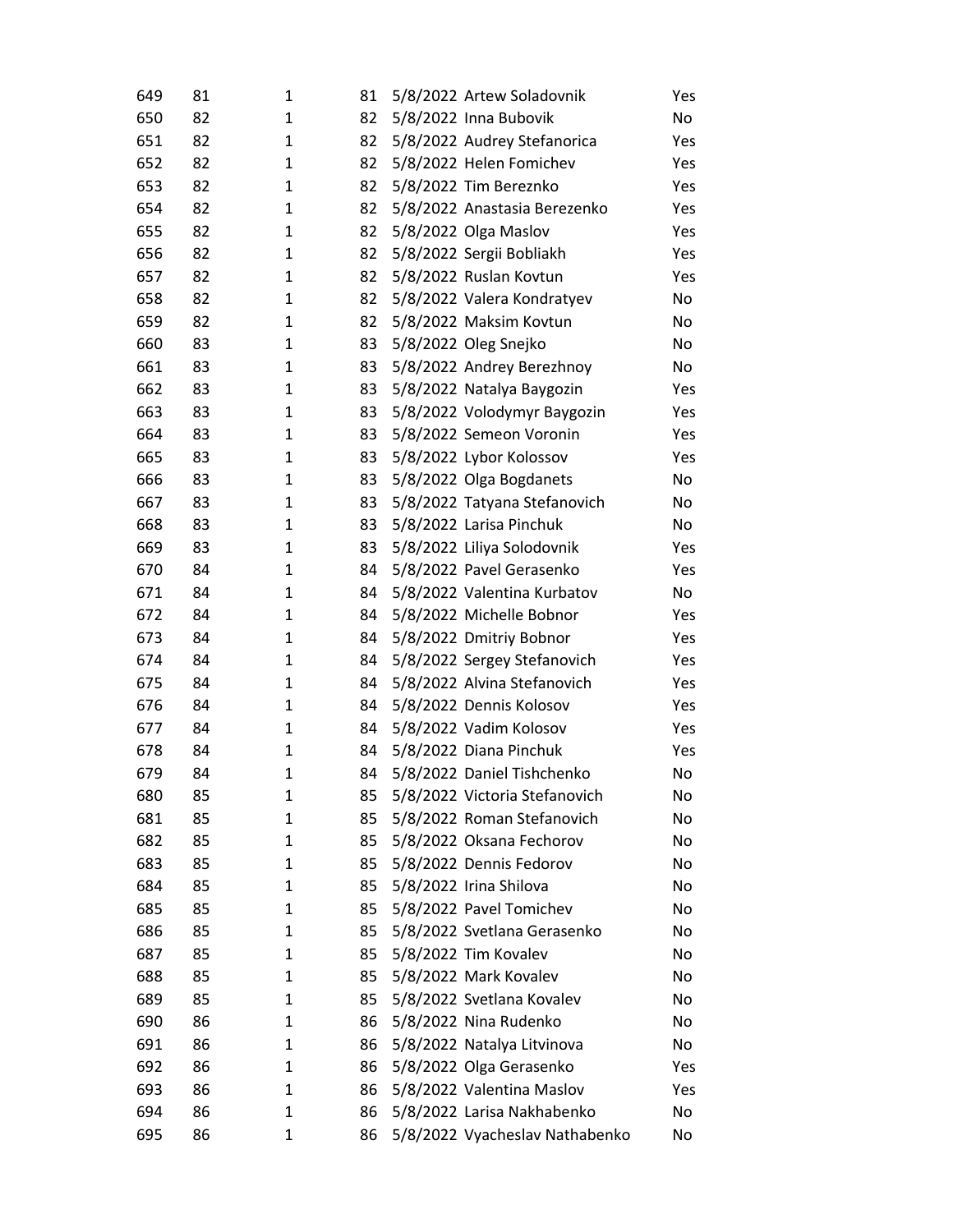| 696 | 86 | 1            | 86 |                    | 5/8/2022 Irina Kovtun          | Yes |
|-----|----|--------------|----|--------------------|--------------------------------|-----|
| 697 | 86 | 1            | 86 |                    | 5/8/2022 Vyacheslav Solodovnik | No  |
| 698 | 86 | 1            | 86 |                    | 5/8/2022 Zhanna Glushak        | No  |
| 699 | 86 | 1            | 86 |                    | 5/8/2022 Gerasal Lyuko         | No  |
| 700 | 87 | 1            | 87 | 5/8/2022 Irina     |                                | No  |
| 701 | 87 | 1            | 87 |                    | 5/8/2022 Petr Kurbok           | No  |
| 702 | 87 | 1            | 87 |                    | 5/8/2022 Galina Kurbok         | No  |
| 703 | 87 | 1            | 87 |                    | 5/8/2022 Olga Berezhnos        | No  |
| 704 | 87 | 1            | 87 |                    | 5/8/2022 Anita Kuorbahv        | No  |
| 705 | 87 | 1            | 87 |                    | 5/8/2022 Andrey Kurbotov       | No  |
| 706 | 87 | 1            | 87 |                    | 5/8/2022 Nina Kondratyev       | No  |
| 707 | 87 | 1            | 87 |                    | 5/8/2022 Anna Plokhova         | No  |
| 708 | 88 | 1            | 88 |                    | 5/8/2022 Zhanna Maslov         | No  |
| 709 | 88 | 1            | 88 |                    | 5/8/2022 Kevin Maslov          | No  |
| 710 | 88 | 1            | 88 |                    | 5/8/2022 Yuriy Kurbora         | No  |
| 711 | 88 | 1            | 88 |                    | 5/8/2022 Dennis Lykin          | No  |
| 712 | 88 | 1            | 88 |                    | 5/8/2022 Angelnia Aseyeva      | Yes |
| 713 | 88 | 1            | 88 |                    | 5/8/2022 Vladimir Aseyev       | Yes |
| 714 | 88 | 1            | 88 |                    | 5/8/2022 Vladimir Likhonin     | Yes |
| 715 | 88 | 1            | 88 |                    | 5/8/2022 Shakol Peters         | Yes |
| 716 | 88 | 1            | 88 |                    | 5/8/2022 Lyudmila Antonenko    | Yes |
| 717 | 88 | 1            | 88 |                    | 5/8/2022 Denis Kosov           | No  |
| 718 | 89 | $\mathbf{1}$ | 89 |                    | 5/8/2022 Harry Gearhart        | No  |
| 719 | 89 | 1            | 89 |                    | 5/8/2022 Frances Gearhart      | No  |
| 720 | 89 | 1            | 89 |                    | 5/8/2022 Nellie Lykens         | No  |
| 721 | 89 | 1            | 89 |                    | 5/8/2022 Darrell Egolf         | Yes |
| 722 | 89 | 1            | 89 |                    | 5/8/2022 Patti Thor            | No  |
| 723 | 89 | 1            | 89 |                    | 5/8/2022 Robert Shutt          | No  |
| 724 | 89 | 1            | 89 |                    | 5/8/2022 Sandra D. Marshall    | No  |
| 725 | 89 | 1            | 89 |                    | 5/8/2022 Marsha Perini         | No  |
| 726 | 89 | 1            | 89 |                    | 5/8/2022 Steven Perini         | No  |
| 727 | 90 | 1            | 90 |                    | 5/8/2022 Dorothy A. Bellissimo | Yes |
| 728 | 90 | 1            | 90 |                    | 5/8/2022 Roxanne Hockenberry   | No  |
| 729 | 90 | 1            | 90 |                    | 5/8/2022 Cyndi Egolf           | Yes |
| 730 | 90 | 1            | 90 |                    | 5/8/2022 Mary Alexay           | Yes |
| 731 | 90 | 1            | 90 | 5/8/2022 Jim Thor  |                                | No  |
| 732 | 90 | 1            | 90 |                    | 5/8/2022 Brenda Watson         | No  |
| 733 | 90 | 1            | 90 |                    | 5/8/2022 Jennifer Shutt        | No  |
| 734 | 90 | 1            | 90 |                    | 5/8/2022 Mary Miller           | No  |
| 735 | 91 | 1            | 91 |                    | 5/8/2022 Ryan Reed             | Yes |
| 736 | 91 | 1            | 91 |                    | 5/8/2022 Luke Reed             | Yes |
| 737 | 91 | 1            | 91 |                    | 5/8/2022 Tristen Rice          | No  |
| 738 | 91 | 1            | 91 |                    | 5/8/2022 William Burnell       | No  |
| 739 | 91 | 1            | 91 | 5/8/2022 Shai Rice |                                | No  |
| 740 | 91 | 1            | 91 | 5/8/2022 Cale Rice |                                | No  |
| 741 | 91 | 1            | 91 |                    | 5/8/2022 Myron Rice            | No  |
| 742 | 91 | 1            | 91 |                    | 5/8/2022 Cynthia Corman        | Yes |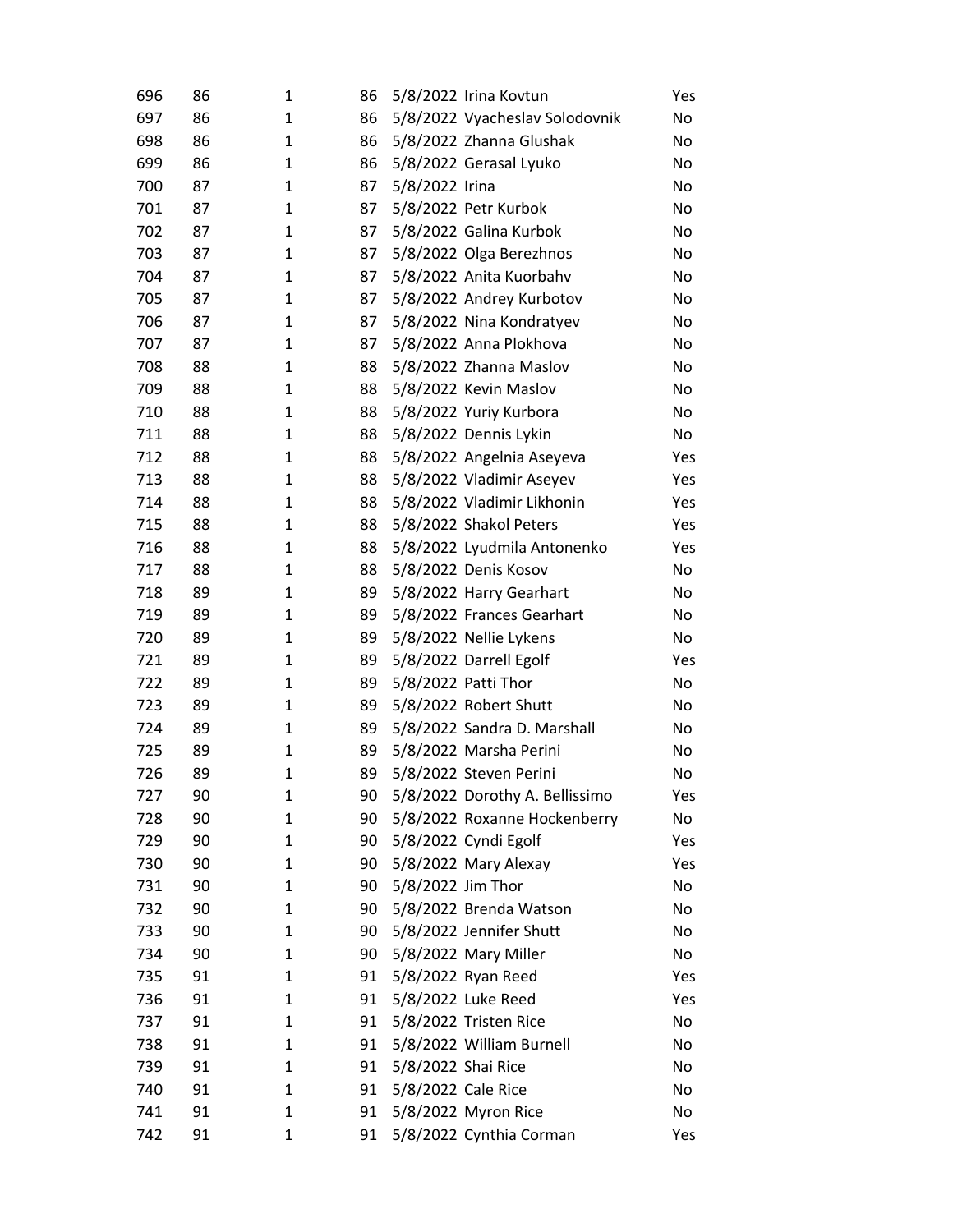| 743        | 91       | 1      | 5/8/2022 Lynn Corman<br>91                                |                                  | No       |
|------------|----------|--------|-----------------------------------------------------------|----------------------------------|----------|
| 744        | 92       | 1      | 5/7/2022 Jan Gottschall<br>92                             |                                  | No       |
| 745        | 93       | 1      | 93 5/10/2022 Kyle Byrne                                   |                                  | No       |
| 746        | 93       | 1      | 93 5/10/2022 Heather Baker                                |                                  | No       |
| 747        | 93       | 1      | 93 5/10/2022 Alison Luse                                  |                                  | No       |
| 748        | 93       | 1      | 93 5/10/2022 Susan Barron                                 |                                  | No       |
| 749        | 93       | 1      | 93 5/10/2022 Jim Detrich                                  |                                  | No       |
| 750        | 93       | 1      | 93 5/10/2022 William Elder                                |                                  | No       |
| 751        | 93       | 1      | 93 5/10/2022 Gary Hanscom                                 |                                  | No       |
| 752        | 94       | 1      | 94 5/10/2022 Simon Leach                                  |                                  | No       |
| 753        | 94       | 1      | 94 5/10/2022 Robert V                                     |                                  | No       |
| 754        | 94       | 1      |                                                           | 94 5/10/2022 Abigail Kustaborder | No       |
| 755        | 94       | 1      | 94 5/10/2022 Amy Vogely                                   |                                  | No       |
| 756        | 94       | 1      | 94 5/10/2022 Shelby Luse                                  |                                  | No       |
| 757        | 94       | 1      | 94 5/10/2022 Jeremy Walter                                |                                  | Yes      |
| 758        | 94       | 1      | 94 5/10/2022 Judy Walter                                  |                                  | Yes      |
| 759        | 94       | 1      | 94 5/10/2022 Arthur Mortinora                             |                                  | No       |
| 760        | 94       | 1      | 94 5/10/2022 Sandra Miller                                |                                  | No       |
| 761        | 94       | 1      | 94 5/10/2022 Brian Smith                                  |                                  | Yes      |
| 762        | 95       | 1      | 95 4/14/2022 Carolyn Kello                                |                                  | No       |
| 763        | 95       | 1      | 95 4/14/2022 Nick Kello                                   |                                  | No       |
| 764        | 95       | 1      | 95 4/14/2022 Danika Kello                                 |                                  | No       |
| 765        | 95       | 1      | 95 4/14/2022 Carolyne Meehan                              |                                  | No       |
| 766        | 95       | 1      | 95 4/16/2022 Dan Meehan                                   |                                  | No       |
| 767        | 95       | 1      | 95 4/16/2022 Josephine Pirrone                            |                                  | No       |
| 768        | 95       | 1      | 95 4/14/2022 Bill Brusse                                  |                                  | No       |
| 769        | 95       | 1      | 95 4/16/2022 Namiko Yamami                                |                                  | No       |
| 770        | 95       | 1      | 95 4/16/2022 Judith McCullagh                             |                                  | No       |
| 771        | 95       | 1      | 95 4/16/2022 Roy McCullagh                                |                                  | No       |
| 772        | 96       | 1      | 96 4/16/2022 Molly Buckley                                |                                  | No       |
| 773        | 96       | 1      | 96 4/16/2022 Chris Creaque                                |                                  | No       |
| 774<br>775 | 96       | 1      | 96 4/16/2022 Sandra Ross                                  |                                  | No       |
| 776        | 96<br>96 | 1<br>1 | 96 4/16/2022 Maxim Schlesser<br>96 4/16/2022 Tracey Olexe |                                  | No<br>No |
| 777        | 96       | 1      | 96 4/16/2022 Paul Pollo                                   |                                  | No       |
| 778        | 96       | 1      | 96 4/16/2022 Daniel Goldstein                             |                                  | No       |
| 779        | 96       | 1      | 96 4/16/2022 Emily Greenman                               |                                  | No       |
| 780        | 96       | 1      | 96 4/16/2022 Cynthia Simmons                              |                                  | No       |
| 781        | 96       | 1      | 96 4/16/2022 Jeffrey Catchmark                            |                                  | No       |
| 782        | 97       | 1      | 5/2/2022 Esther Antarikso<br>97                           |                                  | No       |
| 783        | 97       | 1      | 97<br>5/3/2022 Henry Pisciotta                            |                                  | No       |
| 784        | 98       | 1      | 98 4/12/2022 Janet Madore                                 |                                  | No       |
| 785        | 98       | 1      | 98 4/14/2022 Wynn Myers                                   |                                  | No       |
| 786        | 99       | 1      | 99 5/11/2022 Nick Pennino                                 |                                  | Yes      |
| 787        | 99       | 1      | 99 5/11/2022 Beth Pennino                                 |                                  | Yes      |
| 788        | 99       | 1      | 99 5/11/2022 Elise Constable                              |                                  | No       |
| 789        | 99       | 1      | 99 5/11/2022 Ryan Ohlson                                  |                                  | Yes      |
|            |          |        |                                                           |                                  |          |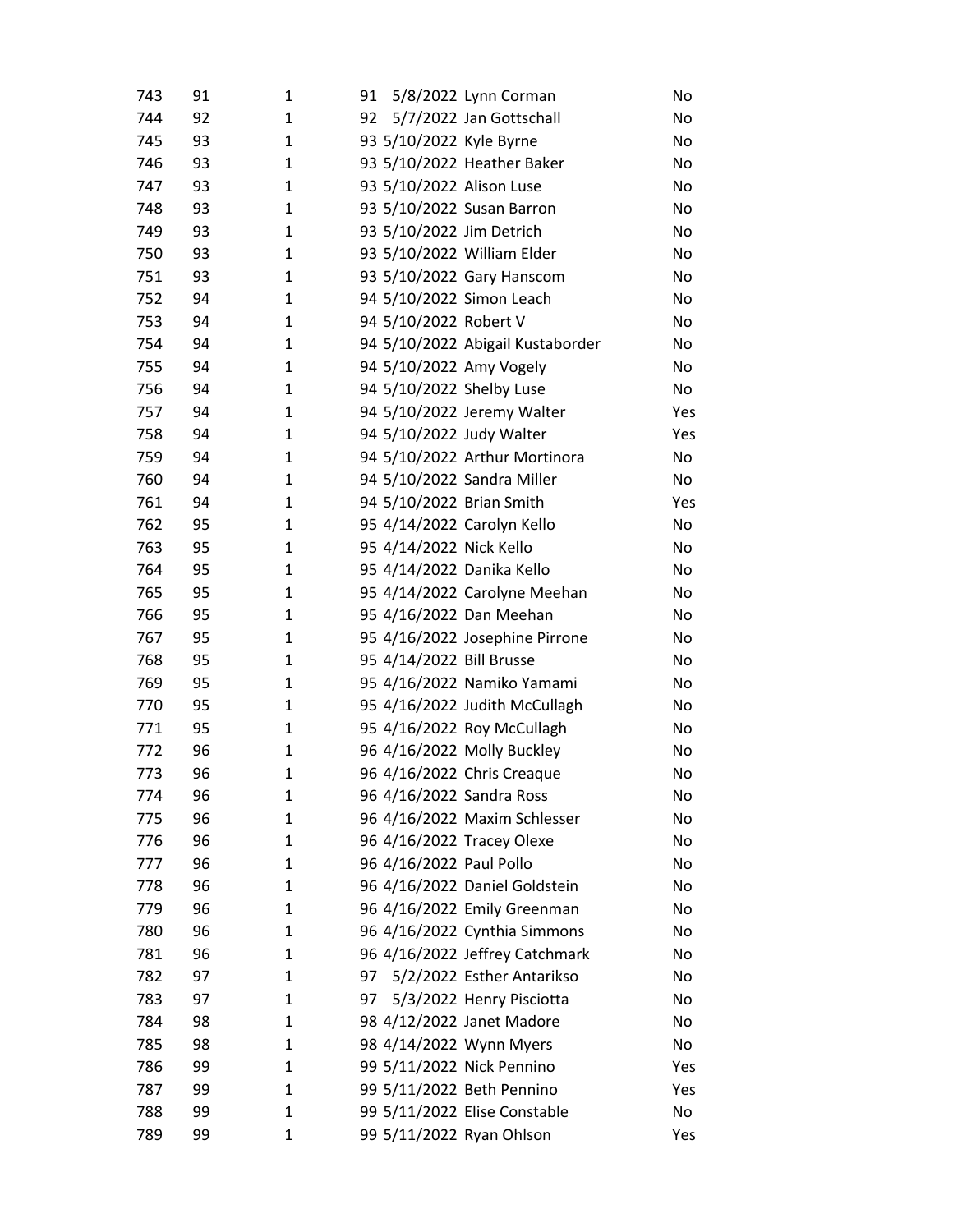| 790 | 99  | 1              |                        | 99 5/11/2022 Melinda Ohlson      | Yes |
|-----|-----|----------------|------------------------|----------------------------------|-----|
| 791 | 99  | 1              |                        | 99 5/11/2022 Annie Simmons       | No  |
| 792 | 99  | 1              | 99 5/11/2022 Rick Hal  |                                  | No  |
| 793 | 100 | 2              |                        | 1 5/15/2022 Linda Bonness        | No  |
| 794 | 100 | 2              |                        | 1 5/15/2022 William Bonness      | No  |
| 795 | 100 | 2              |                        | 1 5/15/2022 Sheri Vidunas        | No  |
| 796 | 100 | 2              |                        | 1 5/15/2022 Cathy Johnson        | Yes |
| 797 | 100 | 2              |                        | 1 5/15/2022 Tim Johnson          | Yes |
| 798 | 100 | 2              |                        | 1 5/15/2022 Michelot Bien-Aime   | No  |
| 799 | 100 | 2              |                        | 1 5/15/2022 Sterlin Rebuck       | No  |
| 800 | 100 | 2              | 1 5/15/2022 Cal Walsh  |                                  | No  |
| 801 | 100 | 2              |                        | 1 5/15/2022 Dante Bonaquist      | No  |
| 802 | 100 | $\overline{2}$ |                        | 1 5/15/2022 Deborah Bonaquist    | No  |
| 803 | 101 | 2              |                        | 2 5/15/2022 Ann Rebuck           | No  |
| 804 | 101 | $\overline{2}$ |                        | 2 5/15/2022 Allan Shimmel        | No  |
| 805 | 101 | 2              |                        | 2 5/15/2022 Harold Morgan        | No  |
| 806 | 101 | 2              |                        | 2 5/15/2022 Jon Benesch          | Yes |
| 807 | 101 | $\overline{2}$ |                        | 2 5/15/2022 Kathy Smith          | Yes |
| 808 | 101 | 2              |                        | 2 5/15/2022 Cynthia Nakpil       | Yes |
| 809 | 101 | 2              |                        | 2 5/15/2022 Doug Snook           | No  |
| 810 | 101 | 2              |                        | 2 5/15/2022 Michelle Snook       | No  |
| 811 | 101 | 2              |                        | 2 5/15/2022 Zachary Snook        | No  |
| 812 | 101 | 2              |                        | 2 5/15/2022 Dan Wedlake          | No  |
| 813 | 102 | 2              |                        | 3 5/15/2022 Mildred Dreese       | Yes |
| 814 | 102 | 2              |                        | 3 5/15/2022 David T. Gerber      | No  |
| 815 | 102 | 2              |                        | 3 5/15/2022 Wendy Devlin         | No  |
| 816 | 102 | 2              |                        | 3 5/15/2022 Deb Moyer            | No  |
| 817 | 102 | 2              | 3 5/15/2022 Pat Lysak  |                                  | No  |
| 818 | 102 | 2              |                        | 3 5/15/2022 Linny Olivero        | Yes |
| 819 | 102 | $\overline{2}$ |                        | 3 5/15/2022 Daniel Olivero       | Yes |
| 820 | 102 | 2              |                        | 3 5/15/2022 Terry Burns          | No  |
| 821 | 102 | 2              | 3 5/15/2022 Zeph Thull |                                  | No  |
| 822 | 102 | 2              |                        | 3 5/15/2022 Jesse Friend         | No  |
| 823 | 103 | 2              |                        | 4 5/15/2022 Victoria L. James    | No  |
| 824 | 103 | 2              |                        | 4 5/15/2022 Chris Devlin         | No  |
| 825 | 103 | 2              |                        | 4 5/15/2022 Claudia M. Arnette   | No  |
| 826 | 103 | 2              |                        | 4 5/15/2022 Theresa M. Wedlake   | No  |
| 827 | 103 | 2              |                        | 4 5/15/2022 Josie Findley        | No  |
| 828 | 103 | 2              | 4 5/15/2022 Ed Findley |                                  | No  |
| 829 | 103 | 2              |                        | 4 5/15/2022 Linda Pistone        | No  |
| 830 | 103 | 2              |                        | 4 5/15/2022 Trisa Silliman       | No  |
| 831 | 103 | 2              |                        | 4 5/15/2022 Kyle Auman           | No  |
| 832 | 103 | 2              |                        | 4 5/15/2022 Josie Auman          | No  |
| 833 | 104 | 2              |                        | 5 5/15/2022 Patricia Ellen Mayer | No  |
| 834 | 104 | 2              |                        | 5 5/15/2022 Daniel Lysak         | No  |
| 835 | 104 | 2              |                        | 5 5/15/2022 William Burns        | No  |
| 836 | 104 | 2              |                        | 5 5/15/2022 Steve Silliman       | No  |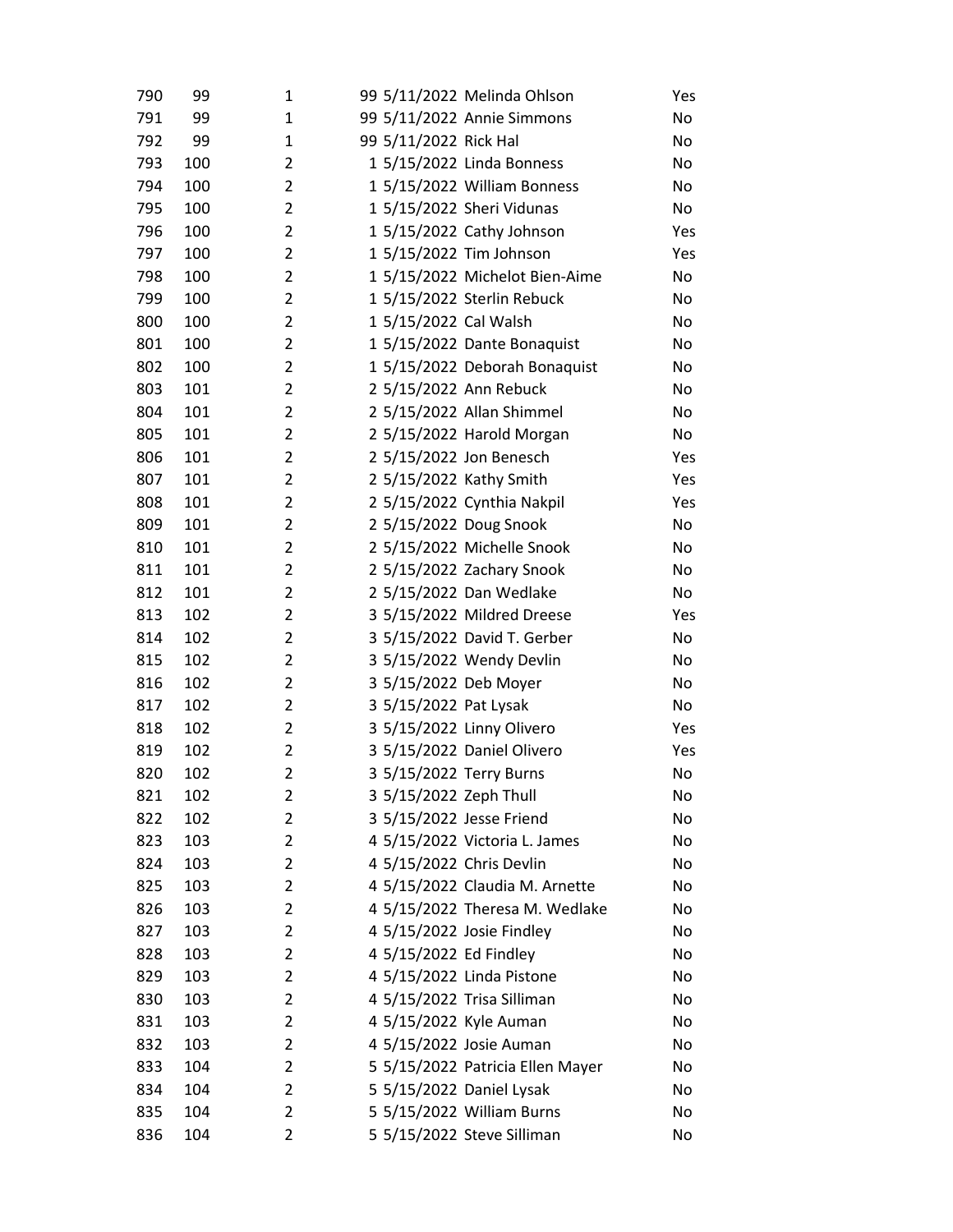| 837 | 104 | 2              | 5 5/15/2022 Nicole Silliman       | No  |
|-----|-----|----------------|-----------------------------------|-----|
| 838 | 105 | $\overline{2}$ | 6 5/17/2022 Bob and Karen Walker  | No  |
| 839 | 105 | $\overline{2}$ | 6 5/15/2022 Herb Emel             | No  |
| 840 | 105 | 2              | 6 5/15/2022 Linda Emel            | No  |
| 841 | 105 | $\overline{2}$ | 6 5/15/2022 Jeanie Gerber         | No  |
| 842 | 105 | $\overline{2}$ | 6 5/15/2022 Steve Moyer           | No  |
| 843 | 105 | 2              | 6 5/15/2022 Annabelle Schmidt     | No  |
| 844 | 106 | 2              | 7 5/15/2022 Ray Meyer             | Yes |
| 845 | 106 | $\overline{2}$ | 7 5/15/2022 Barbara Squires       | No  |
| 846 | 106 | 2              | 7 5/15/2022 Albert Nakpil         | Yes |
| 847 | 106 | 2              | 7 5/15/2022 Althea Milmont        | No  |
| 848 | 106 | 2              | 7 5/15/2022 John Milmont          | No  |
| 849 | 107 | 2              | 8 5/15/2022 Abigail Nargi         | Yes |
| 850 | 107 | 2              | 8 5/15/2022 Mary Jane Wilson      | No  |
| 851 | 107 | $\overline{2}$ | 8 5/15/2022 Nancy Parko           | No  |
| 852 | 107 | 2              | 8 5/15/2022 Janice Bless          | Yes |
| 853 | 108 | 2              | 9 5/15/2022 Elizabeth Erland      | No  |
| 854 | 108 | $\overline{2}$ | 9 5/15/2022 Shawnee Morgan        | No  |
| 855 | 108 | 2              | 9 5/15/2022 Lydia Everhart        | No  |
| 856 | 108 | $\overline{2}$ | 9 5/15/2022 Sheila Vreeland       | No  |
| 857 | 108 | $\overline{2}$ | 9 5/15/2022 Stephen Woods         | Yes |
| 858 | 108 | $\overline{2}$ | 9 5/15/2022 David Wise            | No  |
| 859 | 108 | 2              | 9 5/15/2022 Lois Rothgeb          | Yes |
| 860 | 108 | $\overline{2}$ | 9 5/15/2022 Rick Nargi            | Yes |
| 861 | 109 | $\overline{2}$ | 10 5/15/2022 Keith Bless          | No  |
| 862 | 109 | $\overline{2}$ | 10 5/15/2022 Michael Rothgeb      | Yes |
| 863 | 110 | $\overline{2}$ | 11 5/15/2022 Mark Rothgeb         | Yes |
| 864 | 111 | $\overline{2}$ | 12 5/15/2022 Marycruz Nargi       | Yes |
| 865 | 111 | 2              | 12 5/15/2022 Connie Ansong        | Yes |
| 866 | 111 | $\overline{2}$ | 12 5/15/2022 Benedicta Ityokumbul | No  |
| 867 | 111 | $\overline{2}$ | 12 5/15/2022 Bernie Kals          | Yes |
| 868 | 111 | 2              | 12 5/15/2022 Kirk Heller          | Yes |
| 869 | 112 | 2              | 13 5/15/2022 Janelle Lewis        | No  |
| 870 | 112 | 2              | 13 5/15/2022 Amanda Ames          | No  |
| 871 | 112 | 2              | 13 5/15/2022 Isaac Kimani         | No  |
| 872 | 112 | 2              | 13 5/15/2022 Sonya Ley            | No  |
| 873 | 112 | $\overline{2}$ | 13 5/15/2022 Ernest R. Ley        | No  |
| 874 | 112 | 2              | 13 5/15/2022 Denise Conklin       | No  |
| 875 | 113 | 2              | 14 5/15/2022 Sjoerd Duiker        | No  |
| 876 | 113 | 2              | 14 5/15/2022 Sandra Neal          | No  |
| 877 | 113 | 2              | 14 5/15/2022 Catherine Neal       | No  |
| 878 | 113 | 2              | 14 5/15/2022 Sungldyun Cho        | Yes |
| 879 | 113 | 2              | 14 5/15/2022 Lily Sugiarty        | Yes |
| 880 | 113 | 2              | 14 5/15/2022 Sein Roush           | No  |
| 881 | 113 | $\overline{2}$ | 14 5/15/2022 Alysa Roush          | No  |
| 882 | 113 | $\overline{2}$ | 14 5/15/2022 Randel Botteicher    | No  |
| 883 | 114 | 2              | 15 5/10/2022 Michael Money        | No  |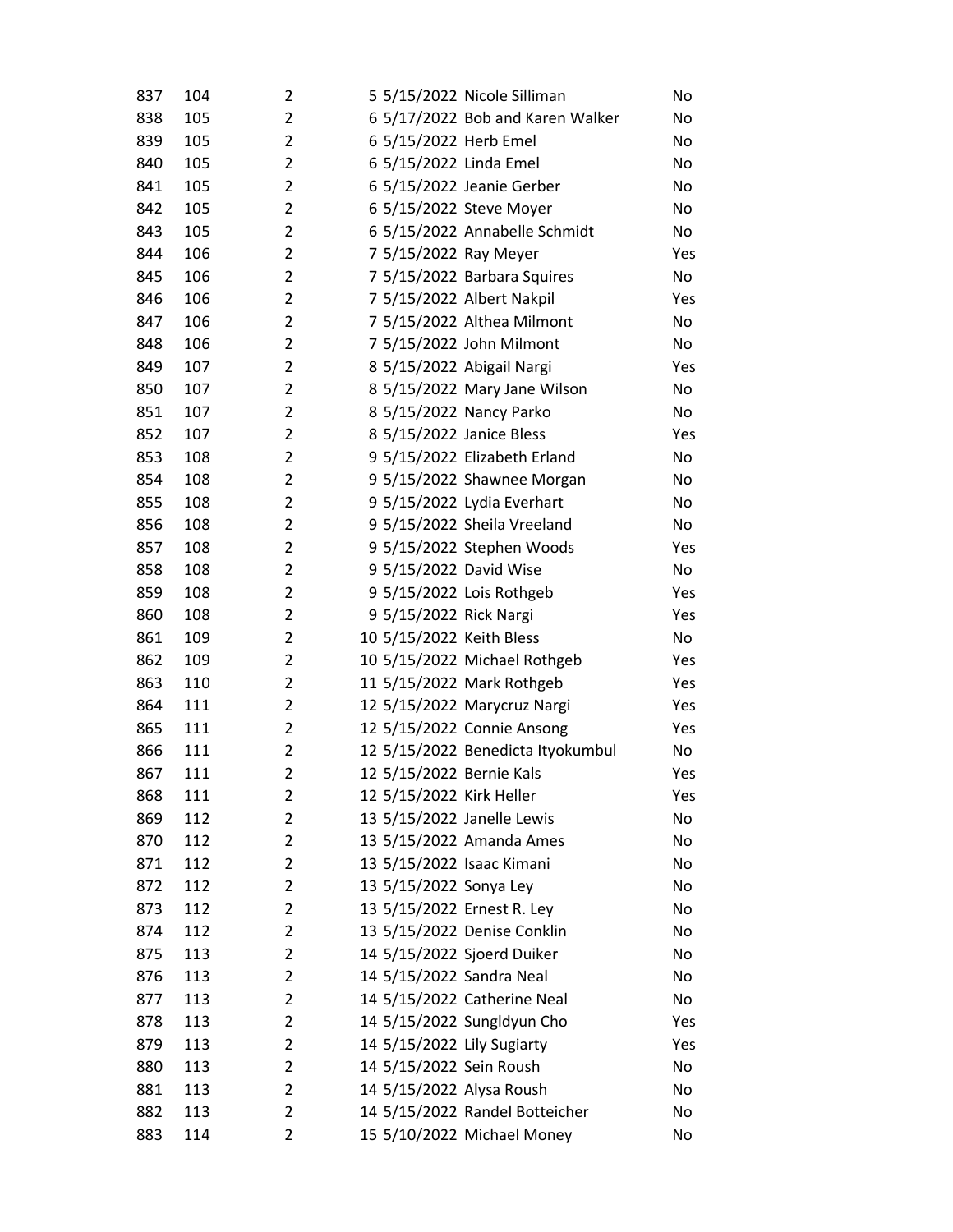| 884 | 115 | 2              | 5/8/2022 David Bilbay<br>16        | No |
|-----|-----|----------------|------------------------------------|----|
| 885 | 116 | 2              | 17 5/17/2022 TR Iles               | No |
| 886 | 116 | 2              | 17 5/17/2022 Virginia Brickwedde   | No |
| 887 | 116 | $\overline{2}$ | 17 5/17/2022 Alex Lubin            | No |
| 888 | 116 | 2              | 17 5/17/2022 Richard W. Bryant     | No |
| 889 | 116 | $\overline{2}$ | 17 5/17/2022 William Hartman       | No |
| 890 | 116 | 2              | 17 5/17/2022 Christel Stewart      | No |
| 891 | 116 | 2              | 17 5/17/2022 Jackson Spiel Vogel   | No |
| 892 | 116 | 2              | 17 5/17/2022 Heather Randell       | No |
| 893 | 116 | $\overline{2}$ | 17 5/17/2022 Larry Brody           | No |
| 894 | 116 | $\overline{2}$ | 17 5/18/2022 Kim Mitchell          | No |
| 895 | 117 | 2              | 18 5/14/2022 Hannah Carney         | No |
| 896 | 117 | $\overline{2}$ | 18 5/14/2022 Laura Mitchell        | No |
| 897 | 117 | 2              | 18 5/14/2022 Chad Mitchell         | No |
| 898 | 117 | $\overline{2}$ | 18 5/14/2022 Nick Belgiano         | No |
| 899 | 117 | $\overline{2}$ | 18 5/14/2022 Beth Kalenak          | No |
| 900 | 117 | $\overline{2}$ | 18 5/14/2022 Maren Larson          | No |
| 901 | 117 | $\overline{2}$ | 18 5/14/2022 Ying Liu              | No |
| 902 | 117 | $\overline{2}$ | 18 5/14/2022 Clara Drummond        | No |
| 903 | 117 | $\overline{2}$ | 18 5/14/2022 Quindella Ewing       | No |
| 904 | 117 | $\overline{2}$ | 18 5/14/2022 Carmen Bilen          | No |
| 905 | 118 | 2              | 19 5/14/2022 Eric Feigelson        | No |
| 906 | 118 | $\overline{2}$ | 19 5/14/2022 Zoe Boniface          | No |
| 907 | 118 | $\overline{2}$ | 19 5/14/2022 James Gerard          | No |
| 908 | 118 | $\overline{2}$ | 19 5/14/2022 Roger Rockower        | No |
| 909 | 118 | $\overline{2}$ | 19 5/14/2022 Johanna Sullivan      | No |
| 910 | 118 | 2              | 19 5/14/2022 Esther Siegfried      | No |
| 911 | 118 | $\overline{2}$ | 19 5/14/2022 Claire Thomas         | No |
| 912 | 118 | $\overline{2}$ | 19 5/14/2022 Jessica Avery         | No |
| 913 | 118 | $\overline{2}$ | 19 5/14/2022 James Leous           | No |
| 914 | 118 | $\overline{2}$ | 19 5/14/2022 Janet van Hell        | No |
| 915 | 119 | 2              | 20 5/13/2022 Carol Li              | No |
| 916 | 119 | $\overline{2}$ | 20 5/13/2022 Chris Jones           | No |
| 917 | 119 | $\overline{2}$ | 20 5/13/2022 Abigail Jones         | No |
| 918 | 119 | $\overline{2}$ | 20 5/13/2022 Rick McClintic        | No |
| 919 | 119 | 2              | 20 5/13/2022 Roxi Thoren           | No |
| 920 | 119 | $\overline{2}$ | 20 5/13/2022 Richard Allatt        | No |
| 921 | 119 | 2              | 20 5/13/2022 Roberta Allatt        | No |
| 922 | 119 | 2              | 20 5/14/2022 Kim Foulds            | No |
| 923 | 119 | $\overline{2}$ | 20 5/14/2022 Christina Cook        | No |
| 924 | 119 | $\overline{2}$ | 20 5/14/2022 Christopher Heancy    | No |
| 925 | 120 | 2              | 21 5/12/2022 David Mitchell        | No |
| 926 | 120 | 2              | 21 5/12/2022 Marsha Church         | No |
| 927 | 120 | $\overline{2}$ | 21 5/12/2022 Andrea Brandimarte    | No |
| 928 | 120 | 2              | 21 5/12/2022 Shawn Vashaw          | No |
| 929 | 120 | $\overline{2}$ | 21 5/12/2022 Matthew Jordan        | No |
| 930 | 120 | $\overline{2}$ | 21 5/13/2022 Jessica Libby-Roberts | No |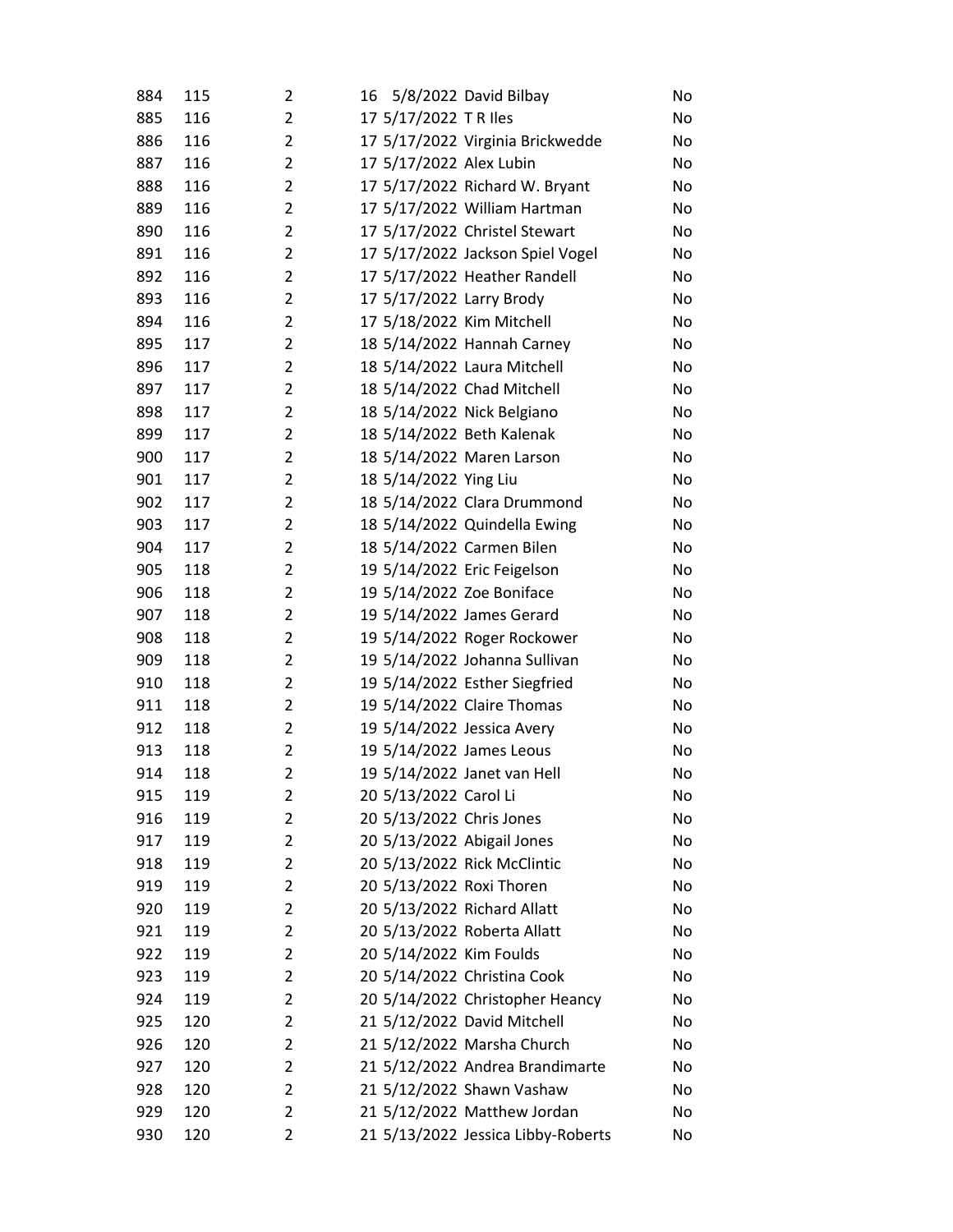| 931        | 120        | 2                   | 21 5/13/2022 Ana Enriquez  |                                                         | No        |
|------------|------------|---------------------|----------------------------|---------------------------------------------------------|-----------|
| 932        | 120        | 2                   | 21 5/13/2022 Andy Friberg  |                                                         | No        |
| 933        | 120        | $\overline{c}$      | 21 5/13/2022 Diana Friberg |                                                         | No        |
| 934        | 120        | $\overline{2}$      |                            | 21 5/13/2022 Thomas Friberg                             | No        |
| 935        | 121        | $\overline{2}$      | 22 5/14/2022 Amy Frank     |                                                         | No        |
| 936        | 121        | $\overline{2}$      |                            | 22 5/14/2022 Carrie Jackson                             | No        |
| 937        | 121        | 2                   |                            | 22 5/14/2022 Mary Lou Markle                            | No        |
| 938        | 121        | $\overline{2}$      |                            | 22 5/14/2022 Ronald A. Markle                           | No        |
| 939        | 121        | 2                   | 22 5/17/2022 Nancy Fine    |                                                         | No        |
| 940        | 121        | $\overline{2}$      | 22 5/17/2022 Arthur Fine   |                                                         | No        |
| 941        | 121        | $\overline{2}$      |                            | 22 5/17/2022 David Rockower                             | No        |
| 942        | 121        | 2                   |                            | 22 5/17/2022 Michelle Rockower                          | No        |
| 943        | 121        | $\overline{2}$      | 22 5/17/2022 Caitlin Grady |                                                         | No        |
| 944        | 121        | 2                   |                            | 22 5/17/2022 Mary Ellen Iles                            | No        |
| 945        | 122        | $\overline{2}$      |                            | 23 5/18/2022 Susan Beyerle                              | No        |
| 946        | 122        | $\overline{2}$      |                            | 23 5/18/2022 Jennifer Money                             | No        |
| 947        | 122        | 2                   | 23 5/18/2022 Sott Schultz  |                                                         | No        |
| 948        | 122        | $\overline{2}$      | 23 5/18/2022 Julie L. Reed |                                                         | No        |
| 949        | 122        | 2                   |                            | 23 5/18/2022 Constantine Lagoa                          | No        |
| 950        | 123        | $\overline{2}$      |                            | 24 5/11/2022 Nicolai Volland                            | No        |
| 951        | 124        | 2                   |                            | 25 5/22/2022 Chad Ehresman                              | No        |
| 952        | 124        | 2                   | 25 5/22/2022 Nichole Falb  |                                                         | No        |
| 953        | 124        | $\overline{2}$      |                            | 25 5/22/2022 Matthew Wheaton                            | No        |
| 954        | 124        | $\overline{2}$      |                            | 25 5/22/2022 Chris Pletcher                             | Yes       |
| 955        | 124        | $\overline{2}$      |                            | 25 5/22/2022 Margaret Haire                             | No        |
| 956        | 124        | 2                   | 25 5/22/2022 Ezra Houston  |                                                         | Yes       |
| 957        | 124        | $\overline{2}$      |                            | 25 5/22/2022 Ming-Hua Chang                             | No        |
| 958        | 125        | 2                   | 26 5/22/2022 Dennis Haire  |                                                         | No        |
| 959        | 125        | 2                   |                            | 26 5/22/2022 Lauren Manahan                             | No        |
| 960        | 125        | $\overline{2}$<br>2 | 26 5/22/2022 Katie Bleil   |                                                         | Yes       |
| 961        | 125        |                     | 26 5/22/2022 Joella Asbury |                                                         | Yes       |
| 962<br>963 | 125<br>125 | 2<br>2              |                            | 26 5/22/2022 Karen Sanders<br>26 5/22/2022 Amber Hughes | Yes<br>No |
| 964        | 125        | 2                   | 26 5/22/2022 Yan Choi Lam  |                                                         | No        |
| 965        | 125        | 2                   | 26 5/22/2022 Bethany Lam   |                                                         | No        |
| 966        | 126        | 2                   | 27 5/23/2022 Allen Haar    |                                                         | No        |
| 967        | 126        | 2                   |                            | 27 5/23/2022 Joanna Sperlich                            | Yes       |
| 968        | 126        | 2                   | 27 5/23/2022 Shelley Wilk  |                                                         | No        |
| 969        | 126        | 2                   |                            | 27 5/23/2022 Jonathan Lietzke                           | No        |
| 970        | 126        | 2                   | 27 5/23/2022 Debra Lietzke |                                                         | No        |
| 971        | 126        | 2                   |                            | 27 5/23/2022 Stephanie Miller                           | No        |
| 972        | 126        | 2                   |                            | 27 5/23/2022 Christina Braun                            | No        |
| 973        | 126        | 2                   |                            | 27 5/23/2022 Jessica Gracie-Griffin                     | No        |
| 974        | 126        | 2                   |                            | 27 5/23/2022 Laura Gibbons                              | No        |
| 975        | 126        | 2                   | 27 5/23/2022 Marley Wong   |                                                         | No        |
| 976        | 127        | 2                   | 28 5/23/2022 Katie Renaud  |                                                         | No        |
| 977        | 127        | 2                   |                            | 28 5/23/2022 Brian Petrosky                             | No        |
|            |            |                     |                            |                                                         |           |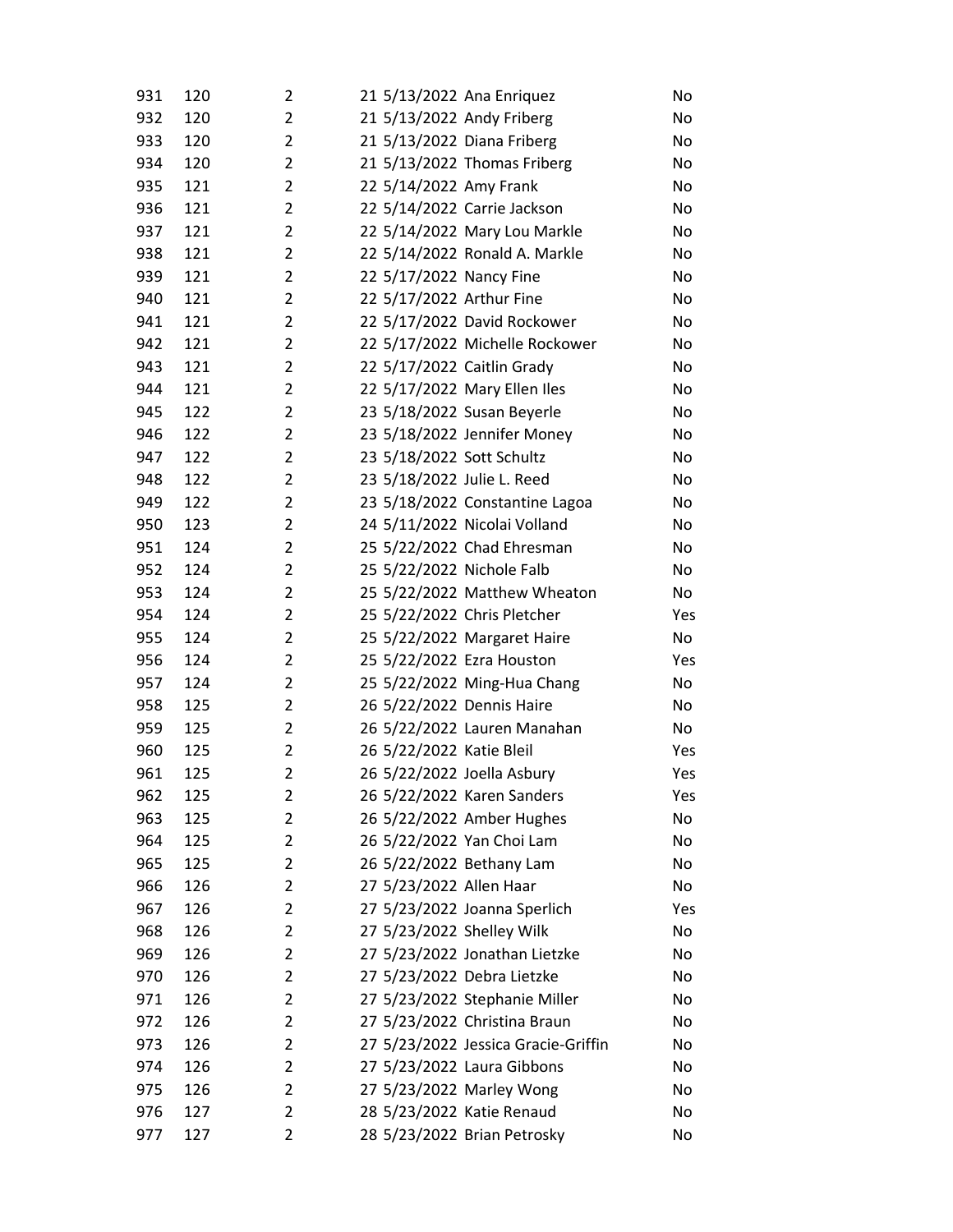| 978          | 127        | 2              | 28 5/23/2022 Jeff Byers    |                                                            | No       |
|--------------|------------|----------------|----------------------------|------------------------------------------------------------|----------|
| 979          | 127        | $\overline{2}$ |                            | 28 5/23/2022 Marisa Viceke                                 | No       |
| 980          | 127        | $\overline{2}$ |                            | 28 5/23/2022 April Whitbred                                | No       |
| 981          | 127        | 2              |                            | 28 5/23/2022 Karen Kearney                                 | No       |
| 982          | 127        | 2              |                            | 28 5/23/2022 Andrew Morrison                               | No       |
| 983          | 127        | $\overline{2}$ |                            | 28 5/23/2022 Michael Conron                                | No       |
| 984          | 127        | $\overline{2}$ | 28 5/23/2022 Patti Peters  |                                                            | No       |
| 985          | 127        | $\overline{2}$ | 28 5/23/2022 Katy Stager   |                                                            | No       |
| 986          | 128        | 2              | 29 5/23/2022 Jon Peters    |                                                            | No       |
| 987          | 128        | $\overline{2}$ |                            | 29 5/23/2022 Brandi Wright                                 | No       |
| 988          | 129        | 2              |                            | 30 5/25/2022 Laurie Ciolkosz                               | No       |
| 989          | 130        | 2              | 31 5/25/2022 Casey Rellis  |                                                            | Yes      |
| 990          | 130        | $\overline{2}$ |                            | 31 5/25/2022 Courtney Morrison                             | No       |
| 991          | 130        | $\overline{2}$ |                            | 31 5/25/2022 Michael Green                                 | No       |
| 992          | 130        | $\overline{2}$ | 31 5/25/2022 Sean Curling  |                                                            | No       |
| 993          | 130        | 2              | 31 5/25/2022 Megan Yoder   |                                                            | Yes      |
| 994          | 130        | 2              | 31 5/25/2022 Steve Wilk    |                                                            | No       |
| 995          | 131        | 2              | 32 5/25/2022 Michael Yu    |                                                            | No       |
| 996          | 131        | $\overline{2}$ |                            | 32 5/25/2022 Luua Muecher                                  | No       |
| 997          | 131        | $\overline{2}$ |                            | 32 5/25/2022 Katie Shoemaker                               | No       |
| 998          | 131        | $\overline{2}$ |                            | 32 5/25/2022 Jeff Shoemaker                                | No       |
| 999          | 131        | 2              |                            | 32 5/25/2022 Michael Bierly                                | No       |
| 1000         | 131        | $\overline{2}$ |                            | 32 5/25/2022 Richard Johnson                               | No       |
| 1001         | 131        | $\overline{2}$ |                            | 32 5/25/2022 Ardath Johnson                                | No       |
| 1002         | 131        | $\overline{2}$ | 32 5/25/2022 Reed Miller   |                                                            | No       |
| 1003         | 131        | 2              | 32 5/25/2022 Liana Glen    |                                                            | No       |
| 1004         | 131        | $\overline{2}$ | 32 5/25/2022 Harrison Cole |                                                            | No       |
| 1005         | 132        | 2              | 33 5/25/2022 Gerald Kava   |                                                            | No       |
| 1006         | 132        | $\overline{2}$ | 33 5/25/2022 K. Muramik    |                                                            | No       |
| 1007         | 132        | $\overline{2}$ | 33 5/25/2022 Anna Childe   |                                                            | No       |
| 1008         | 132        | 2              |                            | 33 5/25/2022 Vince Timbers                                 | No       |
| 1009         | 132        | 2              |                            | 33 5/25/2022 Patricia Timbers                              | No       |
| 1010         | 132        | 2              |                            | 33 5/25/2022 Richard W. Jones                              | No       |
| 1011         | 132        | 2              | 33 5/25/2022 Ann M. Jones  |                                                            | No       |
| 1012         | 132        | 2              | 33 5/25/2022 Connor Lewis  |                                                            | No       |
| 1013         | 132        | 2              | 33 5/25/2022 Adeline Aileo |                                                            | No       |
| 1014         | 132        | 2              | 33 5/25/2022 Nathan Aileo  |                                                            | No       |
| 1015         | 133        | 2              |                            | 34 5/27/2022 Marilyn J Leonard                             | No       |
| 1016         | 133        | $\overline{2}$ |                            | 34 5/27/2022 Dan R Braucht<br>34 5/27/2022 Ephraim Braucht | No       |
| 1017         | 133        | 2              |                            |                                                            | No       |
| 1018         | 133        | 2<br>2         | 34 5/27/2022 Nick Spradlin | 34 5/27/2022 Tanya Mitchell Spradlin                       | No       |
| 1019         | 133        | 2              | 34 5/27/2022 Jerry Stover  |                                                            | No       |
| 1020<br>1021 | 133<br>133 | 2              | 34 5/27/2022 Ilene White   |                                                            | No<br>No |
| 1022         | 133        | $\overline{2}$ | 34 5/27/2022 Jamie English |                                                            | No       |
| 1023         | 133        | $\overline{2}$ | 34 5/27/2022 Eve Homan     |                                                            | No       |
|              |            | 2              |                            |                                                            |          |
| 1024         | 134        |                | 35 5/26/2022 Nadia Webb    |                                                            | Yes      |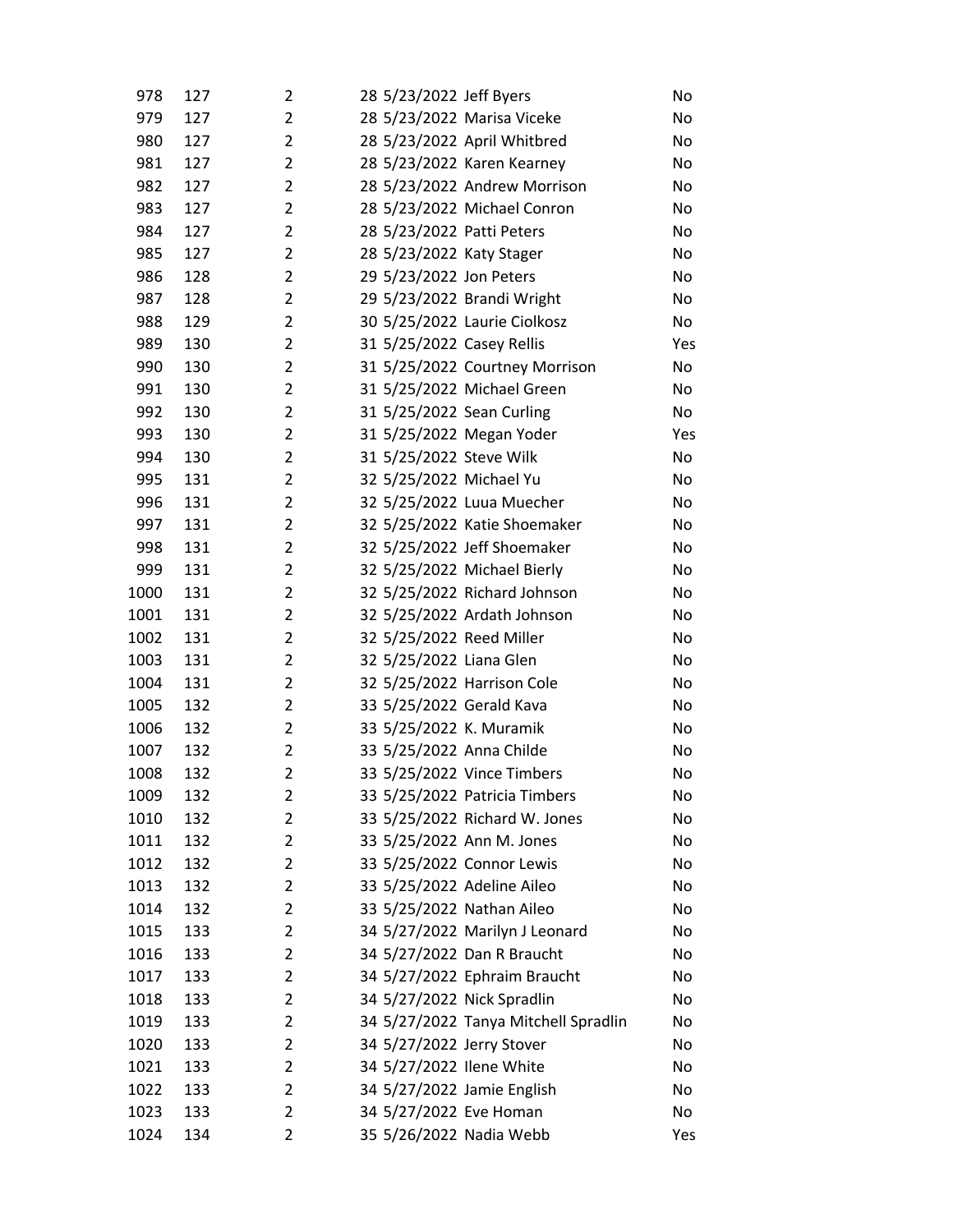| 1025 | 134 | 2              | 35 5/26/2022 Mary Ann Coray      | No  |
|------|-----|----------------|----------------------------------|-----|
| 1026 | 134 | $\overline{2}$ | 35 5/26/2022 Bruce Logan         | No  |
| 1027 | 134 | $\overline{2}$ | 35 5/26/2022 Joe Bueter          | No  |
| 1028 | 134 | $\overline{2}$ | 35 5/27/2022 Lily Borhan         | No  |
| 1029 | 134 | $\overline{2}$ | 35 5/27/2022 Haydar Borhan       | No  |
| 1030 | 134 | $\overline{2}$ | 35 5/27/2022 Mahlagha Borhan     | No  |
| 1031 | 134 | $\overline{2}$ | 35 5/27/2022 Nick Doum           | No  |
| 1032 | 134 | $\overline{2}$ | 35 5/27/2022 Ali Borhan          | No  |
| 1033 | 134 | $\overline{2}$ | 35 5/27/2022 Seoki Lee           | No  |
| 1034 | 135 | $\overline{2}$ | 36 5/27/2022 Douglas Piper       | No  |
| 1035 | 135 | $\overline{2}$ | 36 5/27/2022 Chengzi Hung        | No  |
| 1036 | 135 | $\overline{2}$ | 36 5/27/2022 Kate Woodruff       | No  |
| 1037 | 135 | $\overline{2}$ | 36 5/27/2022 Matthew Woodruff    | No  |
| 1038 | 135 | $\overline{2}$ | 36 5/27/2022 Pat Leech           | No  |
| 1039 | 135 | $\overline{2}$ | 36 5/27/2022 Jeff Roe            | No  |
| 1040 | 135 | $\overline{2}$ | 36 5/27/2022 Kathy Roe           | No  |
| 1041 | 135 | $\overline{2}$ | 36 5/27/2022 William Leech       | No  |
| 1042 | 135 | $\overline{2}$ | 36 5/27/2022 Martha Michael      | No  |
| 1043 | 135 | $\overline{2}$ | 36 5/27/2022 Fran Arbaugh        | No  |
| 1044 | 136 | $\overline{2}$ | 37 5/27/2022 Beverly Klucher     | No  |
| 1045 | 136 | $\overline{2}$ | 37 5/27/2022 Bill Klucher        | No  |
| 1046 | 136 | $\overline{2}$ | 37 5/27/2022 Chris Weakland      | No  |
| 1047 | 136 | $\overline{2}$ | 37 5/27/2022 Mizue Baddins       | No  |
| 1048 | 136 | $\overline{2}$ | 37 5/27/2022 Anne Sullivan       | No  |
| 1049 | 136 | $\overline{2}$ | 37 5/27/2022 John Sullivan       | No  |
| 1050 | 136 | $\overline{2}$ | 37 5/27/2022 Joan Leavy          | No  |
| 1051 | 136 | $\overline{2}$ | 37 5/27/2022 Thomas Leavy        | No  |
| 1052 | 136 | $\overline{2}$ | 37 5/27/2022 John McWilliams     | No  |
| 1053 | 136 | $\overline{2}$ | 37 5/27/2022 Polly McWilliams    | No  |
| 1054 | 137 | $\overline{2}$ | 38 5/28/2022 Kathleen Hedglin    | Yes |
| 1055 | 137 | $\overline{2}$ | 38 5/28/2022 Helen Hedglin       | No  |
| 1056 | 137 | 2              | 38 5/28/2022 Frank Hedglin       | No  |
| 1057 | 137 | $\overline{2}$ | 38 5/28/2022 Amy Green           | No  |
| 1058 | 138 | $\overline{2}$ | 39 5/28/2022 David Rubbin        | No  |
| 1059 | 138 | $\overline{2}$ | 39 5/28/2022 Troy Frank          | No  |
| 1060 | 138 | $\overline{2}$ | 39 5/28/2022 Marti Sawyer        | No  |
| 1061 | 138 | $\overline{2}$ | 39 5/28/2022 Jerry Sawyer        | No  |
| 1062 | 138 | 2              | 39 5/28/2022 Helen Sconvtis      | No  |
| 1063 | 138 | $\overline{2}$ | 39 5/28/2022 Adam Duff           | No  |
| 1064 | 138 | $\overline{2}$ | 39 5/28/2022 Tara Duff           | No  |
| 1065 | 138 | $\overline{2}$ | 39 5/28/2022 Debbie Lissende     | No  |
| 1066 | 138 | $\overline{2}$ | 39 5/29/2022 Daniel Keller       | No  |
| 1067 | 138 | $\overline{2}$ | 39 5/28/2022 Rebecca Pierre Paul | No  |
| 1068 | 139 | 2              | 40 5/28/2022 Jing Min            | No  |
| 1069 | 139 | $\overline{2}$ | 40 5/28/2022 Dongyan Zhang       | No  |
| 1070 | 139 | $\overline{2}$ | 40 5/28/2022 Chenying Warrender  | No  |
| 1071 | 139 | 2              | 40 5/28/2022 Brett Warrender     | No  |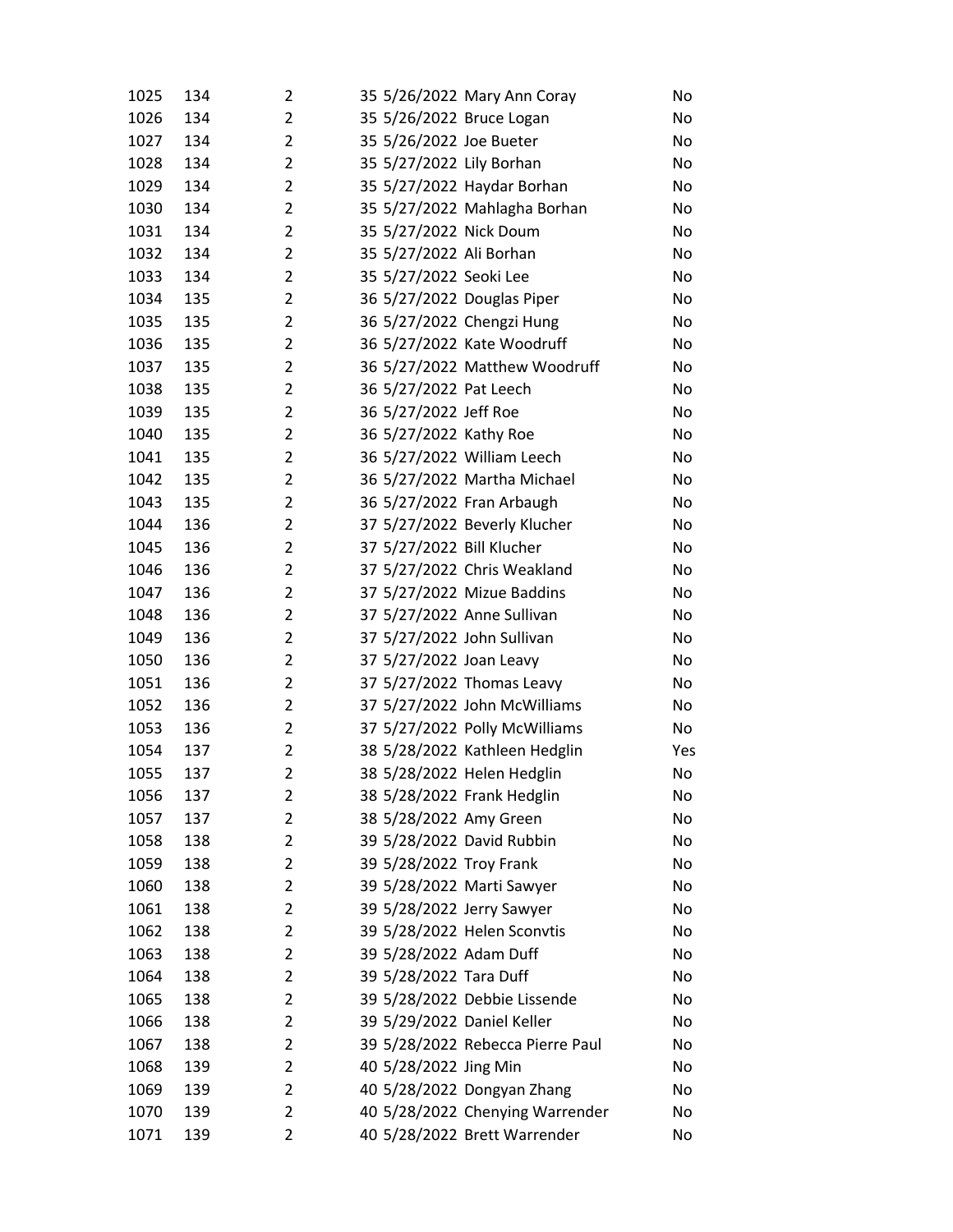| 1072 | 139 | 2              | 40 5/28/2022 Dan Kuhn       |                                  | No  |
|------|-----|----------------|-----------------------------|----------------------------------|-----|
| 1073 | 139 | $\overline{2}$ |                             | 40 5/28/2022 Carolyn Cowry       | No  |
| 1074 | 139 | $\overline{2}$ | 40 5/28/2022 Terry Bell     |                                  | No  |
| 1075 | 139 | $\overline{2}$ | 40 5/28/2022 Emily          |                                  | No  |
| 1076 | 139 | $\overline{2}$ | 40 5/28/2022 Sarah Rito     |                                  | No  |
| 1077 | 139 | $\overline{2}$ | 40 5/28/2022 Jane Rubba     |                                  | No  |
| 1078 | 140 | $\overline{2}$ |                             | 41 5/28/2022 Bryon Henninger     | No  |
| 1079 | 140 | $\overline{2}$ | 41 5/28/2022 Ryan Leech     |                                  | No  |
| 1080 | 140 | $\overline{2}$ |                             | 41 5/28/2022 Meredith Yonushonis | No  |
| 1081 | 140 | $\overline{2}$ | 41 5/28/2022 Emily McKee    |                                  | No  |
| 1082 | 140 | $\overline{2}$ | 41 5/28/2022 Eric McKee     |                                  | No  |
| 1083 | 140 | 2              | 41 5/28/2022 Connie Olsson  |                                  | No  |
| 1084 | 140 | $\overline{2}$ | 41 5/28/2022 Carene Olsson  |                                  | No  |
| 1085 | 140 | $\overline{2}$ | 41 5/28/2022 Rita Berg      |                                  | No  |
| 1086 | 140 | $\overline{2}$ |                             | 41 5/28/2022 Thompson Buchan     | No  |
| 1087 | 140 | $\overline{2}$ |                             | 41 5/28/2022 Daniel Shoffner     | No  |
| 1088 | 141 | $\overline{2}$ |                             | 42 5/27/2022 Soundar Kumara      | No  |
| 1089 | 141 | $\overline{2}$ |                             | 42 5/27/2022 Christina Dorsey    | No  |
| 1090 | 141 | $\overline{2}$ |                             | 42 5/27/2022 Nathan Boveda       | No  |
| 1091 | 141 | $\overline{2}$ |                             | 42 5/27/2022 Kelly Gallery-Price | No  |
| 1092 | 141 | $\overline{2}$ | 42 5/28/2022 Edward Sokol   |                                  | No  |
| 1093 | 141 | $\overline{2}$ | 42 5/28/2022 Judy Meder     |                                  | No  |
| 1094 | 141 | $\overline{2}$ | 42 5/28/2022 Dave Meder     |                                  | No  |
| 1095 | 141 | $\overline{2}$ | 42 5/28/2022 Joe Rogacs     |                                  | No  |
| 1096 | 141 | $\overline{2}$ | 42 5/28/2022 Sue Rogacs     |                                  | No  |
| 1097 | 141 | $\overline{2}$ |                             | 42 5/28/2022 Rita Henninger      | No  |
| 1098 | 142 | $\overline{2}$ | 43 5/28/2022 Jay Szn        |                                  | No  |
| 1099 | 142 | $\overline{2}$ | 43 5/28/2022 Dan Allen      |                                  | No  |
| 1100 | 142 | $\overline{2}$ | 43 5/28/2022 Dave Jontoria  |                                  | No  |
| 1101 | 142 | $\overline{2}$ |                             | 43 5/28/2022 Ellen Janteowski    | No  |
| 1102 | 142 | 2              | 43 5/28/2022 Renata Engel   |                                  | No  |
| 1103 | 142 | 2              | 43 5/28/2022 Leland Engel   |                                  | No  |
| 1104 | 142 | $\overline{2}$ | 43 5/28/2022 Jax Searles    |                                  | No  |
| 1105 | 142 | $\overline{2}$ | 43 5/28/2022 Jen Rentzel    |                                  | No  |
| 1106 | 142 | $\overline{2}$ | 43 5/28/2022 Ted Rentzel    |                                  | No  |
| 1107 | 142 | 2              | 43 5/28/2022 Amy English    |                                  | No  |
| 1108 | 143 | $\overline{2}$ | 44 5/27/2022 Loretta Cassel |                                  | Yes |
| 1109 | 143 | $\overline{2}$ |                             | 44 5/27/2022 William Houser      | Yes |
| 1110 | 143 | $\overline{2}$ |                             | 44 5/27/2022 Kathleen Pletcher   | Yes |
| 1111 | 143 | $\overline{2}$ | 44 5/27/2022 John Russell   |                                  | Yes |
| 1112 | 143 | $\overline{2}$ | 44 5/27/2022 Kira Homo      |                                  | Yes |
| 1113 | 143 | $\overline{2}$ |                             | 44 5/27/2022 Grace Rohrbach      | Yes |
| 1114 | 143 | $\overline{2}$ |                             | 44 5/27/2022 Heather Herncore    | Yes |
| 1115 | 143 | $\overline{2}$ | 44 5/27/2022 Ciara Nolen    |                                  | Yes |
| 1116 | 144 | $\overline{2}$ |                             | 45 5/19/2022 Patricia Reddington | Yes |
| 1117 | 144 | $\overline{2}$ |                             | 45 5/22/2022 Michael Reddington  | Yes |
| 1118 | 144 | 2              |                             | 45 5/19/2022 David Reddington    | Yes |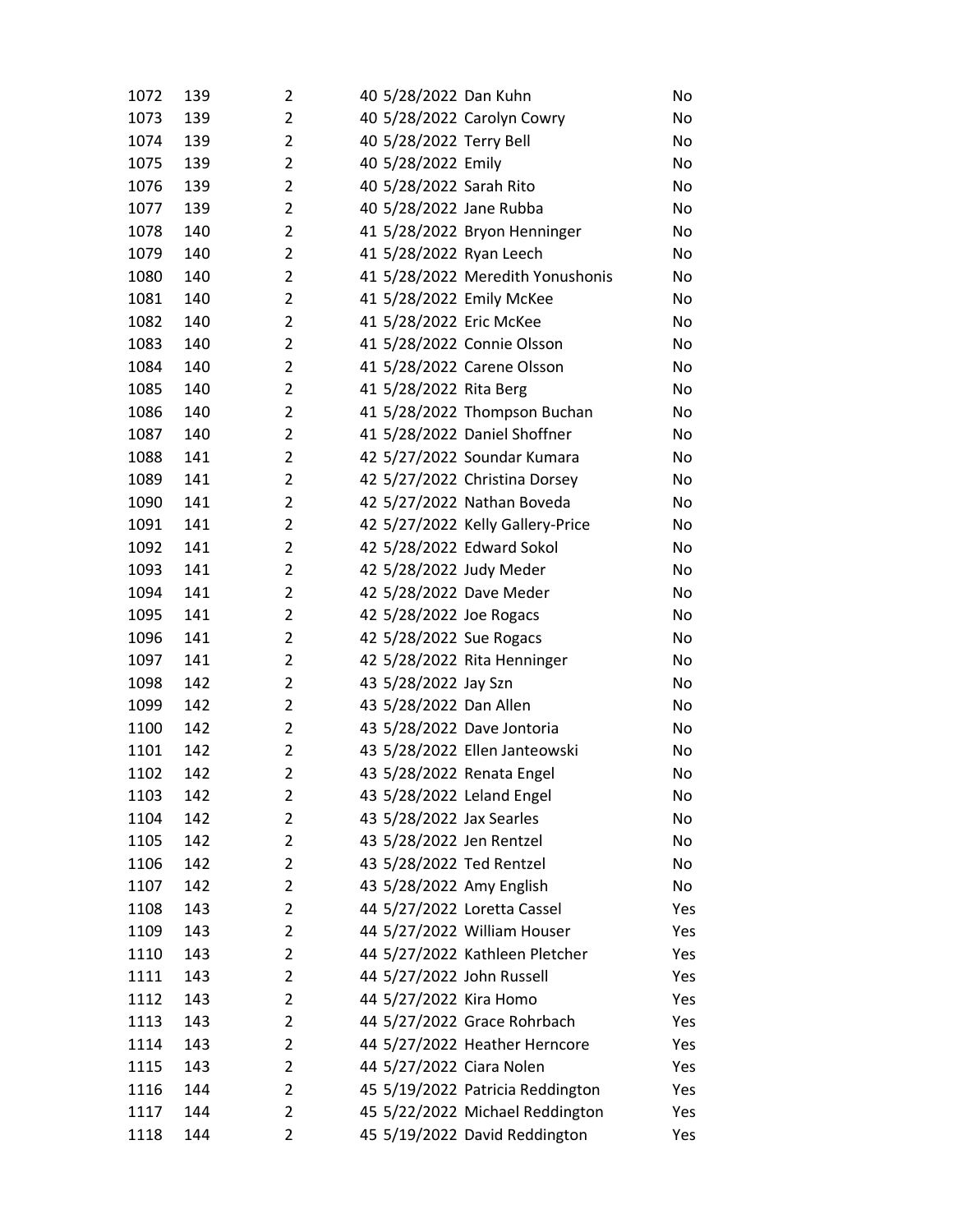| 1119 | 144 | $\overline{2}$ |                            | 45 5/23/2022 Ty Barrickman         | Yes |
|------|-----|----------------|----------------------------|------------------------------------|-----|
| 1120 | 144 | $\overline{2}$ |                            | 45 5/26/2022 Erika Machtinger      | Yes |
| 1121 | 144 | $\overline{2}$ |                            | 45 5/26/2022 Lauren Barrickman     | Yes |
| 1122 | 144 | $\overline{2}$ |                            | 45 5/22/2022 Peter E. Herncore Jr. | Yes |
| 1123 | 144 | $\overline{2}$ | 45 5/27/2022 Michael Sgroi |                                    | Yes |
| 1124 | 144 | $\overline{2}$ |                            | 45 5/27/2022 Dominique Sgroi       | Yes |
| 1125 | 144 | $\overline{2}$ |                            | 45 5/27/2022 Amanda Campbell       | Yes |
| 1126 | 145 | 2              |                            | 46 5/29/2022 Timothy Kelly         | No  |
| 1127 | 145 | $\overline{2}$ |                            | 46 5/29/2022 Gretchen Kelly        | No  |
| 1128 | 145 | $\overline{2}$ | 46 5/29/2022 Michael R.    |                                    | No  |
| 1129 | 145 | $\overline{2}$ |                            | 46 5/29/2022 Rene Oakman           | No  |
| 1130 | 145 | 2              | 46 5/29/2022 Julie Oakman  |                                    | No  |
| 1131 | 146 | $\overline{2}$ | 47 5/29/2022 Bryan Jensen  |                                    | No  |
| 1132 | 146 | $\overline{2}$ | 47 5/29/2022 Ellie Shepski |                                    | No  |
| 1133 | 146 | $\overline{2}$ | 47 5/29/2022 Tammy Mam     |                                    | No  |
| 1134 | 146 | $\overline{2}$ | 47 5/29/2022 Matt Bailey   |                                    | No  |
| 1135 | 147 | 2              |                            | 48 5/29/2022 Margaret Mullin       | No  |
| 1136 | 147 | $\overline{2}$ | 48 5/29/2022 Marleen Ford  |                                    | No  |
| 1137 | 147 | $\overline{2}$ |                            | 48 5/29/2022 Jane P. Butler        | No  |
| 1138 | 147 | $\overline{2}$ |                            | 48 5/29/2022 Ogln Bayraktar        | No  |
| 1139 | 147 | $\overline{2}$ |                            | 48 5/29/2022 Marina Bayraktar      | No  |
| 1140 | 147 | 2              | 48 5/29/2022 Laura Leslie  |                                    | No  |
| 1141 | 147 | $\overline{2}$ |                            | 48 5/29/2022 Amanda White          | Yes |
| 1142 | 147 | $\overline{2}$ | 48 5/29/2022 Tracy Roth    |                                    | No  |
| 1143 | 148 | $\overline{2}$ |                            | 49 5/29/2022 Elisabeth Dripps      | No  |
| 1144 | 149 | $\overline{2}$ | 50 5/29/2022 Cindy Tier    |                                    | No  |
| 1145 | 149 | 2              |                            | 50 5/29/2022 Tatycua Didoda        | No  |
| 1146 | 149 | $\overline{2}$ | 50 5/29/2022 Ben Homan     |                                    | No  |
| 1147 | 150 | 2              | 51 5/25/2022 Joyce Layton  |                                    | No  |
| 1148 | 150 | $\overline{2}$ | 51 5/29/2022 James Myers   |                                    | No  |
| 1149 | 150 | $\overline{2}$ |                            | 51 5/29/2022 Edward McCash         | No  |
| 1150 | 150 | 2              |                            | 51 5/29/2022 Kimberly Sublett      | Yes |
| 1151 | 151 | 2              | 52 5/29/2022 Alina         |                                    | No  |
| 1152 | 151 | 2              | 52 5/29/2022 Jen           |                                    | No  |
| 1153 | 151 | $\overline{2}$ | 52 5/29/2022 Bobbie P.     |                                    | No  |
| 1154 | 151 | $\overline{2}$ | 52 5/29/2022 Brandy        |                                    | No  |
| 1155 | 151 | $\overline{2}$ | 52 5/29/2022 Robert Watts  |                                    | Yes |
| 1156 | 151 | 2              | 52 5/29/2022 Jen Page      |                                    | No  |
| 1157 | 151 | 2              | 52 5/29/2022 Gary          |                                    | No  |
| 1158 | 151 | $\overline{2}$ |                            | 52 5/29/2022 Dance Plumley         | No  |
| 1159 | 151 | $\overline{2}$ |                            | 52 5/29/2022 Mark Casumento        | No  |
| 1160 | 151 | $\overline{2}$ | 52 5/29/2022 Anita Bailey  |                                    | No  |
| 1161 | 152 | 2              | 53 5/29/2022 Hillary Haris |                                    | No  |
| 1162 | 152 | 2              | 53 5/29/2022 Robi Haris    |                                    | No  |
| 1163 | 152 | 2              |                            | 53 5/29/2022 Randy Jepson          | No  |
| 1164 | 152 | 2              | 53 5/29/2022 Erin Barrett  |                                    | No  |
| 1165 | 152 | 2              |                            | 53 5/29/2022 Rama Kwemde Zoma      | No  |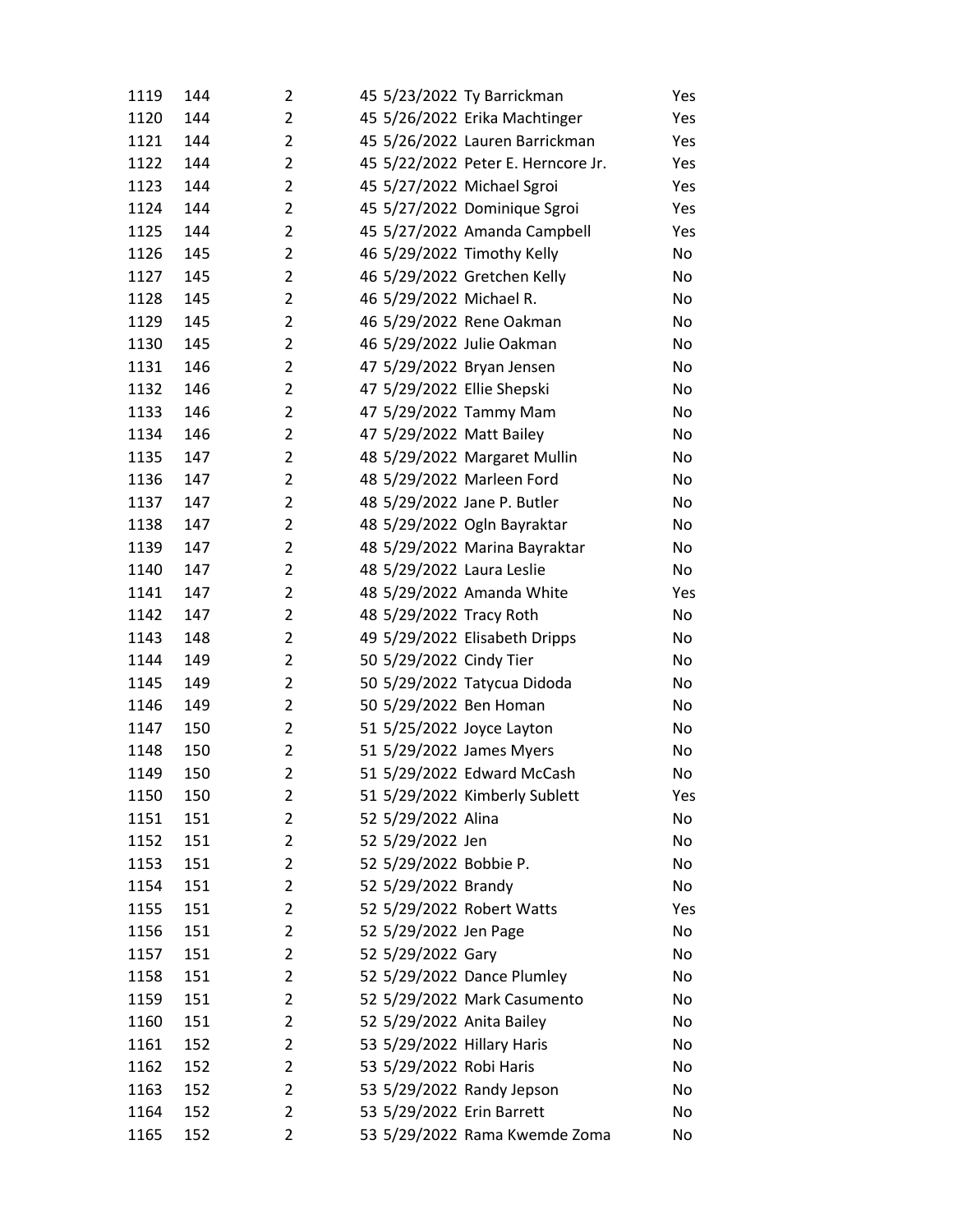| 1166         | 152        | 2              |                                                      | 53 5/28/2022 Sharon Devlin      | No        |
|--------------|------------|----------------|------------------------------------------------------|---------------------------------|-----------|
| 1167         | 152        | $\overline{2}$ |                                                      | 53 5/28/2022 Mardi Hockenberry  | No        |
| 1168         | 152        | $\overline{2}$ |                                                      | 53 5/28/2022 Robert Hockenberry | No        |
| 1169         | 152        | $\overline{2}$ | 53 5/28/2022 Robert Shirey                           |                                 | No        |
| 1170         | 152        | $\overline{2}$ |                                                      | 53 5/29/2022 Wendy Watts        | Yes       |
| 1171         | 153        | $\overline{2}$ | 54 5/29/2022 Daniel Leslie                           |                                 | No        |
| 1172         | 153        | $\overline{2}$ | 54 5/29/2022 Drew LeWay                              |                                 | No        |
| 1173         | 153        | $\overline{2}$ |                                                      | 54 5/29/2022 Debbie Harrison    | No        |
| 1174         | 153        | $\overline{2}$ | 54 5/29/2022 T. Cevaliski                            |                                 | No        |
| 1175         | 153        | $\overline{2}$ |                                                      | 54 5/29/2022 Margie Fisher      | No        |
| 1176         | 153        | $\overline{2}$ |                                                      | 54 5/29/2022 Bonnie Finochio    | No        |
| 1177         | 153        | $\overline{2}$ | 54 5/29/2022 Chris Mullin                            |                                 | No        |
| 1178         | 153        | $\overline{2}$ | 54 5/29/2022 Robert Fod                              |                                 | No        |
| 1179         | 153        | $\overline{2}$ |                                                      | 54 5/29/2022 Sandra Shirey      | No        |
| 1180         | 153        | $\overline{2}$ |                                                      | 54 5/29/2022 Marsha Kramn       | No        |
| 1181         | 154        | $\overline{2}$ | 55 5/29/2022 Alicia Leach                            |                                 | No        |
| 1182         | 154        | $\overline{2}$ |                                                      | 55 5/29/2022 Darin Chancella    | No        |
| 1183         | 154        | $\overline{2}$ | 55 5/29/2022 Sue Lepsa                               |                                 | No        |
| 1184         | 154        | $\overline{2}$ | 55 5/29/2022 Adam Jepson                             |                                 | No        |
| 1185         | 154        | $\overline{2}$ |                                                      | 55 5/29/2022 Terry Harrison     | No        |
| 1186         | 154        | $\overline{2}$ |                                                      | 55 5/29/2022 Jenn Covaleski     | No        |
| 1187         | 154        | $\overline{2}$ |                                                      | 55 5/29/2022 Becky Eveleth      | No        |
| 1188         | 154        | $\overline{2}$ | 55 5/29/2022 Betsy Forney                            |                                 | Yes       |
| 1189         | 154        | $\overline{2}$ |                                                      | 55 5/29/2022 Spencer Gigante    | Yes       |
| 1190         | 154        | $\overline{2}$ | 55 5/29/2022 Aida Pistone                            |                                 | Yes       |
| 1191         | 155        | $\overline{2}$ |                                                      | 56 5/29/2022 Sarah Christian    | No        |
| 1192         | 155        | $\overline{2}$ | 56 5/29/2022 Kelly Chismar                           |                                 | No        |
| 1193         | 155        | $\overline{2}$ | 56 5/29/2022 Jeff Chismar                            |                                 | No        |
| 1194         | 155        | $\overline{2}$ | 56 5/29/2022 Kristen Goss                            |                                 | No        |
| 1195         | 155        | $\overline{2}$ |                                                      | 56 5/29/2022 Bull McCartney     | Yes       |
| 1196         | 155        | $\overline{2}$ |                                                      | 56 5/29/2022 Patty McCartney    | Yes       |
| 1197         | 155        | 2<br>2         | 56 5/29/2022 Bruce Mixo                              |                                 | Yes       |
| 1198         | 155<br>155 | 2              | 56 5/29/2022 Suzy Weibel<br>56 5/29/2022 Phil Leslie |                                 | Yes<br>No |
| 1199<br>1200 | 155        | $\overline{2}$ | 56 5/29/2022 Mike Shepski                            |                                 | No        |
| 1201         | 156        | 2              |                                                      | 57 5/29/2022 Gary Bontrager     | No        |
| 1202         | 156        | $\overline{2}$ | 57 5/29/2022 Joyce Porter                            |                                 | No        |
| 1203         | 156        | 2              | 57 5/29/2022 Dave Porter                             |                                 | No        |
| 1204         | 156        | 2              |                                                      | 57 5/29/2022 R. Serge Onedraoom | No        |
| 1205         | 156        | 2              |                                                      | 57 5/29/2022 Nathaniel Henry    | No        |
| 1206         | 156        | $\overline{2}$ | 57 5/29/2022 Jack Evans                              |                                 | No        |
| 1207         | 156        | 2              |                                                      | 57 5/29/2022 Karen Brewster     | No        |
| 1208         | 156        | 2              |                                                      | 57 5/29/2022 Ryan Vaughan       | Yes       |
| 1209         | 156        | 2              |                                                      | 57 5/29/2022 Stephen Logue      | No        |
| 1210         | 156        | 2              | 57 5/29/2022 Isaac Sublett                           |                                 | No        |
| 1211         | 157        | $\overline{2}$ | 58 5/29/2022 Elma Wilkins                            |                                 | No        |
| 1212         | 157        | 2              |                                                      | 58 5/29/2022 Donna Craven       | No        |
|              |            |                |                                                      |                                 |           |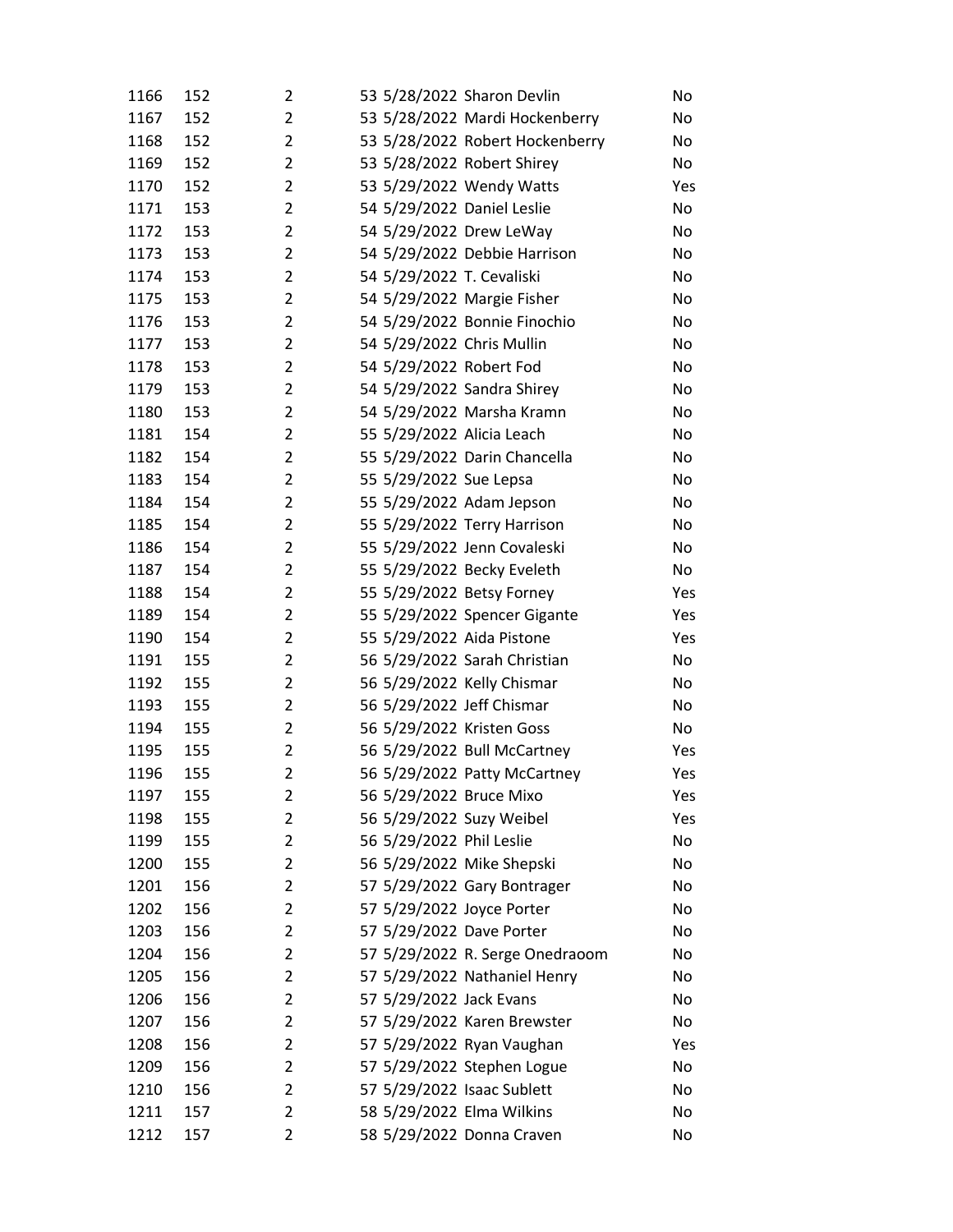| 1213 | 157 | 2              | 58 5/29/2022 Sheryl Myers    |                                  | No  |
|------|-----|----------------|------------------------------|----------------------------------|-----|
| 1214 | 157 | $\overline{2}$ | 58 5/29/2022 Nancy McCash    |                                  | No  |
| 1215 | 157 | $\overline{2}$ | 58 5/29/2022 Dasha Aseyev    |                                  | Yes |
| 1216 | 157 | $\overline{2}$ | 58 5/29/2022 Ilya Aseyev     |                                  | Yes |
| 1217 | 157 | $\overline{2}$ | 58 5/29/2022 Robert Noel     |                                  | No  |
| 1218 | 157 | $\overline{2}$ | 58 5/29/2022 Dean Christian  |                                  | No  |
| 1219 | 157 | $\overline{2}$ | 58 5/29/2022 Alayno Ohlson   |                                  | Yes |
| 1220 | 157 | $\overline{2}$ |                              | 58 5/29/2022 Frederick Kissinger | Yes |
| 1221 | 158 | $\overline{2}$ |                              | 59 5/29/2022 Melissa Quinones    | No  |
| 1222 | 159 | $\overline{2}$ | 60 5/29/2022 Jody Maurer     |                                  | No  |
| 1223 | 159 | $\overline{2}$ | 60 5/29/2022 Jolene Kitke    |                                  | No  |
| 1224 | 159 | $\overline{2}$ | 60 5/29/2022 Carol Seeland   |                                  | No  |
| 1225 | 159 | $\overline{2}$ | 60 5/29/2022 Allen Seeland   |                                  | No  |
| 1226 | 159 | $\overline{2}$ | 60 5/29/2022 Darla Bond      |                                  | No  |
| 1227 | 159 | $\overline{2}$ | 60 5/29/2022 Traci Harter    |                                  | No  |
| 1228 | 159 | $\overline{2}$ | 60 5/29/2022 Beverly J. Corl |                                  | No  |
| 1229 | 159 | 2              | 60 5/29/2022 Merlin Corl     |                                  | No  |
| 1230 | 159 | $\overline{2}$ |                              | 60 5/29/2022 Benjamin Borden     | No  |
| 1231 | 160 | $\overline{2}$ | 61 5/29/2022 Keith Maurer    |                                  | No  |
| 1232 | 160 | $\overline{2}$ | 61 5/29/2022 Angela Grella   |                                  | No  |
| 1233 | 160 | $\overline{2}$ | 61 5/29/2022 Chris Grella    |                                  | No  |
| 1234 | 160 | $\overline{2}$ | 61 5/20/2022 Sheila Telford  |                                  | No  |
| 1235 | 160 | $\overline{2}$ | 61 5/29/2022 Emily Cooper    |                                  | No  |
| 1236 | 160 | $\overline{2}$ |                              | 61 5/29/2022 Marlene Wenzel      | No  |
| 1237 | 160 | $\overline{2}$ | 61 5/29/2022 Linda Zellers   |                                  | No  |
| 1238 | 160 | $\overline{2}$ | 61 5/29/2022 Ramy Glyas      |                                  | No  |
| 1239 | 160 | 2              |                              | 61 5/29/2022 Donna Campbell      | No  |
| 1240 | 160 | $\overline{2}$ |                              | 61 5/29/2022 Annette Martin      | Yes |
| 1241 | 161 | $\overline{2}$ | 62 5/29/2022 Mark Miller     |                                  | No  |
| 1242 | 161 | $\overline{2}$ |                              | 62 5/29/2022 Karen McArthur      | No  |
| 1243 | 161 | $\overline{2}$ | 62 5/29/2022 Ryan Cummins    |                                  | No  |
| 1244 | 162 | 2              | 63 5/29/2022 Diana Racines   |                                  | Yes |
| 1245 | 163 | $\overline{2}$ | 64 5/28/2022 Chris English   |                                  | No  |
| 1246 | 164 | $\overline{2}$ | 65 5/29/2022 Terry A. Kling  |                                  | No  |
| 1247 | 164 | $\overline{2}$ |                              | 65 5/29/2022 Barbara J. Kling    | No  |
| 1248 | 164 | $\overline{2}$ |                              | 65 5/29/2022 Stephen D. Kitko    | No  |
| 1249 | 165 | $\overline{2}$ | 66 5/29/2022 John Telford    |                                  | No  |
| 1250 | 165 | 2              | 66 5/29/2022 Millie Harper   |                                  | Yes |
| 1251 | 165 | 2              | 66 5/29/2022 Eleana Elyas    |                                  | No  |
| 1252 | 165 | $\overline{2}$ |                              | 66 5/29/2022 Timothy Riggoll     | No  |
| 1253 | 165 | $\overline{2}$ | 66 5/29/2022 Austin Cooper   |                                  | No  |
| 1254 | 165 | $\overline{2}$ | 66 5/29/2022 Steven Eslinjo  |                                  | Yes |
| 1255 | 165 | 2              | 66 5/29/2022 Ron Quinones    |                                  | No  |
| 1256 | 166 | 2              | 67 5/30/2022 Paula Frank     |                                  | Yes |
| 1257 | 166 | 2              | 67 5/30/2022 Rich Frank      |                                  | Yes |
| 1258 | 166 | $\overline{2}$ | 67 5/30/2022 Derek Canova    |                                  | No  |
| 1259 | 166 | $\overline{2}$ |                              | 67 5/30/2022 Michele Rowland     | No  |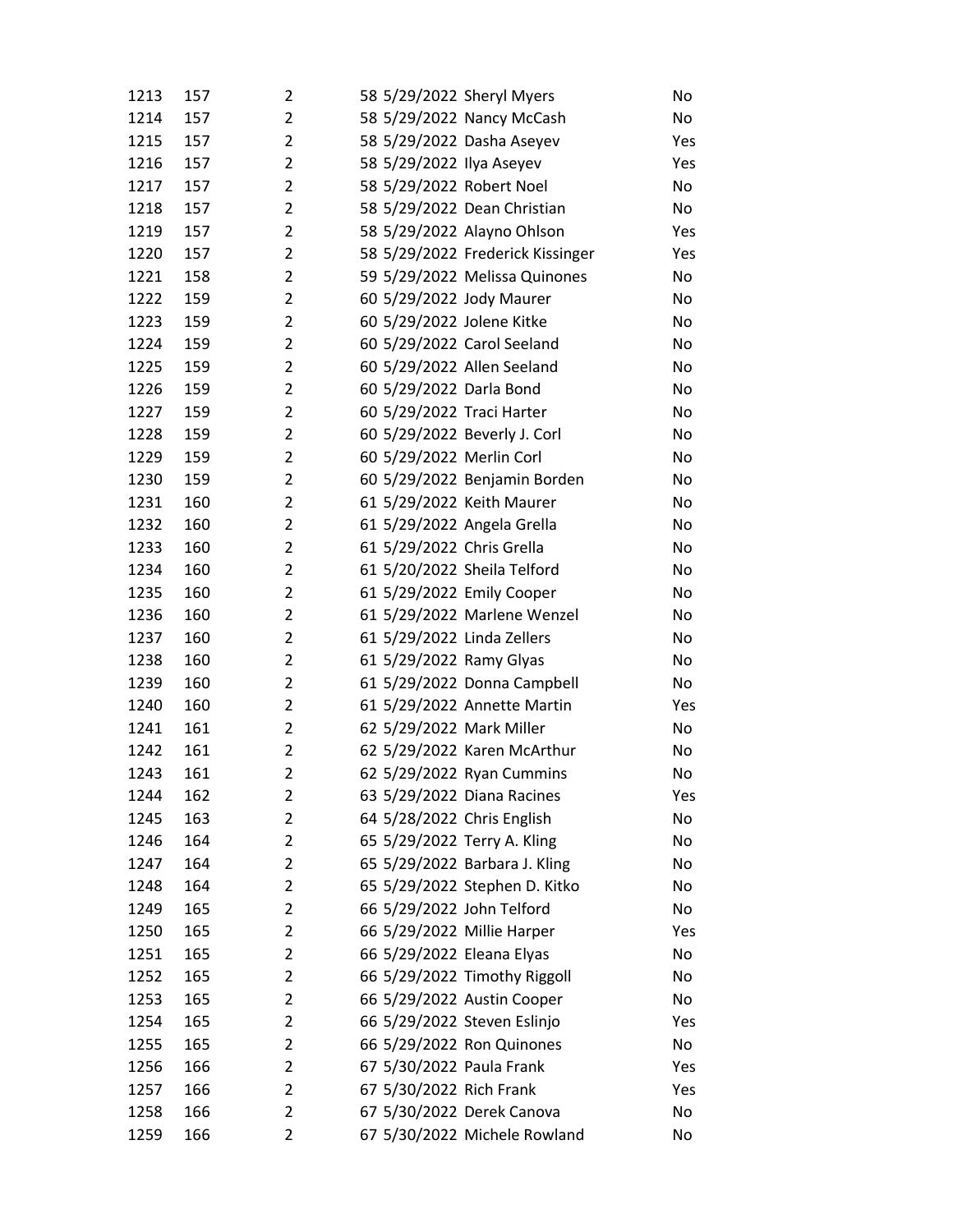| 1260 | 166 | 2              | 67 5/30/2022 Dan Rowland   |                                           | No |
|------|-----|----------------|----------------------------|-------------------------------------------|----|
| 1261 | 166 | 2              | 67 5/30/2022 Stan Bierly   |                                           | No |
| 1262 | 166 | $\overline{2}$ | 67 5/30/2022 Mary Hearn    |                                           | No |
| 1263 | 166 | $\overline{2}$ |                            | 67 5/30/2022 Abraham Falcone              | No |
| 1264 | 166 | $\overline{2}$ | 67 5/30/2022 Jean Noypa    |                                           | No |
| 1265 | 166 | $\overline{2}$ |                            | 67 5/30/2022 Suzanne Hahn                 | No |
| 1266 | 167 | 2              |                            | 68 5/30/2022 Anthony Hahn                 | No |
| 1267 | 167 | $\overline{2}$ |                            | 68 5/30/2022 Bernadette Joseph            | No |
| 1268 | 167 | $\overline{2}$ |                            | 68 5/30/2022 Michael Patrilak             | No |
| 1269 | 167 | 2              | 68 5/30/2022 Lori Strayer  |                                           | No |
| 1270 | 167 | $\overline{2}$ | 68 5/30/2022 Dave Lieb     |                                           | No |
| 1271 | 167 | $\overline{2}$ |                            | 68 5/30/2022 Marybeth Lieb                | No |
| 1272 | 167 | 2              |                            | 68 5/30/2022 David Lembeck                | No |
| 1273 | 167 | $\overline{2}$ |                            | 68 5/30/2022 Raymond Najjar               | No |
| 1274 | 167 | $\overline{2}$ |                            | 68 5/30/2022 Sandra Barney                | No |
| 1275 | 167 | $\overline{2}$ | 68 5/30/2022 Tom Bellet    |                                           | No |
| 1276 | 168 | $\overline{2}$ |                            | 69 5/30/2022 Mary L Cooper                | No |
| 1277 | 168 | $\overline{2}$ | 69 5/30/2022 Chris Small   |                                           | No |
| 1278 | 168 | $\overline{2}$ |                            | 69 5/30/2022 Dianne McDonald              | No |
| 1279 | 168 | $\overline{2}$ |                            | 69 5/30/2022 Kathleen Small               | No |
| 1280 | 168 | 2              |                            | 69 5/30/2022 Chris Paveglio               | No |
| 1281 | 168 | 2              |                            | 69 5/30/2022 Raymond Plunkett             | No |
| 1282 | 168 | $\overline{2}$ |                            | 69 5/30/2022 Thomas Gordon                | No |
| 1283 | 168 | $\overline{2}$ | 69 5/30/2022 Fran Miller   |                                           | No |
| 1284 | 168 | $\overline{2}$ |                            | 69 5/30/2022 Jonathan Miller              | No |
| 1285 | 168 | 2              | 69 5/30/2022 Jen Dangelo   |                                           | No |
| 1286 | 169 | $\overline{2}$ | 70 5/30/2022 David Helsel  |                                           | No |
| 1287 | 169 | $\overline{2}$ | 70 5/30/2022 Pam Meister   |                                           | No |
| 1288 | 169 | 2              |                            | 70 5/30/2022 Kathleen McKinnon Lachman No |    |
| 1289 | 169 | $\overline{2}$ |                            | 70 5/30/2022 Ben Cardenas                 | No |
| 1290 | 169 | $\overline{2}$ | 70 5/30/2022 Isaac Smith   |                                           | No |
| 1291 | 169 | 2              | 70 5/30/2022 Luke Lorenz   |                                           | No |
| 1292 | 169 | $\overline{2}$ |                            | 70 5/30/2022 Annette Lewis                | No |
| 1293 | 169 | 2              | 70 5/30/2022 Grace Kim     |                                           | No |
| 1294 | 169 | 2              |                            | 70 5/30/2022 Bridget Donnelly             | No |
| 1295 | 169 | $\overline{2}$ |                            | 70 5/30/2022 Matt Wherley                 | No |
| 1296 | 170 | $\overline{2}$ |                            | 71 5/30/2022 Michael Dangelo              | No |
| 1297 | 170 | 2              |                            | 71 5/30/2022 Rachel Dangelo               | No |
| 1298 | 170 | 2              | 71 5/30/2022 Sharon Rivell |                                           | No |
| 1299 | 170 | 2              |                            | 71 5/30/2022 Natalie Smith                | No |
| 1300 | 170 | 2              | 71 5/30/2022 Clare Sapia   |                                           | No |
| 1301 | 170 | 2              |                            | 71 5/30/2022 Maria Wherley                | No |
| 1302 | 170 | 2              |                            | 71 5/30/2022 Mark Wherley                 | No |
| 1303 | 170 | 2              | 71 5/30/2022 Dave Jones    |                                           | No |
| 1304 | 170 | 2              | 71 5/30/2022 Kristi Jones  |                                           | No |
| 1305 | 170 | $\overline{2}$ | 71 5/30/2022 Judy Moline   |                                           | No |
| 1306 | 171 | 2              |                            | 72 5/31/2022 Raymond Miller               | No |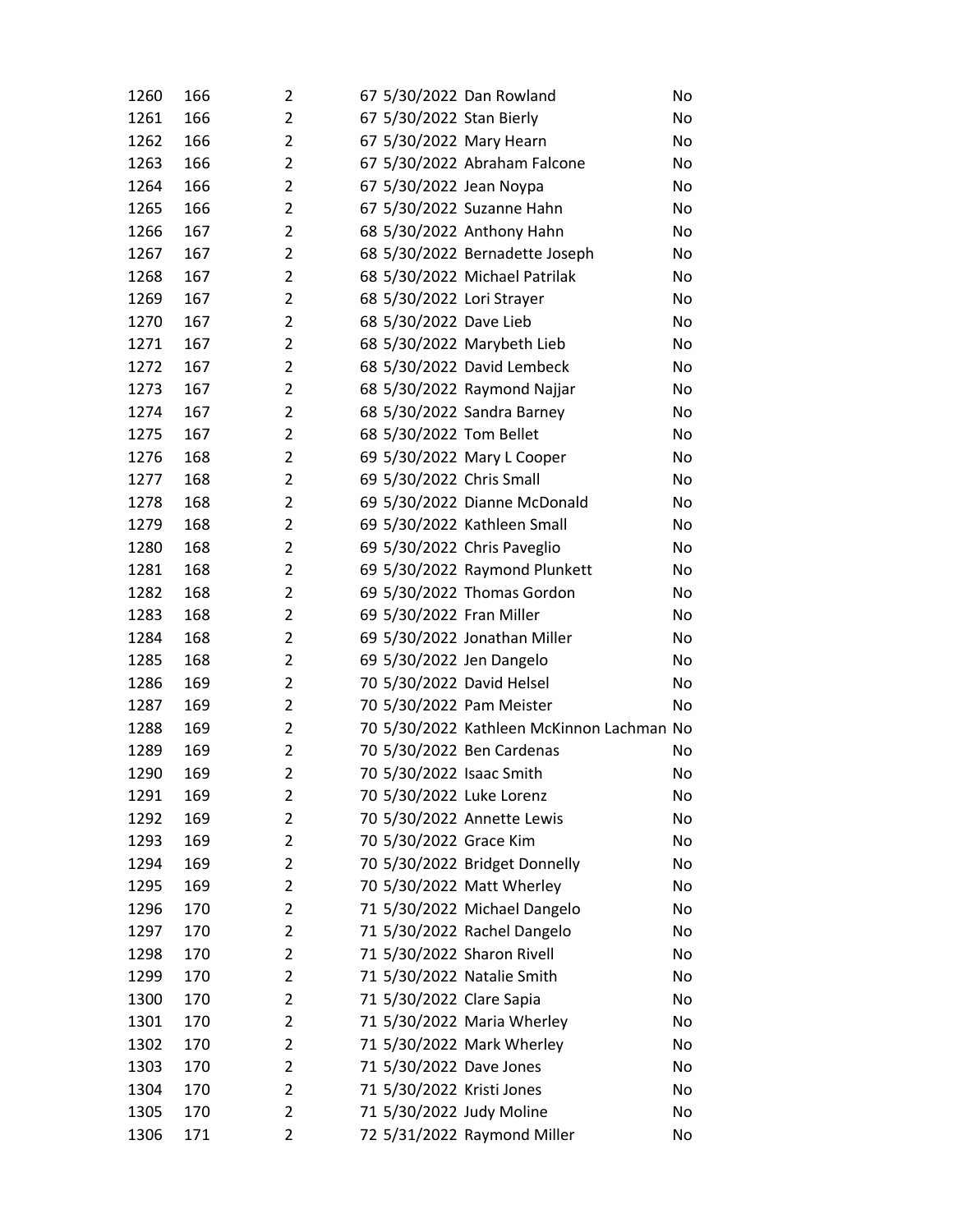| 1307 | 171 | 2              | 72 5/31/2022 Scott Miller           | No |
|------|-----|----------------|-------------------------------------|----|
| 1308 | 172 | $\overline{2}$ | 73 5/30/2022 Dennis J Moline        | No |
| 1309 | 172 | $\overline{2}$ | 73 5/30/2022 Donald Voigt           | No |
| 1310 | 172 | $\overline{2}$ | 73 5/31/2022 Jean H. Yeatman        | No |
| 1311 | 172 | $\overline{2}$ | 73 5/31/2022 Amanda Thomas          | No |
| 1312 | 172 | $\overline{2}$ | 73 5/31/2022 Robert Dom             | No |
| 1313 | 172 | $\overline{2}$ | 73 5/31/2022 Kris Norths            | No |
| 1314 | 172 | $\overline{2}$ | 73 5/31/2022 Etta Amsalem           | No |
| 1315 | 172 | $\overline{2}$ | 73 5/31/2022 Theresa Pak-Blyunine   | No |
| 1316 | 172 | $\overline{2}$ | 73 5/31/2022 Natalie Shaub          | No |
| 1317 | 172 | $\overline{2}$ | 73 5/31/2022 Marian Fritzsche       | No |
| 1318 | 173 | $\overline{2}$ | 74 5/31/2022 Danith Dayanada        | No |
| 1319 | 173 | $\overline{2}$ | 74 5/31/2022 Alexander              | No |
| 1320 | 173 | $\overline{2}$ | 74 5/31/2022 Ljubisa Radonic        | No |
| 1321 | 173 | $\overline{2}$ | 74 5/31/2022 Dorothy Savage         | No |
| 1322 | 173 | $\overline{2}$ | 74 5/31/2022 Tanya Kennedy-Phillips | No |
| 1323 | 173 | $\overline{2}$ | 74 5/31/2022 Sharon Kasting         | No |
| 1324 | 173 | $\overline{2}$ | 74 5/31/2022 Michelle Curling       | No |
| 1325 | 173 | $\overline{2}$ | 74 5/31/2022 Sarah Reed             | No |
| 1326 | 173 | $\overline{2}$ | 74 5/31/2022 Rene Witzke            | No |
| 1327 | 173 | $\overline{2}$ | 74 5/31/2022 Molly Countem          | No |
| 1328 | 174 | $\overline{2}$ | 75 5/30/2022 Eric Weidenhof         | No |
| 1329 | 174 | $\overline{2}$ | 75 5/30/2022 Andre L.               | No |
| 1330 | 174 | $\overline{2}$ | 75 5/30/2022 Ede Boake              | No |
| 1331 | 174 | $\overline{2}$ | 75 5/30/2022 Esma Yilmoz            | No |
| 1332 | 174 | $\overline{2}$ | 75 5/31/2022 Pratyush Raz           | No |
| 1333 | 174 | $\overline{2}$ | 75 5/31/2022 Ahna Sahi              | No |
| 1334 | 174 | $\overline{2}$ | 75 5/31/2022 Ann Gray               | No |
| 1335 | 174 | $\overline{2}$ | 75 5/31/2022 Casandra M. Boliver    | No |
| 1336 | 174 | $\overline{2}$ | 75 5/31/2022 Michael Gladd          | No |
| 1337 | 174 | $\overline{2}$ | 75 5/31/2022 Victoria Guarrieri     | No |
| 1338 | 175 | 2              | 6/1/2022 Betty Moore<br>76          | No |
| 1339 | 175 | $\overline{2}$ | 6/1/2022 Julia Keebler<br>76        | No |
| 1340 | 175 | $\overline{2}$ | 76<br>6/1/2022 Elizabeth Foster     | No |
| 1341 | 175 | 2              | 76<br>6/1/2022 Ann Gibboney         | No |
| 1342 | 175 | $\overline{2}$ | 6/1/2022 Daryl Durran<br>76         | No |
| 1343 | 175 | $\overline{2}$ | 6/1/2022 Lois Durran<br>76          | No |
| 1344 | 175 | 2              | 76<br>6/1/2022 Katherine Spackman   | No |
| 1345 | 175 | $\overline{2}$ | 6/1/2022 Louise Giedroc<br>76       | No |
| 1346 | 175 | $\overline{2}$ | 6/1/2022 Marcia Saiers<br>76        | No |
| 1347 | 175 | $\overline{2}$ | 76<br>6/1/2022 Anna Jean Carnahan   | No |
| 1348 | 176 | $\overline{2}$ | 77 5/31/2022 Tammy Driver           | No |
| 1349 | 176 | $\overline{2}$ | 77 5/31/2022 Ellen Campbell         | No |
| 1350 | 176 | $\overline{2}$ | 6/1/2022 Sandra Houck<br>77         | No |
| 1351 | 176 | $\overline{2}$ | 6/1/2022 Carl R Houck<br>77         | No |
| 1352 | 176 | $\overline{2}$ | 6/1/2022 Donna Kempf<br>77          | No |
| 1353 | 176 | 2              | 6/1/2022 Peggy Uchno<br>77          | No |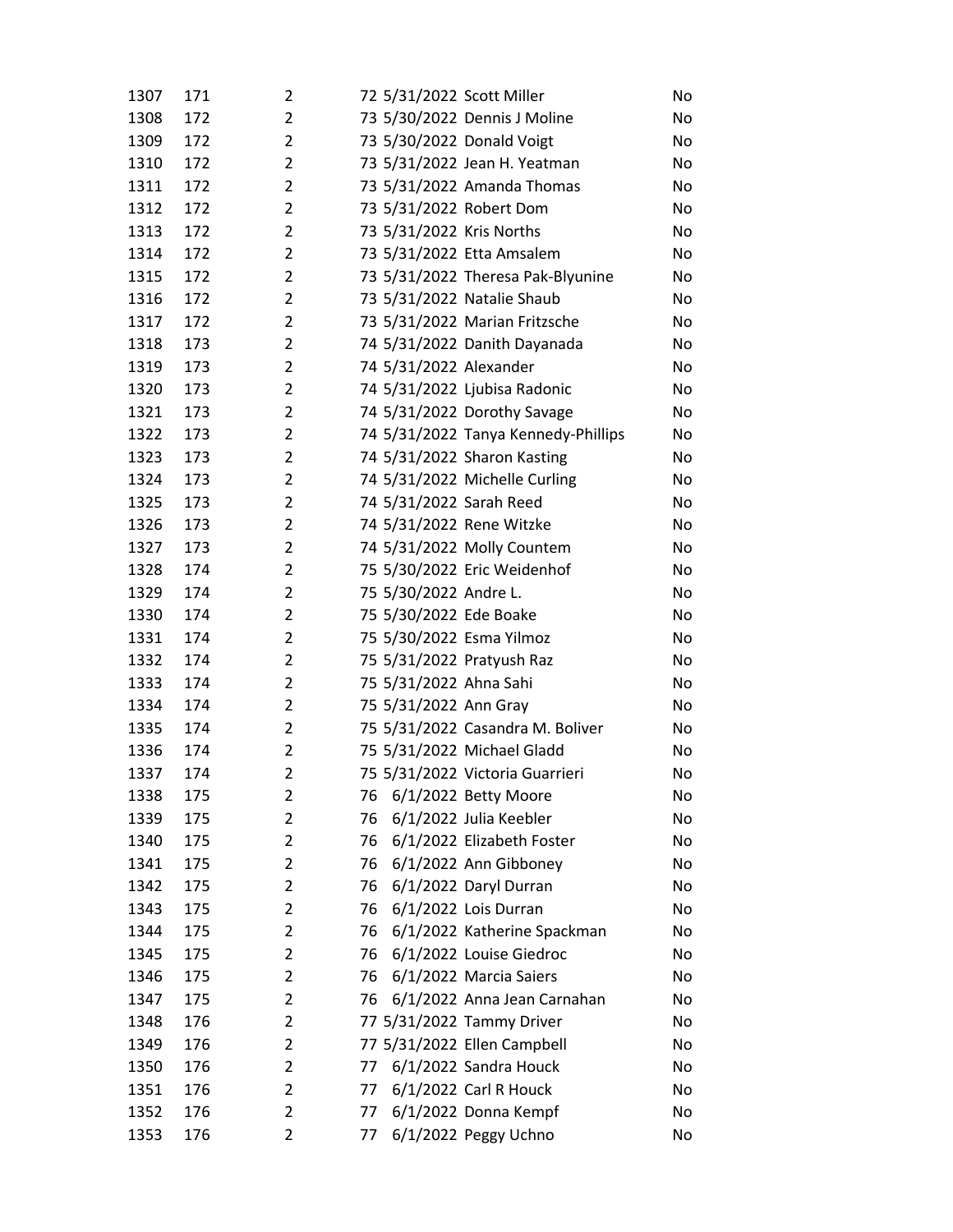| 1354 | 176 | 2              | 77 |                         | 6/1/2022 Hubert Wian            | No |
|------|-----|----------------|----|-------------------------|---------------------------------|----|
| 1355 | 176 | $\overline{2}$ | 77 |                         | 6/1/2022 Bonnie Wolfe           | No |
| 1356 | 176 | $\overline{2}$ | 77 |                         | 6/1/2022 Kay Stickler           | No |
| 1357 | 176 | $\overline{2}$ | 77 |                         | 6/1/2022 Joan Mooni             | No |
| 1358 | 177 | $\overline{2}$ | 78 |                         | 6/1/2022 Thomas Saiers          | No |
| 1359 | 177 | $\overline{2}$ | 78 |                         | 6/1/2022 Jill Plafean           | No |
| 1360 | 177 | $\overline{2}$ | 78 |                         | 6/1/2022 Robert D. Shepherd     | No |
| 1361 | 177 | $\overline{2}$ | 78 |                         | 6/1/2022 Carles Galgoci         | No |
| 1362 | 177 | $\overline{2}$ | 78 |                         | 6/1/2022 Viqui Gildow           | No |
| 1363 | 177 | $\overline{2}$ | 78 |                         | 6/1/2022 Nancy Galgoci          | No |
| 1364 | 177 | $\overline{2}$ | 78 |                         | 6/1/2022 Gertie Wiant           | No |
| 1365 | 177 | $\overline{2}$ | 78 |                         | 6/1/2022 Marge Reder            | No |
| 1366 | 177 | $\overline{2}$ | 78 |                         | 6/1/2022 John Rigo              | No |
| 1367 | 177 | $\overline{2}$ | 78 |                         | 6/1/2022 Teresa Timmerman       | No |
| 1368 | 178 | $\overline{2}$ | 79 |                         | 6/1/2022 Ann Shepherd           | No |
| 1369 | 178 | $\overline{2}$ | 79 |                         | 6/1/2022 Tracy Florey           | No |
| 1370 | 178 | $\overline{2}$ | 79 |                         | 6/1/2022 Kristina Hock          | No |
| 1371 | 178 | $\overline{2}$ | 79 |                         | 6/1/2022 Jane Galgoci           | No |
| 1372 | 178 | $\overline{2}$ | 79 |                         | 6/1/2022 Ted Timmerman          | No |
| 1373 | 178 | $\overline{2}$ | 79 |                         | 6/1/2022 Lori Davenport         | No |
| 1374 | 178 | $\overline{2}$ | 79 |                         | 6/1/2022 Elinor C. Lewis        | No |
| 1375 | 178 | $\overline{2}$ | 79 |                         | 6/1/2022 Rustn Zipsa            | No |
| 1376 | 178 | $\overline{2}$ | 79 |                         | 6/1/2022 Murray Schoenholt      | No |
| 1377 | 178 | $\overline{2}$ | 79 |                         | 6/1/2022 Mary Deutsch           | No |
| 1378 | 179 | $\overline{2}$ | 80 |                         | 6/1/2022 Donna K Weigand        | No |
| 1379 | 179 | $\overline{2}$ | 80 |                         | 6/1/2022 Kim Knudson            | No |
| 1380 | 179 | $\overline{2}$ | 80 |                         | 6/1/2022 Karen J. English       | No |
| 1381 | 179 | $\overline{2}$ | 80 |                         | 6/1/2022 H.W. Constantin Nelson | No |
| 1382 | 179 | $\overline{2}$ | 80 |                         | 6/1/2022 Margaret Abrashoff     | No |
| 1383 | 179 | $\overline{2}$ | 80 |                         | 6/1/2022 Margie Swoboda         | No |
| 1384 | 179 | $\overline{2}$ | 80 |                         | 6/1/2022 Laura Barthmaier       | No |
| 1385 | 179 | 2              | 80 |                         | 6/1/2022 Eric Barthmaier        | No |
| 1386 | 179 | $\overline{2}$ | 80 |                         | 6/1/2022 Morris Lee Ellenberger | No |
| 1387 | 179 | $\overline{2}$ | 80 |                         | 6/1/2022 Deborah Ellenberger    | No |
| 1388 | 180 | $\overline{2}$ |    |                         | 81 5/23/2022 Lindsey Byers      | No |
| 1389 | 180 | $\overline{2}$ |    |                         | 81 5/23/2022 Mindy Sabol        | No |
| 1390 | 180 | 2              |    | 81 5/23/2022 Liz Piazza |                                 | No |
| 1391 | 180 | 2              |    |                         | 81 5/23/2022 Anne Anderson      | No |
| 1392 | 180 | $\overline{2}$ |    |                         | 81 5/24/2022 Paula Martin       | No |
| 1393 | 180 | $\overline{2}$ |    |                         | 81 5/24/2022 Fred A. Jabco      | No |
| 1394 | 180 | $\overline{2}$ |    |                         | 81 5/24/2022 Christa Watschle   | No |
| 1395 | 180 | $\overline{2}$ |    |                         | 81 5/25/2022 Sandy Stoner       | No |
| 1396 | 180 | 2              |    | 81 5/25/2022 Nik Stover |                                 | No |
| 1397 | 180 | $\overline{2}$ |    |                         | 81 5/25/2022 Gretchen Kuldau    | No |
| 1398 | 181 | $\overline{2}$ |    |                         | 82 5/31/2022 Kathleen Postle    | No |
| 1399 | 181 | $\overline{2}$ |    |                         | 82 5/31/2022 Wendy Stapleton    | No |
| 1400 | 181 | 2              |    |                         | 82 5/31/2022 Stephen Piazza     | No |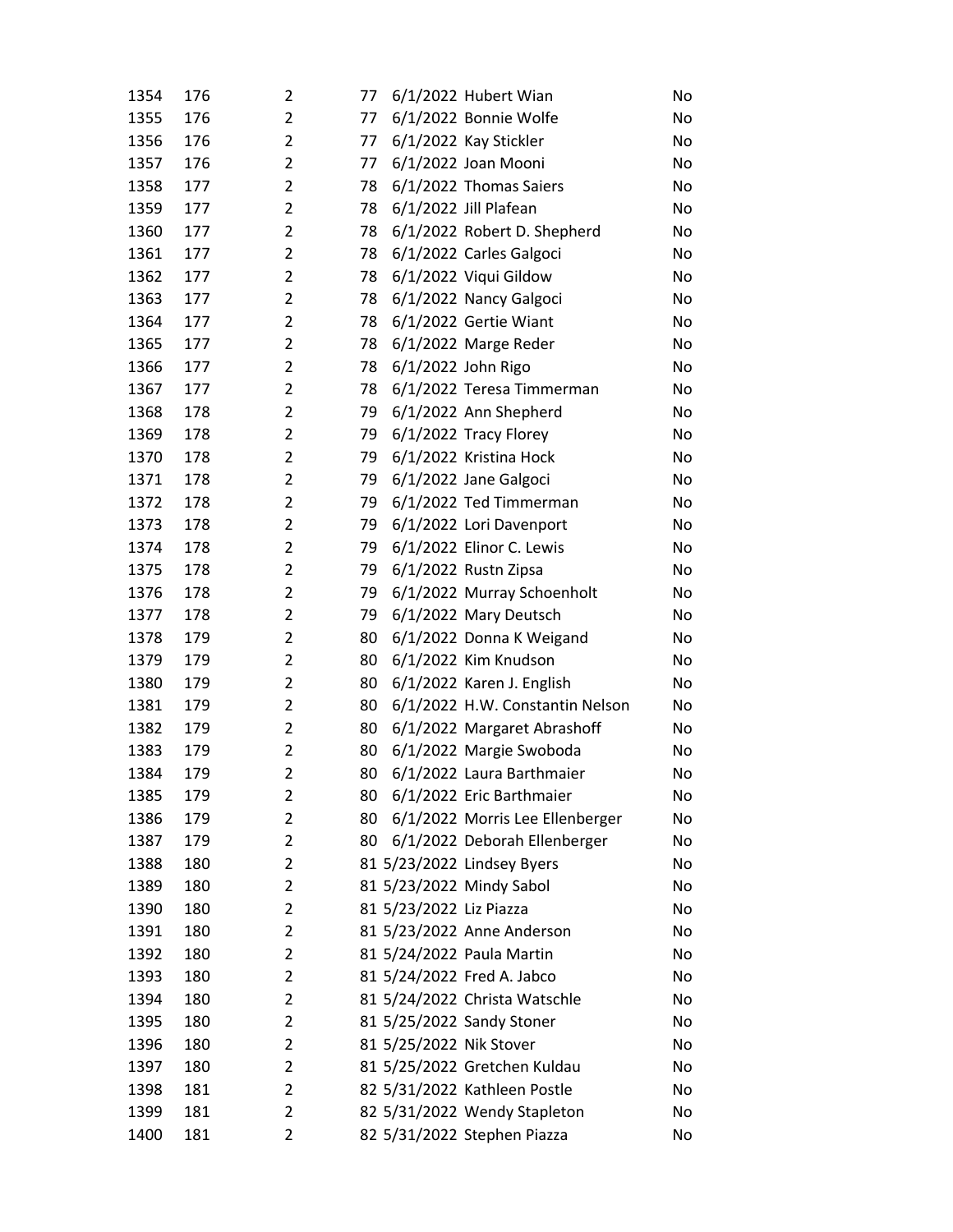| 1401 | 181 | 2              |    |                       | 82 5/31/2022 Sarah Piazza      | No |
|------|-----|----------------|----|-----------------------|--------------------------------|----|
| 1402 | 181 | $\overline{2}$ |    |                       | 82 5/31/2022 Beth Richards     | No |
| 1403 | 181 | $\overline{2}$ |    |                       | 82 5/31/2022 Diane Hogg        | No |
| 1404 | 181 | $\overline{2}$ |    | 82 5/31/2022 Deb Grow |                                | No |
| 1405 | 181 | $\overline{2}$ |    | 82 5/31/2022 Dan Grow |                                | No |
| 1406 | 181 | $\overline{2}$ |    |                       | 82 5/31/2022 Rafael Izakov     | No |
| 1407 | 181 | $\overline{2}$ |    |                       | 82 5/31/2022 Sigrid Byers      | No |
| 1408 | 182 | $\overline{2}$ |    |                       | 83 5/31/2022 Hasan Khudhair    | No |
| 1409 | 182 | $\overline{2}$ |    |                       | 83 5/31/2022 Richard Frisque   | No |
| 1410 | 182 | $\overline{2}$ |    |                       | 83 5/31/2022 Deloise Frisque   | No |
| 1411 | 182 | $\overline{2}$ |    |                       | 83 5/31/2022 Karen Kishbach    | No |
| 1412 | 182 | 2              |    |                       | 83 5/31/2022 Margaret Beckner  | No |
| 1413 | 183 | $\overline{2}$ |    |                       | 84 5/25/2022 Douglas Archibald | No |
| 1414 | 183 | $\overline{2}$ |    |                       | 84 5/27/2022 Paul Confer       | No |
| 1415 | 183 | $\overline{2}$ |    |                       | 84 5/27/2022 Vana Dukeman      | No |
| 1416 | 183 | $\overline{2}$ |    |                       | 84 5/31/2022 Lara Carter       | No |
| 1417 | 184 | 2              | 85 |                       | 6/1/2022 Gail Kamon            | No |
| 1418 | 184 | $\overline{2}$ | 85 |                       | 6/1/2022 Wayne Brehause        | No |
| 1419 | 184 | $\overline{2}$ | 85 |                       | 6/1/2022 Marilyn Haugh         | No |
| 1420 | 184 | $\overline{2}$ | 85 |                       | 6/1/2022 Joseph Hartman        | No |
| 1421 | 184 | $\overline{2}$ | 85 |                       | $6/1/2022$ Joyce Sipple        | No |
| 1422 | 184 | $\overline{2}$ | 85 |                       | 6/1/2022 Karen Russo           | No |
| 1423 | 184 | $\overline{2}$ | 85 |                       | 6/1/2022 Justin Kozak          | No |
| 1424 | 184 | 2              | 85 |                       | 6/1/2022 Jessica Bodnar        | No |
| 1425 | 184 | $\overline{2}$ | 85 |                       | $6/1/2022$ Boyd Bailey         | No |
| 1426 | 184 | $\overline{2}$ | 85 |                       | 6/2/2022 Rachel Unger          | No |
| 1427 | 185 | $\overline{2}$ | 86 |                       | 6/2/2022 Paul Malinowski       | No |
| 1428 | 185 | $\overline{2}$ | 86 |                       | 6/2/2022 Gloria Gladd          | No |
| 1429 | 185 | $\overline{2}$ | 86 |                       | 6/2/2022 Jaimie Miller         | No |
| 1430 | 185 | $\overline{2}$ | 86 |                       | 6/2/2022 Enrique del Castillo  | No |
| 1431 | 185 | 2              | 86 |                       | 6/2/2022 Monica Septien        | No |
| 1432 | 185 | 2              | 86 |                       | 6/2/2022 Janet Jonson          | No |
| 1433 | 185 | 2              | 86 |                       | 6/2/2022 Nancy M. Stanley Maso | No |
| 1434 | 185 | 2              | 86 |                       | 6/2/2022 Larry Maso            | No |
| 1435 | 185 | $\overline{2}$ | 86 |                       | 6/2/2022 Paula White           | No |
| 1436 | 185 | 2              | 86 |                       | 6/2/2022 Patricia Fhebotte     | No |
| 1437 | 186 | 2              | 87 |                       | 6/2/2022 Agatha Malinowski     | No |
| 1438 | 186 | 2              | 87 |                       | 6/2/2022 Barb Schaefer         | No |
| 1439 | 186 | $\overline{2}$ | 87 |                       | 6/2/2022 Margaret Benson       | No |
| 1440 | 186 | 2              | 87 |                       | 6/2/2022 Lauren Lembel         | No |
| 1441 | 186 | $\overline{2}$ | 87 |                       | 6/2/2022 Darlene Skousen       | No |
| 1442 | 186 | 2              | 87 |                       | 6/2/2022 Zach Delarmaemiko     | No |
| 1443 | 186 | 2              | 87 |                       | 6/2/2022 Ann Deighton          | No |
| 1444 | 186 | $\overline{2}$ | 87 | 6/2/2022 Aeja Yee     |                                | No |
| 1445 | 186 | 2              | 87 |                       | 6/2/2022 Clifton Merchant      | No |
| 1446 | 186 | 2              | 87 |                       | 6/2/2022 Jean Maragos          | No |
| 1447 | 187 | 2              | 88 |                       | 6/2/2022 Aaron Kallhoff        | No |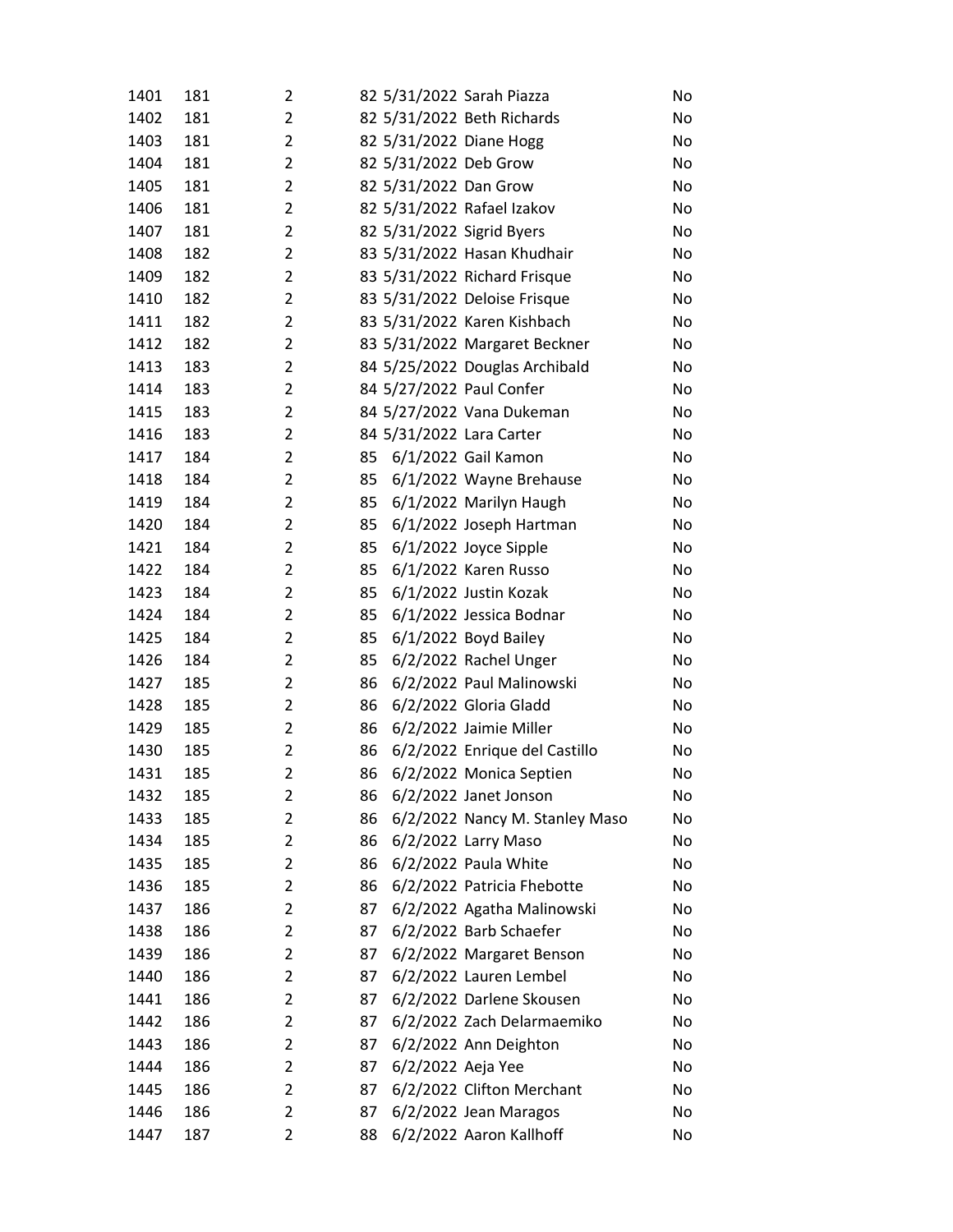| 1448 | 187 | 2              | 88 |                        | 6/2/2022 Josie Kallhoff      | No |
|------|-----|----------------|----|------------------------|------------------------------|----|
| 1449 | 187 | $\overline{2}$ | 88 |                        | 6/2/2022 Don Wallick         | No |
| 1450 | 187 | $\overline{2}$ | 88 |                        | 6/2/2022 Dianne Tate         | No |
| 1451 | 187 | $\overline{2}$ | 88 |                        | 6/2/2022 Susan Blythe        | No |
| 1452 | 187 | $\overline{2}$ | 88 |                        | 6/2/2022 Linda Domin         | No |
| 1453 | 187 | $\overline{2}$ | 88 |                        | 6/2/2022 Anne Leachey        | No |
| 1454 | 187 | $\overline{2}$ | 88 |                        | 6/2/2022 Roger Glad          | No |
| 1455 | 187 | $\overline{2}$ | 88 |                        | 6/2/2022 Carol Ertley        | No |
| 1456 | 187 | $\overline{2}$ | 88 |                        | 6/2/2022 Tyson Daniels       | No |
| 1457 | 188 | $\overline{2}$ | 89 |                        | 6/4/2022 Joshua Pake         | No |
| 1458 | 188 | $\overline{2}$ | 89 |                        | 5/4/2022 Joanna Pake         | No |
| 1459 | 189 | $\overline{2}$ | 90 |                        | 6/2/2022 Robert Booz         | No |
| 1460 | 189 | $\overline{2}$ | 90 |                        | 6/2/2022 Eileen Booz         | No |
| 1461 | 189 | $\overline{2}$ | 90 |                        | 6/2/2022 Vivienne Booz       | No |
| 1462 | 189 | $\overline{2}$ | 90 | 6/2/2022 Lia Booz      |                              | No |
| 1463 | 189 | $\overline{2}$ | 90 |                        | 6/2/2022 Benjamin Waldecker  | No |
| 1464 | 189 | $\overline{2}$ | 90 |                        | 6/2/2022 Jill Waldecker      | No |
| 1465 | 189 | $\overline{2}$ | 90 |                        | 6/2/2022 Paul Waldecker      | No |
| 1466 | 189 | $\overline{2}$ | 90 |                        | 6/2/2022 Noah Waldecker      | No |
| 1467 | 189 | $\overline{2}$ | 90 |                        | 6/2/2022 Natalie Waldecker   | No |
| 1468 | 189 | $\overline{2}$ | 90 |                        | 6/2/2022 Elisabeth Waldecker | No |
| 1469 | 190 | $\overline{2}$ |    |                        | 91 5/22/2022 Robert Groner   | No |
| 1470 | 190 | $\overline{2}$ |    |                        | 91 5/22/2022 Samantha Groner | No |
| 1471 | 190 | $\overline{2}$ |    |                        | 91 5/22/2022 Ayla Groner     | No |
| 1472 | 190 | $\overline{2}$ |    |                        | 91 5/31/2022 Kristin James   | No |
| 1473 | 190 | $\overline{2}$ |    | 91 5/31/2022 Joy Ewing |                              | No |
| 1474 | 190 | $\overline{2}$ | 91 |                        | 6/2/2022 Janice Henson       | No |
| 1475 | 190 | $\overline{2}$ | 91 |                        | 6/2/2022 Uleta Clark         | No |
| 1476 | 190 | $\overline{2}$ | 91 | 6/2/2022 Eric Clark    |                              | No |
| 1477 | 190 | $\overline{2}$ | 91 |                        | 6/3/2022 Carolyn Barr        | No |
| 1478 | 191 | $\overline{2}$ | 92 |                        | 6/3/2022 Kenneth R. Barr     | No |
| 1479 | 191 | 2              | 92 |                        | 6/4/2022 Frank Henson        | No |
| 1480 | 191 | $\overline{2}$ | 92 |                        | 6/4/2022 Helen L. Barto      | No |
| 1481 | 192 | $\overline{2}$ | 93 |                        | 6/6/2022 Richard Row         | No |
| 1482 | 192 | $\overline{2}$ | 93 |                        | 6/6/2022 Alma Row            | No |
| 1483 | 192 | $\overline{2}$ | 93 |                        | 6/6/2022 Thomas W. Campney   | No |
| 1484 | 192 | $\overline{2}$ | 93 |                        | 6/6/2022 Ruth A. Campney     | No |
| 1485 | 192 | 2              | 93 |                        | 6/6/2022 Robert Keolian      | No |
| 1486 | 192 | $\overline{2}$ | 93 |                        | 6/6/2022 Charlene Curtiss    | No |
| 1487 | 192 | $\overline{2}$ | 93 |                        | 6/6/2022 Lizzie Manganiello  | No |
| 1488 | 192 | $\overline{2}$ | 93 |                        | 6/6/2022 Chris Cremer        | No |
| 1489 | 192 | $\overline{2}$ | 93 |                        | 6/6/2022 Ashley Gough        | No |
| 1490 | 192 | $\overline{2}$ | 93 |                        | 6/6/2022 Kathleen Karpov     | No |
| 1491 | 193 | $\overline{2}$ | 94 |                        | 6/6/2022 Dennis Heitzmann    | No |
| 1492 | 193 | $\overline{2}$ | 94 |                        | 6/6/2022 Ellen D. Leo        | No |
| 1493 | 193 | $\overline{2}$ | 94 |                        | 6/6/2022 Frank Kowalczyk     | No |
| 1494 | 193 | 2              | 94 |                        | 6/6/2022 Julia Laffy         | No |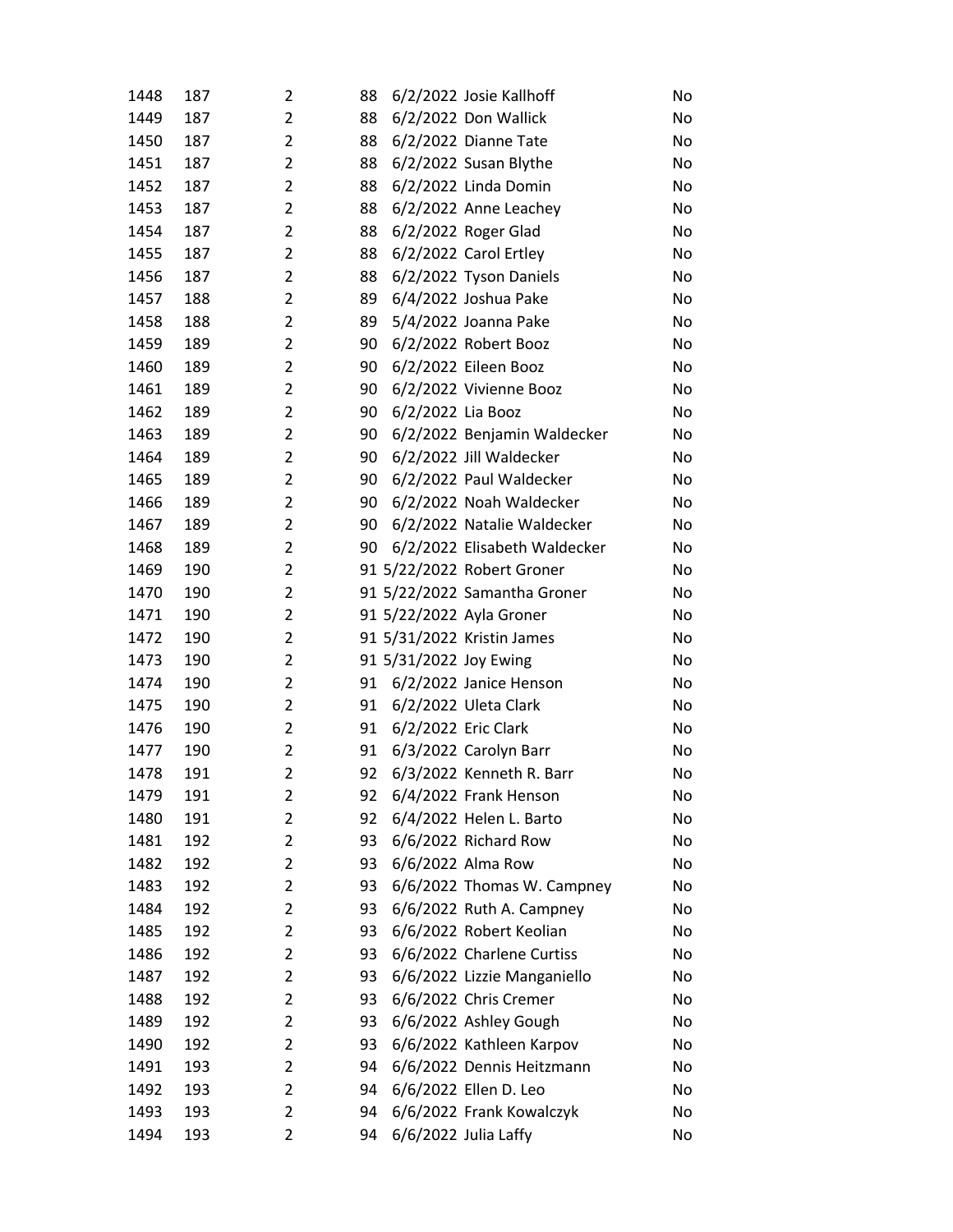| 1495 | 193 | $\overline{2}$ | 94 | 6/6/2022 Jean Morrow         | No  |
|------|-----|----------------|----|------------------------------|-----|
| 1496 | 193 | $\overline{2}$ | 94 | 6/6/2022 Gordon N. Fleming   | No  |
| 1497 | 193 | $\overline{2}$ | 94 | 6/6/2022 Brandy Henry        | No  |
| 1498 | 193 | $\overline{2}$ | 94 | 6/6/2022 Joy Ashley          | No  |
| 1499 | 193 | $\overline{2}$ | 94 | 6/6/2022 Michael Anesko      | No  |
| 1500 | 193 | $\overline{2}$ | 94 | 6/6/2022 Lisa Marsh          | No  |
| 1501 | 194 | $\overline{2}$ | 95 | 6/6/2022 Paige Sutherland    | No  |
| 1502 | 194 | $\overline{2}$ | 95 | 6/6/2022 Nick Hatt           | No  |
| 1503 | 194 | $\overline{2}$ | 95 | 6/6/2022 Erin Baumgartner    | No  |
| 1504 | 194 | $\overline{2}$ | 95 | 6/6/2022 Mona Ostrowski      | No  |
| 1505 | 194 | $\overline{2}$ | 95 | 6/6/2022 Sean Garthuoile     | No  |
| 1506 | 194 | $\overline{2}$ | 95 | 6/6/2022 Mary R Wyckoff      | No  |
| 1507 | 194 | $\overline{2}$ | 95 | 6/6/2022 Kathy Boughter      | No  |
| 1508 | 194 | $\overline{2}$ | 95 | 6/6/2022 Thomas Boughter     | No  |
| 1509 | 194 | $\overline{2}$ | 95 | 6/6/2022 F. M. Brown         | No  |
| 1510 | 194 | $\overline{2}$ | 95 | 6/6/2022 Tom Dauler          | No  |
| 1511 | 195 | $\overline{2}$ | 96 | 6/6/2022 Steinn Sigurosson   | No  |
| 1512 | 195 | $\overline{2}$ | 96 | 6/6/2022 Megan Holmes        | No  |
| 1513 | 195 | $\overline{2}$ | 96 | 6/6/2022 Earl Graham         | No  |
| 1514 | 195 | $\overline{2}$ | 96 | 6/6/2022 Linda Kao           | No  |
| 1515 | 195 | $\overline{2}$ | 96 | 6/6/2022 Teh-hui Kao         | No  |
| 1516 | 195 | $\overline{2}$ | 96 | 6/6/2022 Mary Jane Wild      | No  |
| 1517 | 195 | $\overline{2}$ | 96 | 6/6/2022 William Wild        | No  |
| 1518 | 195 | $\overline{2}$ | 96 | 6/6/2022 Margaret B. Lindsey | No  |
| 1519 | 195 | $\overline{2}$ | 96 | 6/6/2022 Michael Roan        | No  |
| 1520 | 195 | $\overline{2}$ | 96 | 6/6/2022 Eric Bengtson       | No  |
| 1521 | 196 | $\overline{2}$ | 97 | 6/6/2022 Jane Hall           | No  |
| 1522 | 196 | $\overline{2}$ | 97 | 6/6/2022 Brianna Bair        | Yes |
| 1523 | 196 | $\overline{2}$ | 97 | 6/6/2022 Stephanie Delaney   | No  |
| 1524 | 196 | $\overline{2}$ | 97 | 6/6/2022 Ali Rabidca         | No  |
| 1525 | 196 | $\overline{2}$ | 97 | 6/6/2022 Kylea Mackertich    | No  |
| 1526 | 196 | 2              | 97 | 6/6/2022 Megan Nollman       | No  |
| 1527 | 196 | $\overline{2}$ | 97 | 6/6/2022 Andrew Nollman      | No  |
| 1528 | 196 | $\overline{2}$ | 97 | 6/6/2022 Sarah Wargo         | No  |
| 1529 | 196 | $\overline{2}$ | 97 | 6/6/2022 Jeff Wargo          | No  |
| 1530 | 196 | $\overline{2}$ | 97 | 6/6/2022 William Deardorff   | No  |
| 1531 | 197 | $\overline{2}$ | 98 | 6/4/2022 Barbara Rolls       | No  |
| 1532 | 197 | $\overline{2}$ | 98 | 6/4/2022 Jorusha Grosh       | No  |
| 1533 | 197 | $\overline{2}$ | 98 | 6/4/2022 Daniel Coughlin     | No  |
| 1534 | 197 | 2              | 98 | 6/4/2022 Julie Coughlin      | No  |
| 1535 | 197 | $\overline{2}$ | 98 | 6/4/2022 Daniel Susser       | No  |
| 1536 | 197 | $\overline{2}$ | 98 | 6/5/2022 Alisha Hartley      | No  |
| 1537 | 197 | $\overline{2}$ | 98 | 6/5/2022 Cheryl Woods        | No  |
| 1538 | 197 | $\overline{2}$ | 98 | 6/5/2022 JoAnn Foley         | No  |
| 1539 | 197 | $\overline{2}$ | 98 | 6/5/2022 Erik Foley          | No  |
| 1540 | 197 | $\overline{2}$ | 98 | 6/5/2022 James Robinson      | No  |
| 1541 | 198 | $\overline{c}$ | 99 | 6/5/2022 Derek Woods         | No  |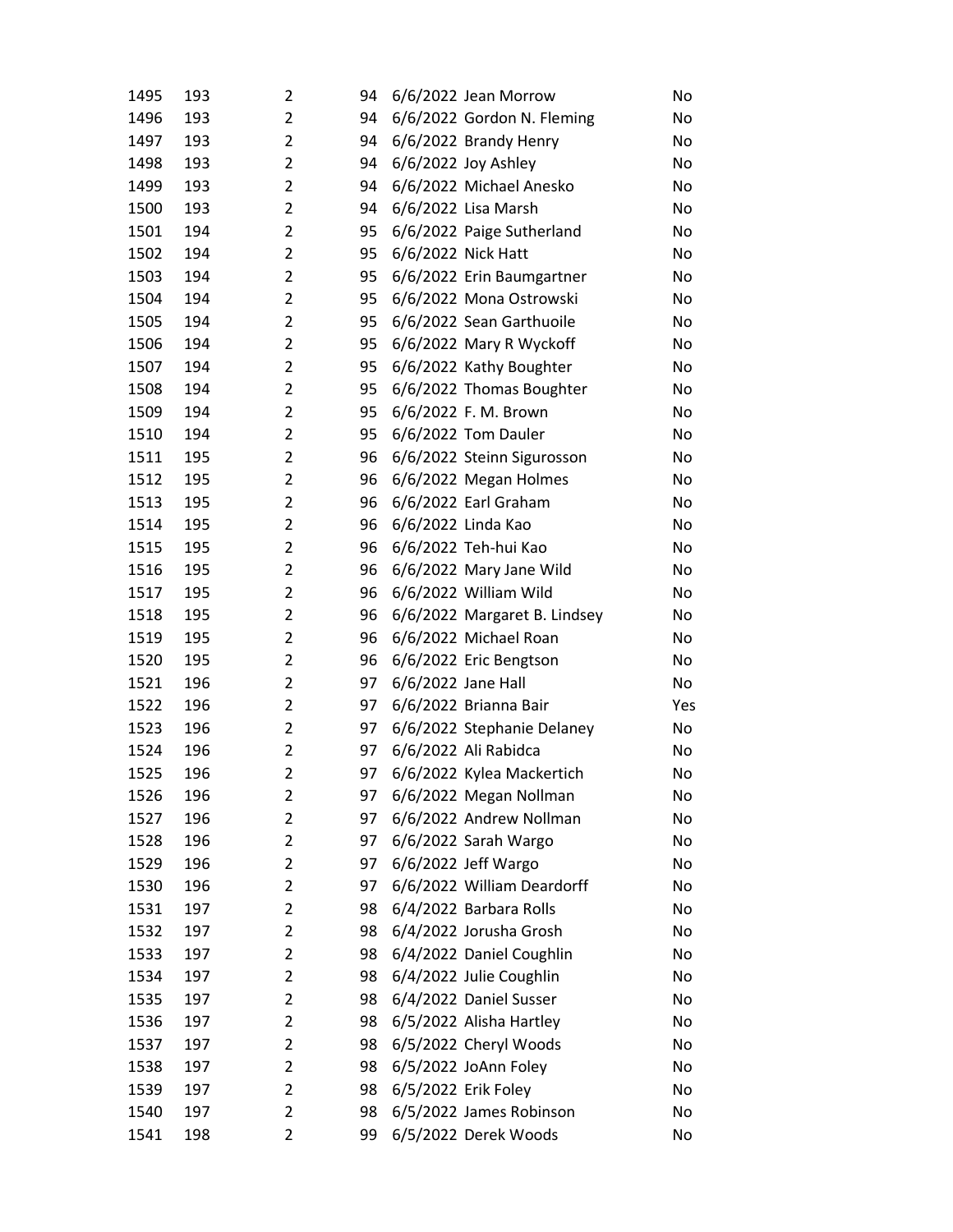| 1542 | 198 | 2              | 99  | 6/5/2022 Benita Rannie       | No  |
|------|-----|----------------|-----|------------------------------|-----|
| 1543 | 198 | $\overline{2}$ | 99  | 6/5/2022 Curtis Parker       | No  |
| 1544 | 198 | $\overline{2}$ | 99  | 6/6/2022 Peter Butler        | No  |
| 1545 | 198 | $\overline{2}$ | 99  | 6/6/2022 John Charnesko      | No  |
| 1546 | 198 | $\overline{2}$ | 99  | 6/6/2022 Bruce Trinkley      | No  |
| 1547 | 198 | $\overline{2}$ | 99  | 6/6/2022 Sharon Burkey       | No  |
| 1548 | 198 | $\overline{2}$ | 99  | 6/6/2022 Xavier Hong         | No  |
| 1549 | 198 | $\overline{2}$ | 99  | 6/6/2022 Sally Brewer        | No  |
| 1550 | 198 | $\overline{2}$ | 99  | 6/6/2022 Carol Hine          | No  |
| 1551 | 199 | $\overline{2}$ | 100 | 6/6/2022 Leigh Herbert       | Yes |
| 1552 | 199 | $\overline{2}$ | 100 | 6/6/2022 James Herbert       | Yes |
| 1553 | 199 | $\overline{2}$ | 100 | 6/6/2022 Cornaggia, K.       | Yes |
| 1554 | 199 | $\overline{2}$ | 100 | 6/6/2022 Beverly Patton      | No  |
| 1555 | 199 | $\overline{2}$ | 100 | 6/6/2022 Alan Derickson      | No  |
| 1556 | 199 | $\overline{2}$ | 100 | 6/6/2022 Margaret Spire      | No  |
| 1557 | 199 | $\overline{2}$ | 100 | 6/6/2022 Jonathan Merritt    | No  |
| 1558 | 199 | $\overline{2}$ | 100 | 6/6/2022 Stephanie Lanza     | No  |
| 1559 | 199 | $\overline{2}$ | 100 | 6/6/2022 Katherie Oh Yeaple  | No  |
| 1560 | 199 | $\overline{2}$ | 100 | 6/6/2022 Beth Holland        | No  |
| 1561 | 200 | $\overline{2}$ | 101 | 6/6/2022 Aline Braga         | No  |
| 1562 | 200 | $\overline{2}$ | 101 | 6/6/2022 Pamela Cole         | No  |
| 1563 | 200 | $\overline{2}$ | 101 | 6/6/2022 Julia Karnezos      | No  |
| 1564 | 200 | $\overline{2}$ | 101 | 6/6/2022 Jacqui Reid-Wolf    | No  |
| 1565 | 200 | $\overline{2}$ | 101 | 6/6/2022 Shreya Kankanhalli  | No  |
| 1566 | 200 | $\overline{2}$ | 101 | 6/6/2022 Anna Garley         | No  |
| 1567 | 200 | $\overline{2}$ | 101 | 6/6/2022 Suzann L. Tedon     | No  |
| 1568 | 200 | $\overline{2}$ | 101 | 6/6/2022 Wendy Calcagni      | No  |
| 1569 | 200 | $\overline{2}$ | 101 | 6/6/2022 Donald Calcagni     | No  |
| 1570 | 200 | $\overline{2}$ | 101 | 6/6/2022 Mary Coyne          | No  |
| 1571 | 201 | $\overline{2}$ | 102 | 6/5/2022 William Howell IV   | No  |
| 1572 | 201 | $\overline{2}$ | 102 | 6/5/2022 Ernest Hodgin       | No  |
| 1573 | 201 | 2              | 102 | 6/5/2022 Audrey Kherem       | Yes |
| 1574 | 201 | $\overline{2}$ | 102 | 6/5/2022 David C. Bailey     | No  |
| 1575 | 201 | $\overline{2}$ | 102 | 6/5/2022 Renee Bailey        | No  |
| 1576 | 201 | $\overline{2}$ | 102 | 6/5/2022 Ephraim McKenzie    | No  |
| 1577 | 201 | $\overline{2}$ | 102 | 6/5/2022 Stan McKenzie       | No  |
| 1578 | 201 | 2              | 102 | 6/5/2022 Yamaly Aguila       | No  |
| 1579 | 201 | $\overline{2}$ | 102 | 6/5/2022 Asutin Gaydos       | No  |
| 1580 | 201 | $\overline{2}$ | 102 | 6/6/2022 Charles C. Seighman | No  |
| 1581 | 202 | $\overline{2}$ | 103 | 6/5/2022 Gloria Hodgin       | No  |
| 1582 | 202 | $\overline{2}$ | 103 | 6/5/2022 James Wade          | No  |
| 1583 | 202 | $\overline{2}$ | 103 | 6/5/2022 Sharon Stringer     | Yes |
| 1584 | 202 | 2              | 103 | 6/5/2022 Harold McKenzie     | Yes |
| 1585 | 202 | $\overline{2}$ | 103 | 6/5/2022 Kathy Wright        | Yes |
| 1586 | 202 | $\overline{2}$ | 103 | 6/5/2022 Linda Wade          | No  |
| 1587 | 202 | $\overline{2}$ | 103 | 6/5/2022 Alma Russell        | No  |
| 1588 | 202 | 2              | 103 | 6/5/2022 Terri Parker        | No  |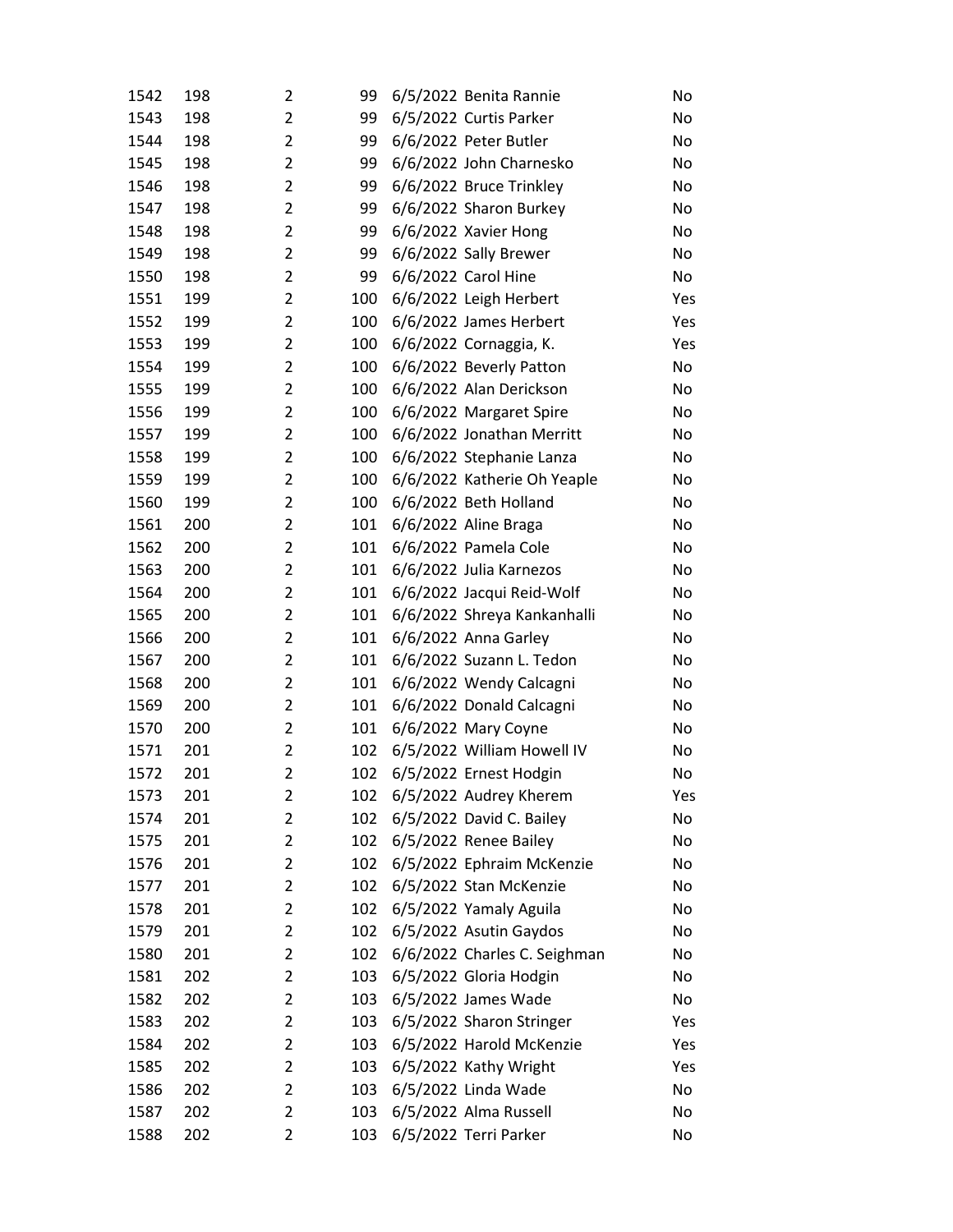| 1589 | 202 | $\overline{2}$      | 103 | 6/5/2022 Tracey Mariner     | No  |
|------|-----|---------------------|-----|-----------------------------|-----|
| 1590 | 202 | $\overline{2}$      | 103 | 6/5/2022 Stephen Mariner    | No  |
| 1591 | 203 | $\overline{2}$      | 104 | 6/5/2022 Shirley Langren    | No  |
| 1592 | 203 | $\overline{2}$      | 104 | 6/5/2022 Roberta Hardin     | No  |
| 1593 | 203 | $\overline{2}$      | 104 | 6/5/2022 Elana Laing        | No  |
| 1594 | 203 | $\overline{2}$      | 104 | 6/5/2022 Vernon Davis       | No  |
| 1595 | 203 | $\overline{2}$      | 104 | 6/5/2022 Victoria Peeirfoy  | No  |
| 1596 | 203 | $\overline{2}$      | 104 | 6/5/2022 Myrdis West        | No  |
| 1597 | 203 | $\overline{2}$      | 104 | 6/5/2022 William Hunell     | No  |
| 1598 | 203 | $\overline{2}$      | 104 | 6/5/2022 Corpia Keyes       | No  |
| 1599 | 203 | $\overline{2}$      | 104 | 6/6/2022 Peter Bannon       | No  |
| 1600 | 203 | $\overline{2}$      | 104 | 6/6/2022 Virginia Cathland  | No  |
| 1601 | 204 | $\overline{2}$      | 105 | 6/4/2022 Jennifer Moody     | Yes |
| 1602 | 204 | $\overline{2}$      | 105 | 6/4/2022 Brandon Zimmerman  | No  |
| 1603 | 204 | $\overline{2}$      | 105 | 6/4/2022 Louisa Holmes      | No  |
| 1604 | 204 | $\overline{2}$      | 105 | 6/4/2022 Paul Poissant      | No  |
| 1605 | 204 | $\overline{2}$      | 105 | 6/4/2022 Kris K Wilkins     | No  |
| 1606 | 204 | $\overline{2}$      | 105 | 6/4/2022 Mark Sciegas       | No  |
| 1607 | 204 | $\overline{2}$      | 105 | 6/4/2022 Frank Pope         | No  |
| 1608 | 204 | $\overline{2}$      | 105 | 6/4/2022 Evelyn Pope        | No  |
| 1609 | 204 | $\overline{2}$      | 105 | 6/4/2022 Thomas Litzinger   | No  |
| 1610 | 204 | $\overline{2}$      | 105 | 6/4/2022 Tim Johnston       | No  |
| 1611 | 205 | $\overline{2}$      | 106 | 6/4/2022 Dean Foster        | No  |
| 1612 | 205 | $\overline{2}$      | 106 | 6/4/2022 Marie Vadella      | No  |
| 1613 | 205 | $\overline{2}$      | 106 | 6/4/2022 Nancy Anderson     | No  |
| 1614 | 205 | $\overline{2}$      | 106 | 6/4/2022 Bill Wortman       | No  |
| 1615 | 205 | $\overline{2}$      | 106 | 6/4/2022 Darren Pagan       | No  |
| 1616 | 205 | $\overline{2}$      | 106 | 6/4/2022 Cynthia Carpenter  | No  |
| 1617 | 205 | $\overline{2}$      | 106 | 6/4/2022 Stephen Carpenter  | No  |
| 1618 | 205 | $\overline{2}$      | 106 | 6/4/2022 R. Vasdala Younkey | No  |
| 1619 | 205 | $\overline{2}$      | 106 | 6/4/2022 Francisco Menendez | No  |
| 1620 | 205 | 2                   | 106 | 6/4/2022 Annie Vidumas      | No  |
| 1621 | 206 | $\overline{2}$      | 107 | 6/4/2022 Dara Hadigh        | No  |
| 1622 | 206 | $\overline{2}$      | 107 | 6/4/2022 Tom McIntyre       | No  |
| 1623 | 206 | $\overline{2}$      | 107 | 6/4/2022 Deb Hager          | No  |
| 1624 | 206 | $\overline{2}$      | 107 | 6/4/2022 Jim Hager          | No  |
| 1625 | 206 | $\overline{2}$      | 107 | 6/4/2022 Mieke Haack        | No  |
| 1626 | 206 | $\overline{2}$      | 107 | 6/4/2022 John Havel         | No  |
| 1627 | 206 | $\overline{2}$      | 107 | 6/4/2022 Megan Waddell      | No  |
| 1628 | 206 | $\overline{2}$      | 107 | 6/4/2022 Tara Flinchow      | No  |
| 1629 | 206 | $\overline{2}$      | 107 | 6/4/2022 Julienne Vaughan   | No  |
| 1630 | 206 | $\overline{2}$      | 107 | 6/4/2022 Darell W. Vaughan  | No  |
| 1631 | 207 | 2<br>$\overline{2}$ | 108 | 6/4/2022 Jonas Rugenson     | No  |
| 1632 | 207 |                     | 108 | 6/4/2022 Pat Decattre       | No  |
| 1633 | 207 | $\overline{2}$      | 108 | 6/4/2022 Amy Allen          | No  |
| 1634 | 207 | $\overline{2}$      | 108 | 6/4/2022 Connie McIntyre    | No  |
| 1635 | 207 | $\overline{2}$      | 108 | 6/4/2022 Michael Schneider  | No  |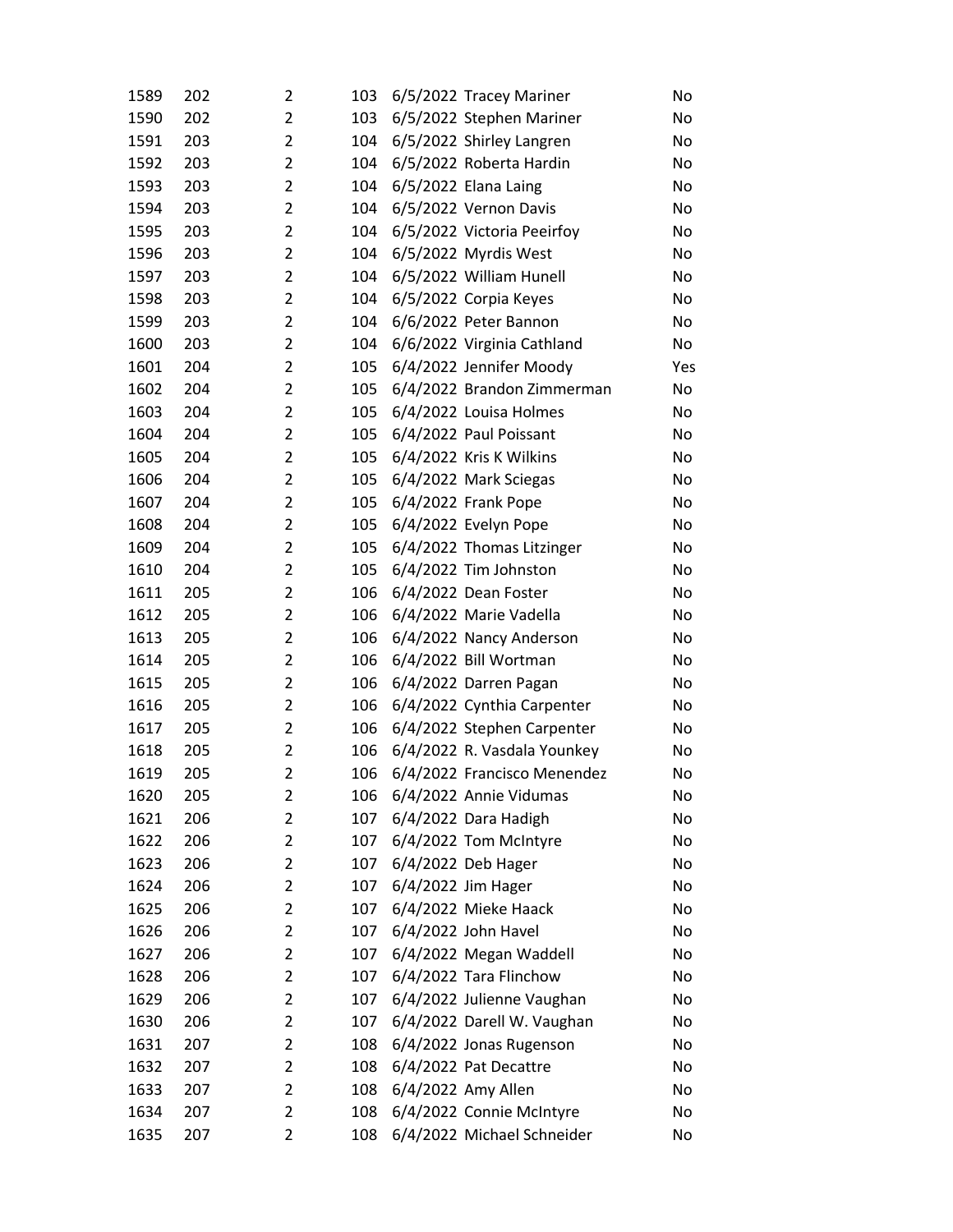| 1636 | 207 | 2              | 108 |                    | 6/4/2022 Winnie Schneider   | No  |
|------|-----|----------------|-----|--------------------|-----------------------------|-----|
| 1637 | 207 | $\overline{2}$ | 108 |                    | 6/4/2022 Austin Vonflher    | No  |
| 1638 | 207 | $\overline{2}$ | 108 |                    | 6/4/2022 Samuel C. Stringer | No  |
| 1639 | 207 | $\overline{2}$ | 108 |                    | 6/4/2022 Adam Smith         | No  |
| 1640 | 207 | $\overline{2}$ | 108 |                    | 6/4/2022 Deb Llenelly       | No  |
| 1641 | 208 | $\overline{2}$ | 109 |                    | 6/3/2022 Chris Webb         | No  |
| 1642 | 208 | $\overline{2}$ | 109 |                    | 6/3/2022 Lorraine Teyssier  | No  |
| 1643 | 208 | $\overline{2}$ | 109 |                    | 6/4/2022 Eugene Wilson      | No  |
| 1644 | 208 | $\overline{2}$ | 109 |                    | 6/4/2022 Justin Smith       | No  |
| 1645 | 208 | $\overline{2}$ | 109 |                    | 6/4/2022 Glenn Thiel        | No  |
| 1646 | 208 | $\overline{2}$ | 109 |                    | 6/4/2022 H. Nuernberger     | No  |
| 1647 | 208 | $\overline{2}$ | 109 |                    | 6/4/2022 C. Nuernberger     | No  |
| 1648 | 208 | $\overline{2}$ | 109 |                    | 6/4/2022 Brian Cohen        | No  |
| 1649 | 208 | $\overline{2}$ | 109 |                    | 6/4/2022 Lisa Cohen         | No  |
| 1650 | 208 | $\overline{2}$ | 109 |                    | 6/4/2022 Paul Milek         | No  |
| 1651 | 209 | $\overline{2}$ | 110 |                    | 6/2/2022 Pete Maragos       | No  |
| 1652 | 209 | $\overline{2}$ | 110 |                    | 6/2/2022 Cynthia Elder      | No  |
| 1653 | 209 | $\overline{2}$ | 110 |                    | 6/2/2022 Judith Rutherford  | No  |
| 1654 | 209 | $\overline{2}$ | 110 |                    | 6/2/2022 Valeria Barnes     | No  |
| 1655 | 209 | $\overline{2}$ | 110 |                    | 6/2/2022 Mel Capobianco     | No  |
| 1656 | 209 | $\overline{2}$ | 110 |                    | 6/2/2022 Frank Capobianco   | No  |
| 1657 | 209 | $\overline{2}$ | 110 |                    | 6/2/2022 Sarah Valsuhi      | No  |
| 1658 | 209 | $\overline{2}$ | 110 |                    | 6/2/2022 Kathleen A. Woods  | No  |
| 1659 | 209 | $\overline{2}$ | 110 |                    | 6/2/2022 Thomas Harper      | No  |
| 1660 | 209 | $\overline{2}$ | 110 |                    | 6/3/2022 Edwin Donovan      | No  |
| 1661 | 210 | $\overline{2}$ | 111 |                    | 6/4/2022 Carolyn Wilson     | No  |
| 1662 | 210 | $\overline{2}$ | 111 |                    | 6/4/2022 Carolyn Fries      | No  |
| 1663 | 210 | $\overline{2}$ | 111 |                    | 6/4/2022 Melinda Marsh      | No  |
| 1664 | 210 | $\overline{2}$ | 111 |                    | 6/4/2022 Timothy McNellis   | No  |
| 1665 | 210 | $\overline{2}$ | 111 |                    | 6/4/2022 Sinon Cohart       | No  |
| 1666 | 210 | $\overline{2}$ | 111 |                    | 6/4/2022 Eduardo Menolita   | No  |
| 1667 | 210 | 2              | 111 |                    | 6/4/2022 Debbie Rose        | No  |
| 1668 | 210 | $\overline{2}$ | 111 |                    | 6/4/2022 Andrew Shubin      | No  |
| 1669 | 210 | $\overline{2}$ | 111 |                    | 6/4/2022 Rohit Kochhar      | No  |
| 1670 | 210 | $\overline{2}$ | 111 |                    | 6/4/2022 H. Chris Davis     | No  |
| 1671 | 211 | $\overline{2}$ | 112 |                    | 6/4/2022 Melinda A. Davis   | No  |
| 1672 | 211 | $\overline{2}$ | 112 |                    | 6/4/2022 Laura P. Kemper    | No  |
| 1673 | 211 | $\overline{2}$ | 112 |                    | 6/4/2022 Peter Kemper       | No  |
| 1674 | 211 | $\overline{2}$ | 112 |                    | 6/4/2022 Deanna Behring     | No  |
| 1675 | 211 | 2              | 112 |                    | 6/4/2022 Rudy Sijwoerland   | No  |
| 1676 | 211 | $\overline{2}$ | 112 |                    | 6/4/2022 Bee Roberts        | No  |
| 1677 | 211 | $\overline{2}$ | 112 |                    | 6/4/2022 Hans Verlinde      | No  |
| 1678 | 211 | 2              | 112 |                    | 6/4/2022 Melissa Carpenter  | No  |
| 1679 | 211 | $\overline{2}$ | 112 |                    | 6/4/2022 Chris McMullen     | No  |
| 1680 | 212 | $\overline{2}$ | 113 |                    | 6/3/2022 Marisa DeCollibus  | Yes |
| 1681 | 212 | $\overline{2}$ | 113 |                    | 6/3/2022 Ozgre Capmama      | Yes |
| 1682 | 212 | 2              | 113 | 6/4/2022 Karl Lutz |                             | No  |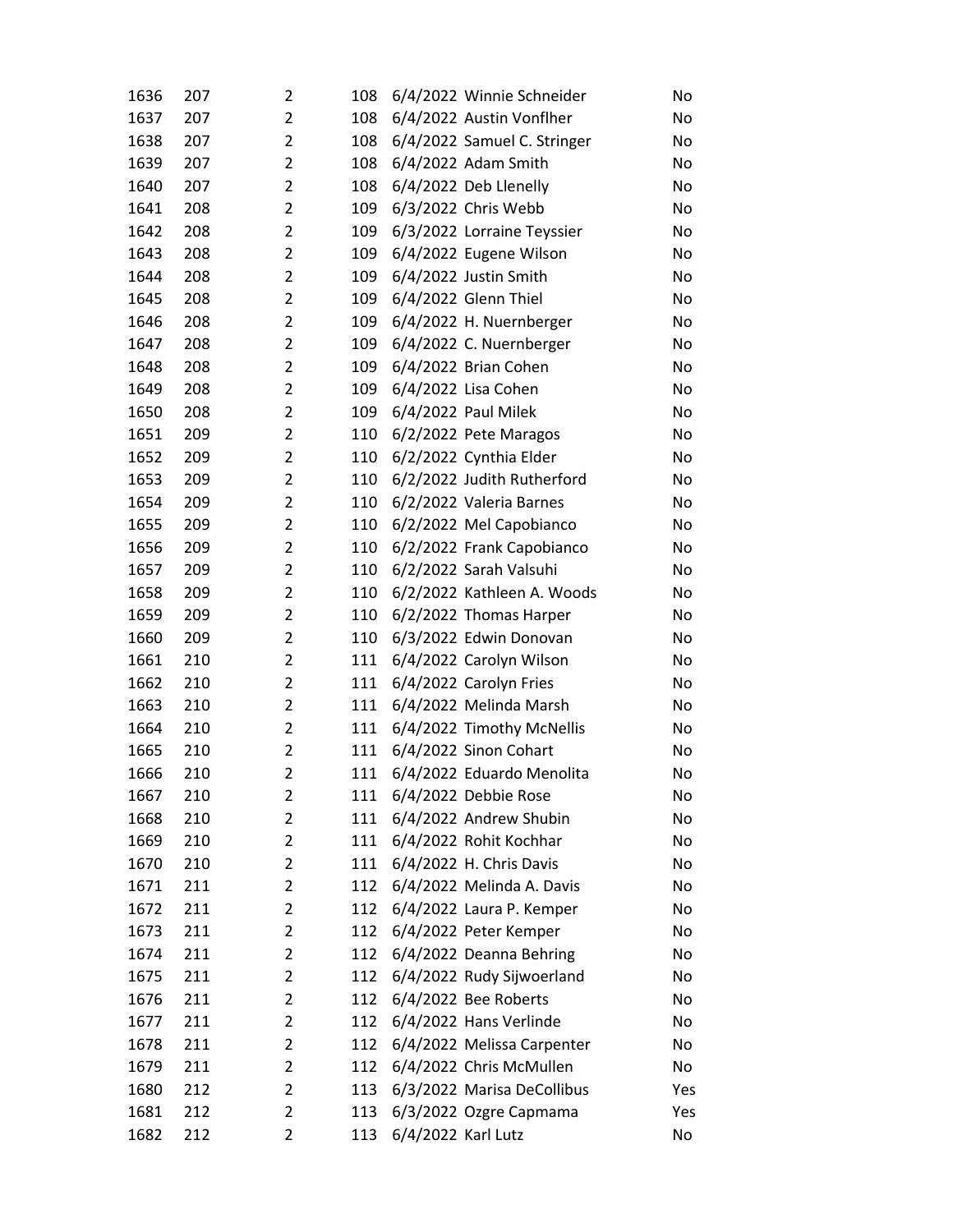| 1683 | 212 | $\overline{2}$ | 113 |                  | 6/4/2022 Yvonne Gaudelius        | No  |
|------|-----|----------------|-----|------------------|----------------------------------|-----|
| 1684 | 212 | $\overline{2}$ | 113 |                  | 6/4/2022 Jacquiline Melando      | No  |
| 1685 | 212 | $\overline{2}$ | 113 |                  | 6/4/2022 Luisina Kemanian Leites | No  |
| 1686 | 212 | $\overline{2}$ | 113 |                  | 6/4/2022 Susan Brandse           | No  |
| 1687 | 212 | $\overline{2}$ | 113 |                  | 6/4/2022 Paul McGlynn            | No  |
| 1688 | 212 | $\overline{2}$ | 113 |                  | 6/6/2022 Peter Meszaros          | No  |
| 1689 | 213 | $\overline{2}$ |     |                  | 114 5/23/2022 Rosa Eberly        | No  |
| 1690 | 213 | $\overline{2}$ |     |                  | 114 5/23/2022 Keith Diehl        | No  |
| 1691 | 214 | $\overline{2}$ | 115 |                  | 6/3/2022 Eliza Pennypacker       | No  |
| 1692 | 214 | $\overline{2}$ | 115 |                  | 6/3/2022 Jess Thomas             | No  |
| 1693 | 214 | $\overline{2}$ | 115 |                  | 6/4/2022 Susan Roberts           | No  |
| 1694 | 214 | $\overline{2}$ | 115 |                  | 6/4/2022 Patricia Daniels        | No  |
| 1695 | 214 | $\overline{2}$ | 115 |                  | 6/5/2022 Josephine Carabia       | No  |
| 1696 | 214 | $\overline{2}$ | 115 |                  | 6/5/2022 Jean Songer             | No  |
| 1697 | 215 | $\overline{2}$ | 116 | 6/5/2022 R. Zhao |                                  | No  |
| 1698 | 215 | $\overline{2}$ | 116 |                  | 6/5/2022 Li Hua Zhang            | No  |
| 1699 | 215 | $\overline{2}$ | 116 |                  | 6/5/2022 Wenyi Ho                | No  |
| 1700 | 215 | $\overline{2}$ | 116 |                  | 6/5/2022 Xueyi Liao              | No  |
| 1701 | 215 | $\overline{2}$ | 116 |                  | 6/5/2022 Shuyumi Chen            | No  |
| 1702 | 215 | $\overline{2}$ | 116 |                  | 6/5/2022 Haocong Zong            | No  |
| 1703 | 216 | $\overline{2}$ | 117 | 6/5/2022 Paleui  |                                  | No  |
| 1704 | 216 | $\overline{2}$ | 117 | 6/5/2022 Alpech  |                                  | No  |
| 1705 | 216 | $\overline{2}$ | 117 | 6/5/2022 Na Su   |                                  | No  |
| 1706 | 216 | $\overline{2}$ | 117 |                  | 6/5/2022 Hong-Li Chan            | No  |
| 1707 | 216 | $\overline{2}$ | 117 |                  | 6/5/2022 Mort Webster            | No  |
| 1708 | 216 | $\overline{2}$ | 117 |                  | 6/5/2022 Baisberg Zheng          | No  |
| 1709 | 216 | $\overline{2}$ | 117 |                  | 6/5/2022 Chenming Zheng          | No  |
| 1710 | 217 | $\overline{2}$ | 118 |                  | 6/5/2022 Wei-Fan Chen            | No  |
| 1711 | 217 | $\overline{2}$ | 118 |                  | 6/5/2022 Chung-Pei Chuang        | No  |
| 1712 | 217 | $\overline{2}$ | 118 |                  | 6/5/2022 Ming Xiao               | Yes |
| 1713 | 217 | $\overline{2}$ | 118 |                  | 6/5/2022 Tinyhi Yang             | No  |
| 1714 | 217 | 2              | 118 |                  | 6/5/2022 Jing Wang               | Yes |
| 1715 | 217 | $\overline{2}$ | 118 |                  | 6/5/2022 Xingjie Ni              | Yes |
| 1716 | 217 | $\overline{2}$ | 118 |                  | 6/5/2022 Xin Zheng               | Yes |
| 1717 | 217 | $\overline{2}$ | 118 |                  | 6/5/2022 Sencun Zhi              | Yes |
| 1718 | 217 | $\overline{2}$ | 118 | 6/5/2022 Yaru Li |                                  | Yes |
| 1719 | 218 | $\overline{2}$ | 119 |                  | 6/5/2022 Haiou Hu                | No  |
| 1720 | 218 | $\overline{2}$ | 119 |                  | 6/5/2022 Zhijie Wang             | No  |
| 1721 | 218 | $\overline{2}$ | 119 |                  | 6/5/2022 Douglas Cannon          | No  |
| 1722 | 218 | $\overline{2}$ | 119 |                  | 6/5/2022 Jiwei Chen              | No  |
| 1723 | 218 | $\overline{2}$ | 119 |                  | 6/5/2022 Wang Li Ayou            | No  |
| 1724 | 218 | $\overline{2}$ | 119 |                  | 6/5/2022 A.J. Bechdel            | No  |
| 1725 | 218 | $\overline{2}$ | 119 |                  | 6/5/2022 Xiumei Qu               | No  |
| 1726 | 218 | $\overline{2}$ | 119 |                  | 6/5/2022 Houj Bin Hummel         | No  |
| 1727 | 218 | $\overline{2}$ | 119 | 6/5/2022 Lin Luo |                                  | Yes |
| 1728 | 219 | $\overline{2}$ | 120 |                  | 6/5/2022 Seng Huat Lee           | No  |
| 1729 | 219 | $\overline{2}$ | 120 |                  | 6/5/2022 Ching Wan Lai           | No  |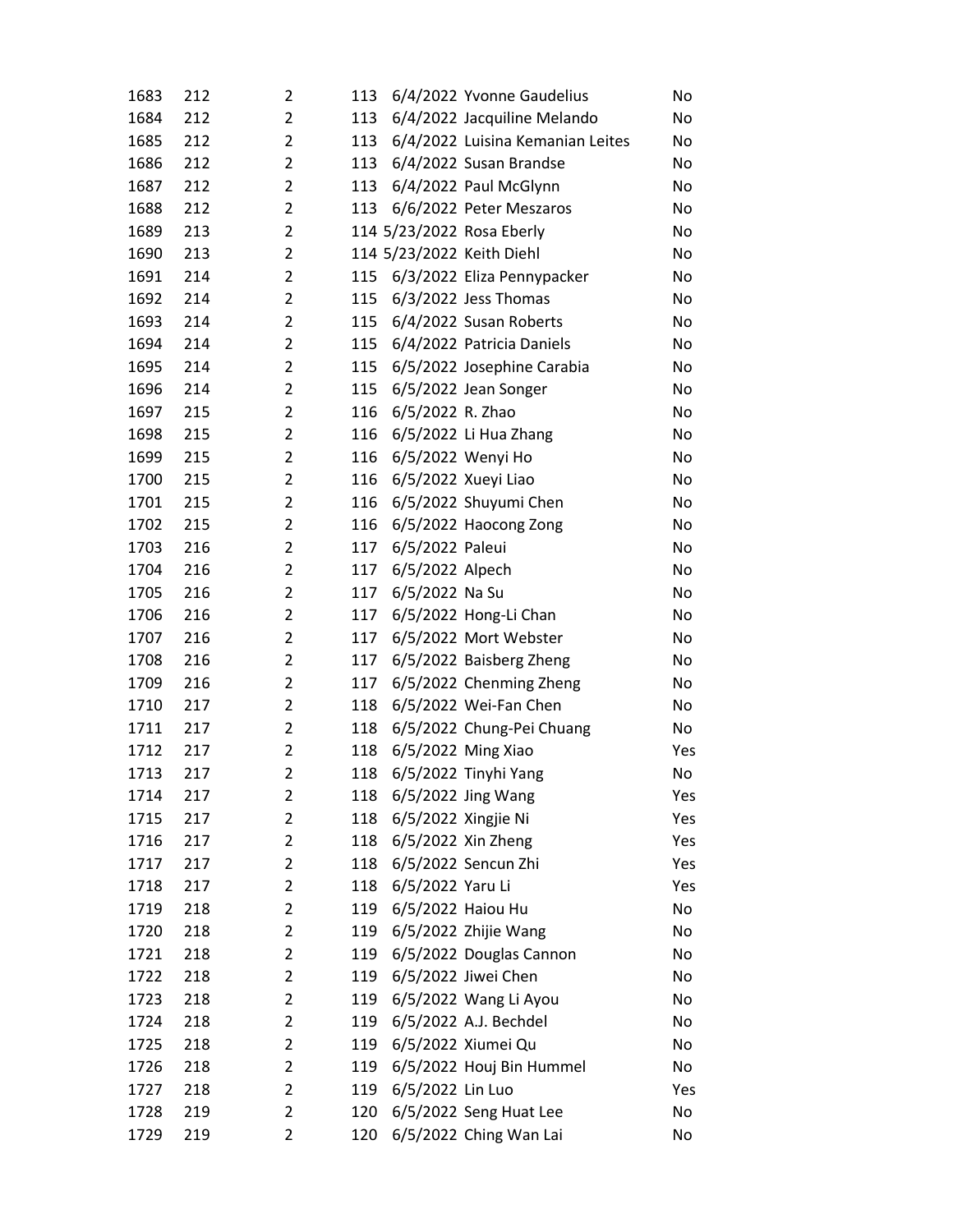| 1730 | 219 | $\overline{2}$ | 120 |                          | 6/5/2022 Tong Jiang           | Yes |
|------|-----|----------------|-----|--------------------------|-------------------------------|-----|
| 1731 | 219 | $\overline{2}$ | 120 | 6/5/2022 Tracy Yu        |                               | Yes |
| 1732 | 219 | $\overline{2}$ | 120 | 6/5/2022 Chen Wu         |                               | No  |
| 1733 | 219 | $\overline{2}$ | 120 | 6/5/2022 Bing Hou        |                               | No  |
| 1734 | 219 | $\overline{2}$ | 120 |                          | 6/5/2022 Xianbiao Hu          | No  |
| 1735 | 219 | $\overline{2}$ | 120 |                          | 6/5/2022 Jinxiang Wu          | No  |
| 1736 | 219 | $\overline{2}$ | 120 | 6/5/2022 Yi Wang         |                               | No  |
| 1737 | 219 | $\overline{2}$ | 120 | 6/5/2022 Li Li           |                               | No  |
| 1738 | 220 | $\overline{2}$ | 121 | 6/5/2022 Zhili Hu        |                               | Yes |
| 1739 | 220 | $\overline{2}$ | 121 |                          | 6/5/2022 Yuxnan Xu            | Yes |
| 1740 | 220 | $\overline{2}$ | 121 |                          | 6/5/2022 Wenting Zhu          | Yes |
| 1741 | 220 | $\overline{2}$ | 121 | 6/5/2022 Xin Luan        |                               | No  |
| 1742 | 220 | $\overline{2}$ | 121 | 6/5/2022 Tao Yang        |                               | No  |
| 1743 | 220 | $\overline{2}$ | 121 |                          | 6/5/2022 Qunwei Zheng         | Yes |
| 1744 | 220 | $\overline{2}$ | 121 | 6/5/2022 Bo Wang         |                               | No  |
| 1745 | 220 | $\overline{2}$ | 121 | 6/5/2022 Xian Niu        |                               | No  |
| 1746 | 220 | $\overline{2}$ | 121 |                          | 6/5/2022 Rong-chii Duh        | No  |
| 1747 | 220 | $\overline{2}$ | 121 |                          | 6/5/2022 Wen Xiang            | Yes |
| 1748 | 221 | $\overline{2}$ | 122 |                          | 6/4/2022 Zheng Tian           | Yes |
| 1749 | 221 | $\overline{2}$ | 122 | 6/4/2022 Ang Liu         |                               | Yes |
| 1750 | 221 | $\overline{2}$ | 122 |                          | 6/4/2022 Lisha Duan           | Yes |
| 1751 | 221 | $\overline{2}$ | 122 | 6/4/2022 Wedje Xu        |                               | Yes |
| 1752 | 221 | $\overline{2}$ | 122 |                          | $6/4/2022$ Dong Xiay Wy       | No  |
| 1753 | 221 | $\overline{2}$ | 122 |                          | 6/4/2022 Chenying Wang        | Yes |
| 1754 | 221 | $\overline{2}$ | 122 |                          | 6/4/2022 Xicoyie Neh          | No  |
| 1755 | 221 | $\overline{2}$ | 122 |                          | 6/4/2022 Haijuan Zhang        | No  |
| 1756 | 221 | $\overline{2}$ | 122 |                          | 6/4/2022 Andy Song            | No  |
| 1757 | 221 | $\overline{2}$ | 122 | 6/4/2022 Anh Le          |                               | Yes |
| 1758 | 221 | $\overline{2}$ | 122 |                          | 6/4/2022 Giang Nguyen         | Yes |
| 1759 | 222 | $\overline{2}$ | 123 |                          | 6/4/2022 Lidong Luo           | Yes |
| 1760 | 222 | $\overline{2}$ | 123 |                          | 6/4/2022 Siew Mei Chin        | Yes |
| 1761 | 222 | 2              | 123 |                          | 6/4/2022 Tingying Li          | Yes |
| 1762 | 222 | $\overline{2}$ | 123 | 6/4/2022 Yan Xu          |                               | Yes |
| 1763 | 222 | $\overline{2}$ | 123 |                          | 6/4/2022 Ronymiag Chu         | Yes |
| 1764 | 222 | $\overline{2}$ | 123 |                          | 6/4/2022 Chen Chen            | Yes |
| 1765 | 222 | $\overline{2}$ | 123 | 6/4/2022 Li Zhang        |                               | Yes |
| 1766 | 222 | $\overline{2}$ | 123 | 6/4/2022 Luyi Han        |                               | Yes |
| 1767 | 222 | 2              | 123 |                          | 6/4/2022 Xiaoyang Zhu         | Yes |
| 1768 | 222 | 2              | 123 |                          | 6/4/2022 Shimin Liu           | Yes |
| 1769 | 222 | $\overline{2}$ | 123 | 6/4/2022 Ping Zhao       |                               | No  |
| 1770 | 223 | $\overline{2}$ | 124 |                          | 6/6/2022 Kathryn Petrosky     | No  |
| 1771 | 223 | $\overline{2}$ | 124 |                          | 6/6/2022 Brady Grae           | No  |
| 1772 | 223 | 2              | 124 |                          | 6/6/2022 Corey Gracie-Griffin | No  |
| 1773 | 224 | $\overline{2}$ |     |                          | 125 5/31/2022 Keron Sidhu     | No  |
| 1774 | 224 | $\overline{2}$ |     | 125 5/31/2022 Liaojun Li |                               | No  |
| 1775 | 224 | $\overline{2}$ |     |                          | 125 5/31/2022 Shu-Er Lee      | Yes |
| 1776 | 224 | $\overline{2}$ |     |                          | 125 5/31/2022 Nancy Grubb     | No  |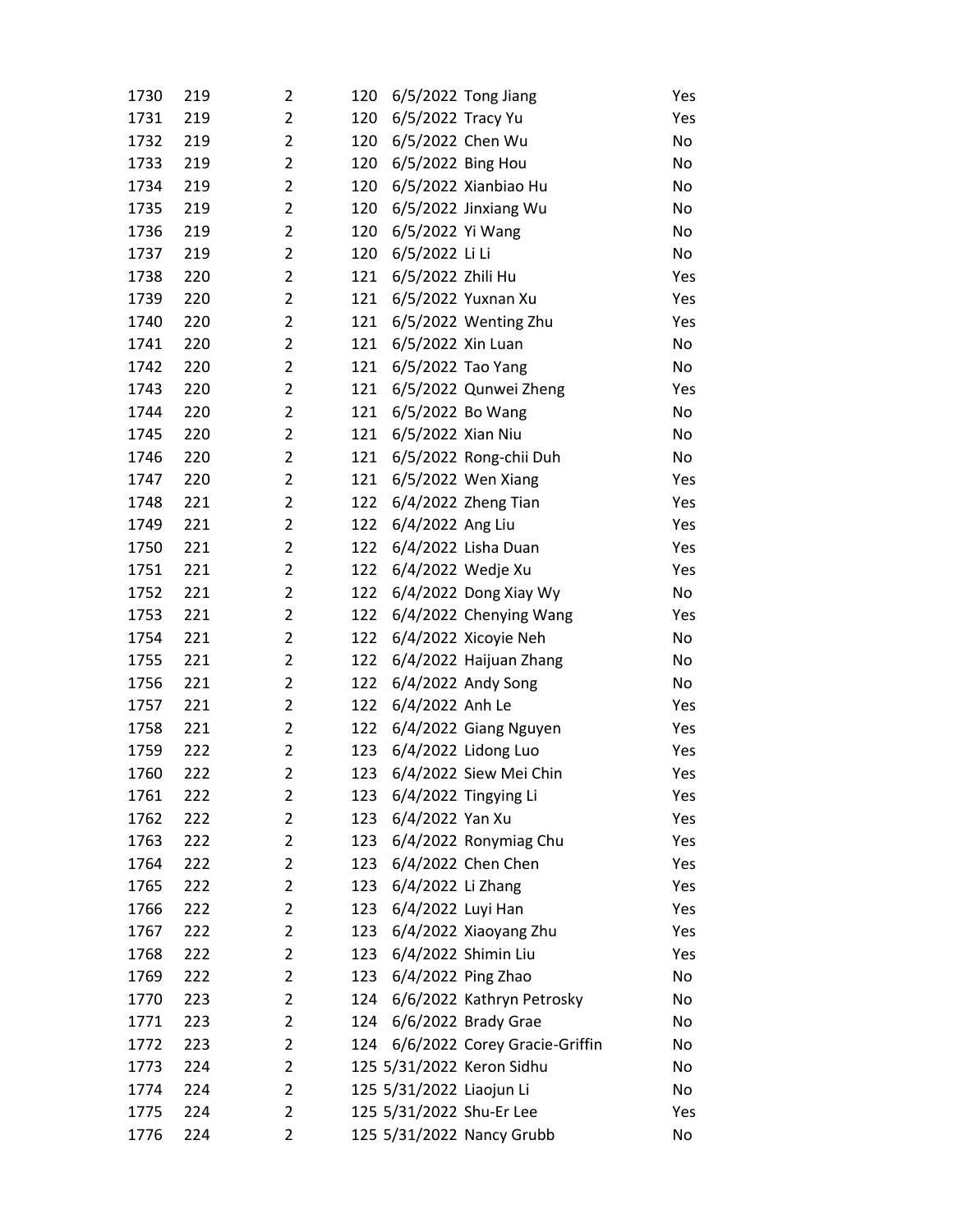| 1777 | 224 | 2              |     | 125 5/31/2022 Traci Harter     | Yes |
|------|-----|----------------|-----|--------------------------------|-----|
| 1778 | 224 | $\overline{2}$ |     | 125 5/31/2022 Regina Oliver    | Yes |
| 1779 | 224 | $\overline{2}$ |     | 125 5/31/2022 Alexander Graham | No  |
| 1780 | 225 | $\overline{2}$ | 126 | 6/2/2022 Katie Hayden          | Yes |
| 1781 | 225 | $\overline{2}$ | 126 | 6/2/2022 John Bodine           | Yes |
| 1782 | 225 | $\overline{2}$ | 126 | 6/3/2022 Noah Oesterling       | Yes |
| 1783 | 225 | $\overline{2}$ | 126 | 6/3/2022 Patrick Cooper        | No  |
| 1784 | 225 | $\overline{2}$ | 126 | 6/5/2022 Debra Cooper          | No  |
| 1785 | 225 | $\overline{2}$ | 126 | 6/5/2022 Tessa Jewell          | No  |
| 1786 | 226 | $\overline{2}$ | 127 | 6/7/2022 Karen Anstett         | No  |
| 1787 | 226 | $\overline{2}$ | 127 | 6/7/2022 Roberta Milillo       | No  |
| 1788 | 226 | $\overline{2}$ | 127 | 6/7/2022 Beth Van Horn         | No  |
| 1789 | 226 | $\overline{2}$ | 127 | 6/7/2022 Margaret Roof         | Yes |
| 1790 | 226 | $\overline{2}$ | 127 | 6/7/2022 Jane Galas            | No  |
| 1791 | 226 | $\overline{2}$ | 127 | 6/7/2022 Mary Hershey          | No  |
| 1792 | 226 | $\overline{2}$ | 127 | 6/7/2022 Steve Milillo         | No  |
| 1793 | 226 | $\overline{2}$ | 127 | 6/7/2022 Lorraine Martin       | No  |
| 1794 | 226 | $\overline{2}$ | 127 | 6/7/2022 Robert Hershey        | No  |
| 1795 | 227 | $\overline{2}$ | 128 | 6/6/2022 Edward Kaiser         | Yes |
| 1796 | 227 | $\overline{2}$ | 128 | 6/6/2022 Karen Luong           | No  |
| 1797 | 227 | $\overline{2}$ | 128 | 6/6/2022 Shawn Burghar         | No  |
| 1798 | 227 | $\overline{2}$ | 128 | 6/6/2022 Jeremy Held           | No  |
| 1799 | 227 | $\overline{2}$ | 128 | 6/6/2022 Patricia Hummer       | Yes |
| 1800 | 227 | $\overline{2}$ | 128 | 6/6/2022 Jeanne McKinney       | Yes |
| 1801 | 227 | $\overline{2}$ | 128 | 6/6/2022 Jay Hummer            | Yes |
| 1802 | 227 | $\overline{2}$ | 128 | 6/6/2022 Mike McKinney         | Yes |
| 1803 | 227 | $\overline{2}$ | 128 | 6/6/2022 Dew Kaiser            | Yes |
| 1804 | 227 | $\overline{2}$ | 128 | 6/7/2022 Tyler McFeaters       | No  |
| 1805 | 228 | $\overline{2}$ | 129 | 6/8/2022 Don Breon             | No  |
| 1806 | 228 | $\overline{2}$ | 129 | 6/8/2022 Rhonda Johannesen     | No  |
| 1807 | 228 | $\overline{2}$ | 129 | 6/8/2022 Kevin Hagopice        | No  |
| 1808 | 228 | 2              | 129 | 6/8/2022 Michael Scarpitta     | No  |
| 1809 | 228 | 2              | 129 | 6/8/2022 Christina Clar        | No  |
| 1810 | 228 | $\overline{2}$ | 129 | 6/8/2022 B. Tornatore          | Yes |
| 1811 | 228 | $\overline{2}$ | 129 | 6/8/2022 George Farrant        | Yes |
| 1812 | 228 | $\overline{2}$ | 129 | 6/8/2022 Elaine Farrant        | Yes |
| 1813 | 228 | $\overline{2}$ | 129 | 6/8/2022 Grace Hale            | Yes |
| 1814 | 228 | 2              | 129 | 6/8/2022 Robert Kreidler       | Yes |
| 1815 | 229 | $\overline{2}$ | 130 | 6/8/2022 Darcy A. Gustafson    | No  |
| 1816 | 229 | 2              | 130 | 6/8/2022 Linda M. Bell         | No  |
| 1817 | 229 | $\overline{2}$ | 130 | 6/8/2022 Irina A. Miller       | No  |
| 1818 | 229 | 2              | 130 | 6/8/2022 Janet T. Fleming      | No  |
| 1819 | 229 | 2              | 130 | 6/8/2022 Virginia F. Rainey    | No  |
| 1820 | 229 | $\overline{2}$ | 130 | 6/8/2022 Sara Bitler           | No  |
| 1821 | 229 | $\overline{2}$ | 130 | 6/8/2022 Justin Blink          | No  |
| 1822 | 229 | 2              | 130 | 6/8/2022 Pun Shui Keung        | No  |
| 1823 | 229 | 2              | 130 | 6/8/2022 Victor Bakaleva       | No  |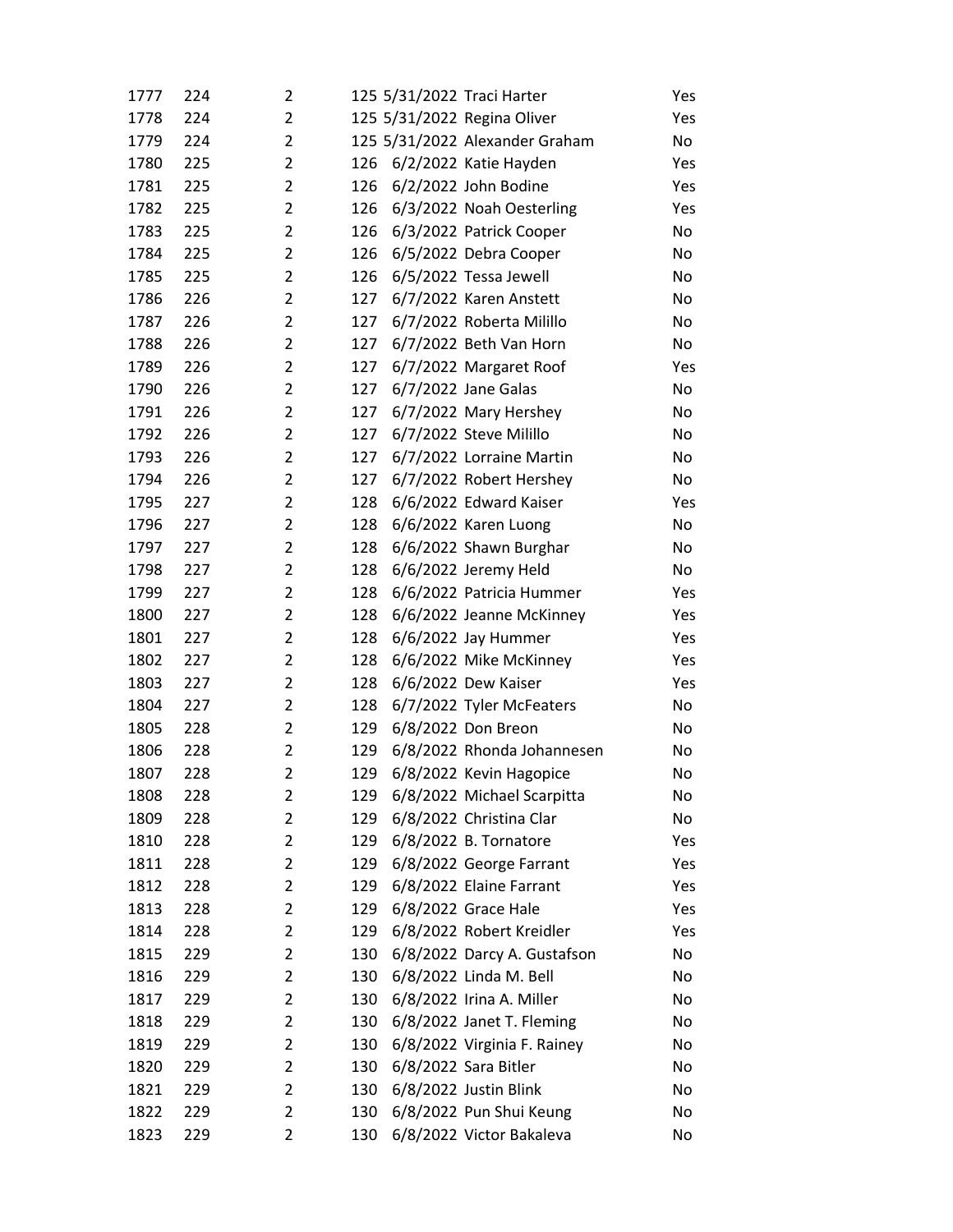| 1824 | 229 | 2              | 130                          | 6/8/2022 Tamara Bakaeva        | No  |
|------|-----|----------------|------------------------------|--------------------------------|-----|
| 1825 | 230 | $\overline{2}$ | 131                          | 6/8/2022 Barbara McKeehen      | Yes |
| 1826 | 230 | $\overline{2}$ | 131                          | 6/8/2022 John S. Ward          | Yes |
| 1827 | 230 | $\overline{2}$ | 131                          | 6/8/2022 Sarah Shirk           | Yes |
| 1828 | 230 | $\overline{2}$ | 131                          | 6/8/2022 Susan McCartney       | Yes |
| 1829 | 230 | $\overline{2}$ | 131                          | 6/8/2022 Dona Oberheim         | Yes |
| 1830 | 230 | $\overline{2}$ | 131                          | 6/8/2022 Chloe Cho             | No  |
| 1831 | 230 | $\overline{2}$ | 131                          | 6/8/2022 Cary Gronwall         | No  |
| 1832 | 230 | $\overline{2}$ | 131                          | 6/8/2022 Robin Ciardollo       | No  |
| 1833 | 230 | $\overline{2}$ | 131                          | 6/8/2022 Kevin Trostle         | No  |
| 1834 | 231 | $\overline{2}$ | 132                          | 6/8/2022 Suzanna Winter        | No  |
| 1835 | 231 | $\overline{2}$ | 132                          | 6/6/2022 Geraldine Matre       | No  |
| 1836 | 231 | $\overline{2}$ | 132                          | 6/6/2022 Laura Simon           | No  |
| 1837 | 231 | $\overline{2}$ | 132                          | 6/8/2022 Emma Morris           | No  |
| 1838 | 231 | $\overline{2}$ | 132                          | 6/8/2022 Ben Easler            | No  |
| 1839 | 231 | $\overline{2}$ | 132                          | 6/8/2022 Ethan Knight          | No  |
| 1840 | 231 | $\overline{2}$ | 6/8/2022 Mark Lee<br>132     |                                | No  |
| 1841 | 231 | $\overline{2}$ | 6/8/2022 Winnie Li<br>132    |                                | No  |
| 1842 | 231 | $\overline{2}$ | 132                          | 6/8/2022 Patricia L. Krall     | No  |
| 1843 | 231 | $\overline{2}$ | 6/8/2022 AJ Volz<br>132      |                                | No  |
| 1844 | 231 | $\overline{2}$ | 132                          | 6/8/2022 Camille Barczak Payne | No  |
| 1845 | 232 | $\overline{2}$ | 133                          | 6/8/2022 Gerald Dugan          | Yes |
| 1846 | 232 | $\overline{2}$ | 133                          | 6/8/2022 Dale Haldeman         | No  |
| 1847 | 232 | $\overline{2}$ | 133                          | 6/8/2022 George Kesidis        | No  |
| 1848 | 232 | $\overline{2}$ | 133                          | 6/8/2022 Stephen Van Hook      | No  |
| 1849 | 232 | $\overline{2}$ | 133                          | 6/8/2022 Myron Lindsey         | No  |
| 1850 | 232 | $\overline{2}$ | 133                          | 6/8/2022 Teresa Fenler         | No  |
| 1851 | 232 | $\overline{2}$ | 133                          | 6/8/2022 Sally Minnich         | No  |
| 1852 | 232 | $\overline{2}$ | 133                          | 6/8/2022 Mark Minnich          | No  |
| 1853 | 232 | $\overline{2}$ | 133                          | 6/8/2022 Diane Spokeis         | No  |
| 1854 | 232 | $\overline{2}$ | 133                          | 6/8/2022 Meghan Kremser        | No  |
| 1855 | 233 | 2              | 134 5/20/2022 Stacie Liebert |                                | No  |
| 1856 | 233 | $\overline{2}$ | 134 5/20/2022 Chad Liebert   |                                | No  |
| 1857 | 233 | $\overline{2}$ |                              | 134 6/8/2022 Evelyn J. Rothgeb | No  |
| 1858 | 233 | $\overline{2}$ | 134                          | 6/8/2022 Robert Kyle           | No  |
| 1859 | 233 | $\overline{2}$ | 134                          | 6/8/2022 Maureen Shattow       | No  |
| 1860 | 233 | $\overline{2}$ | 134                          | 6/8/2022 Janet Coder           | No  |
| 1861 | 233 | 2              | 134                          | 6/8/2022 Anne Robinson         | No  |
| 1862 | 233 | $\overline{2}$ | 134                          | 6/8/2022 Stephanie Pasquini    | No  |
| 1863 | 233 | $\overline{2}$ | 134                          | 6/8/2022 Paula Stitt           | No  |
| 1864 | 233 | $\overline{2}$ | 134                          | 6/8/2022 Amy Lacko             | No  |
| 1865 | 234 | $\overline{2}$ | 135                          | 6/8/2022 Thomas Lacko          | No  |
| 1866 | 235 | $\overline{2}$ | 136                          | 6/9/2022 Katherine E. Garren   | No  |
| 1867 | 235 | $\overline{2}$ | 136                          | 6/9/2022 Frank Reckner         | No  |
| 1868 | 236 | $\overline{2}$ | 137                          | 6/9/2022 Ellen Freeman         | No  |
| 1869 | 236 | $\overline{2}$ | 137                          | 6/9/2022 Zach Freeman          | No  |
| 1870 | 236 | 2              | 137                          | 6/9/2022 Susan Matty           | No  |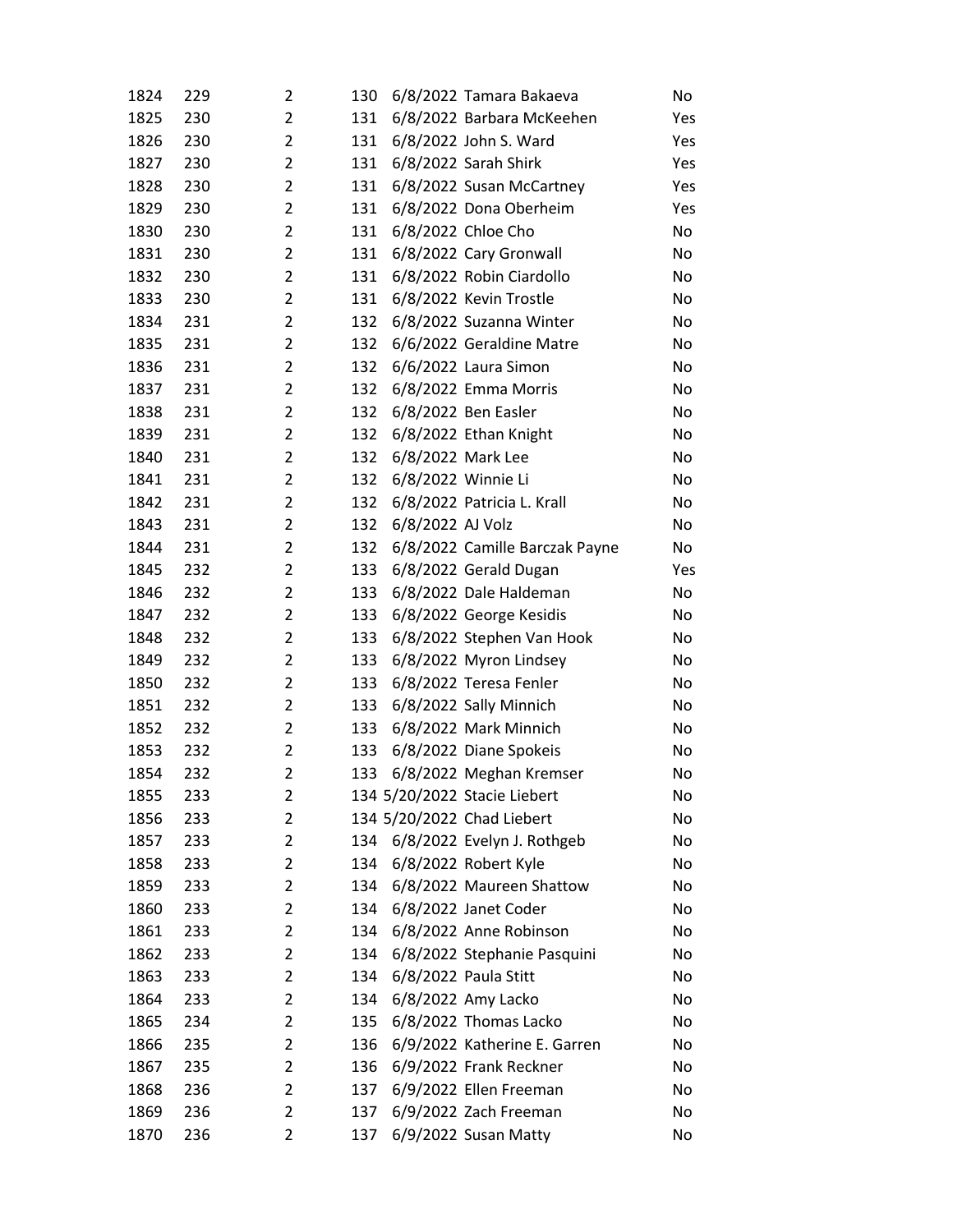| 1871 | 236 | 2              | 137 | 6/9/2022 Lisa Rhoder       | No |
|------|-----|----------------|-----|----------------------------|----|
| 1872 | 236 | $\overline{2}$ | 137 | 6/9/2022 Robert Thig       | No |
| 1873 | 236 | $\overline{2}$ | 137 | 6/9/2022 Karen S. Johnson  | No |
| 1874 | 236 | $\overline{2}$ | 137 | 6/9/2022 Zach Zolenst      | No |
| 1875 | 236 | $\overline{2}$ | 137 | 6/9/2022 John Cimin        | No |
| 1876 | 236 | $\overline{2}$ | 137 | 6/9/2022 Amber Petkus      | No |
| 1877 | 237 | $\overline{2}$ | 138 | 6/9/2022 Andy Rodgers      | No |
| 1878 | 237 | $\overline{2}$ | 138 | 6/9/2022 Ashley Franks     | No |
| 1879 | 237 | $\overline{2}$ | 138 | 6/9/2022 Jeremy Field      | No |
| 1880 | 237 | $\overline{2}$ | 138 | 6/9/2022 Caleb Frantz      | No |
| 1881 | 237 | $\overline{2}$ | 138 | 6/9/2022 Mike Rushing      | No |
| 1882 | 237 | $\overline{2}$ | 138 | 6/9/2022 Justine Lindemann | No |
| 1883 | 237 | $\overline{2}$ | 138 | 6/9/2022 James George      | No |
| 1884 | 237 | $\overline{2}$ | 138 | 6/9/2022 Cheryl George     | No |
| 1885 | 237 | $\overline{2}$ | 138 | 6/9/2022 Maria Huber       | No |
| 1886 | 237 | $\overline{2}$ | 138 | 6/9/2022 Andrei Chernush   | No |
| 1887 | 238 | $\overline{2}$ | 139 | 6/9/2022 Mike Benner       | No |
| 1888 | 238 | $\overline{2}$ | 139 | 6/9/2022 Sean Agnew        | No |
| 1889 | 238 | $\overline{2}$ | 139 | 6/9/2022 Sawyer Campbell   | No |
| 1890 | 238 | $\overline{2}$ | 139 | 6/9/2022 Jack Evans        | No |
| 1891 | 238 | $\overline{2}$ | 139 | 6/9/2022 Sherry Evans      | No |
| 1892 | 238 | $\overline{2}$ | 139 | 6/9/2022 Cathy Savereno    | No |
| 1893 | 238 | $\overline{2}$ | 139 | 6/9/2022 George Savereno   | No |
| 1894 | 238 | $\overline{2}$ | 139 | 6/9/2022 Dennis Gilson     | No |
| 1895 | 238 | $\overline{2}$ | 139 | 6/9/2022 Ellen Gilson      | No |
| 1896 | 238 | $\overline{2}$ | 139 | 6/9/2022 Eileen Lippincott | No |
| 1897 | 239 | $\overline{2}$ | 140 | 6/9/2022 Peter Sharpe      | No |
| 1898 | 239 | $\overline{2}$ | 140 | 6/9/2022 Katherine Sharpe  | No |
| 1899 | 239 | $\overline{2}$ | 140 | 6/9/2022 Lurais Wallen     | No |
| 1900 | 239 | $\overline{2}$ | 140 | 6/9/2022 Ron Leynes        | No |
| 1901 | 239 | $\overline{2}$ | 140 | 6/9/2022 Mary Bellman      | No |
| 1902 | 239 | 2              | 140 | 6/9/2022 Kevin Koudela     | No |
| 1903 | 239 | $\overline{c}$ | 140 | 6/9/2022 Julie Pelletier   | No |
| 1904 | 239 | $\overline{2}$ | 140 | 6/9/2022 Stephen Pelletier | No |
| 1905 | 239 | $\overline{2}$ | 140 | 6/9/2022 Muriel Beard      | No |
| 1906 | 239 | $\overline{2}$ | 140 | 6/9/2022 Aaron Binoz       | No |
| 1907 | 240 | $\overline{2}$ | 141 | 6/9/2022 Christine Hughes  | No |
| 1908 | 240 | $\overline{2}$ | 141 | 6/9/2022 Keith Gilyard     | No |
| 1909 | 240 | $\overline{2}$ | 141 | 6/9/2022 Jennifer Plummer  | No |
| 1910 | 240 | $\overline{2}$ | 141 | 6/9/2022 Donald Shawley    | No |
| 1911 | 240 | $\overline{2}$ | 141 | 6/9/2022 Jason Whitney     | No |
| 1912 | 240 | $\overline{2}$ | 141 | 6/9/2022 Kenneth Evans     | No |
| 1913 | 240 | $\overline{2}$ | 141 | 6/9/2022 Susan Clegg       | No |
| 1914 | 240 | $\overline{2}$ | 141 | 6/9/2022 Pat Knobel        | No |
| 1915 | 240 | $\overline{2}$ | 141 | 6/9/2022 Katie E. Hoffman  | No |
| 1916 | 240 | $\overline{2}$ | 141 | 6/9/2022 Marie McCourt     | No |
| 1917 | 241 | $\overline{2}$ | 142 | 6/9/2022 Lijiang Shen      | No |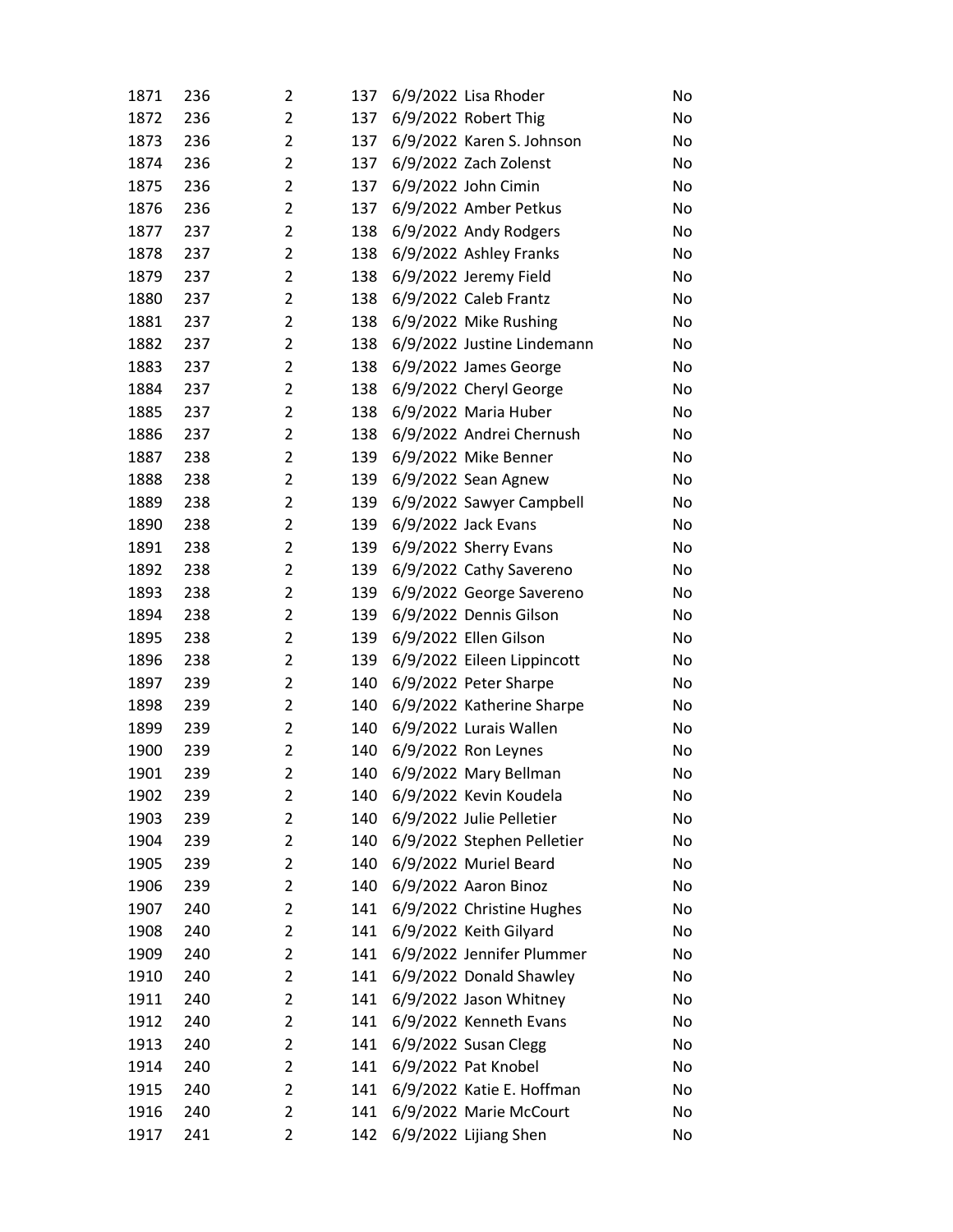| 1918 | 241 | 2              | 142 |                   | 6/9/2022 Youyou Cheng          | No  |
|------|-----|----------------|-----|-------------------|--------------------------------|-----|
| 1919 | 241 | $\overline{2}$ | 142 |                   | 6/9/2022 Rebecca Desmarais     | No  |
| 1920 | 241 | $\overline{2}$ | 142 |                   | 6/9/2022 Bruce Desmarais       | No  |
| 1921 | 241 | $\overline{2}$ | 142 |                   | 6/9/2022 Jillian Weyhe         | Yes |
| 1922 | 241 | $\overline{2}$ | 142 |                   | 6/9/2022 Jennifer Murphy       | No  |
| 1923 | 241 | $\overline{2}$ | 142 |                   | 6/9/2022 Frank S. Archibald    | No  |
| 1924 | 241 | $\overline{2}$ | 142 |                   | 6/9/2022 Andrea A. Glantz      | No  |
| 1925 | 241 | $\overline{2}$ | 142 |                   | 6/9/2022 Seann Reed            | No  |
| 1926 | 241 | $\overline{2}$ | 142 |                   | 6/9/2022 Sarah Verganimi       | No  |
| 1927 | 241 | $\overline{2}$ | 142 |                   | 6/9/2022 Frank Vergamini       | No  |
| 1928 | 242 | $\overline{2}$ | 143 |                   | 6/8/2022 Jing Zhou             | No  |
| 1929 | 242 | $\overline{2}$ | 143 |                   | 6/8/2022 Dmitry Vilensky       | No  |
| 1930 | 242 | $\overline{2}$ | 143 |                   | 6/8/2022 Karen Strein          | No  |
| 1931 | 242 | $\overline{2}$ | 143 |                   | 6/9/2022 Mary McCarthy         | No  |
| 1932 | 242 | $\overline{2}$ | 143 |                   | 6/9/2022 Michael Beck          | Yes |
| 1933 | 242 | $\overline{2}$ | 143 |                   | 6/9/2022 Alex Spigelmyer       | No  |
| 1934 | 242 | $\overline{2}$ | 143 |                   | 6/9/2022 Eraj Saheb            | No  |
| 1935 | 242 | $\overline{2}$ | 143 |                   | 6/9/2022 Yanling Wang          | No  |
| 1936 | 242 | $\overline{2}$ | 143 |                   | 6/9/2022 Lois Lynn             | No  |
| 1937 | 242 | $\overline{2}$ | 143 |                   | 6/9/2022 Noushi Zolfaghari     | No  |
| 1938 | 242 | $\overline{2}$ | 143 |                   | 6/9/2022 Elizabeth Packer      | No  |
| 1939 | 243 | $\overline{2}$ | 144 | 6/8/2022 Yun Jin  |                                | No  |
| 1940 | 243 | $\overline{2}$ | 144 |                   | 6/8/2022 Scott Delallo         | No  |
| 1941 | 243 | $\overline{2}$ | 144 |                   | 6/8/2022 Rich Waltz            | No  |
| 1942 | 243 | $\overline{2}$ | 144 |                   | 6/8/2022 Margie Waltz          | No  |
| 1943 | 243 | $\overline{2}$ | 144 |                   | 6/8/2022 Tyler Fleck           | No  |
| 1944 | 243 | $\overline{2}$ | 144 | 6/8/2022 Qing Liu |                                | No  |
| 1945 | 243 | $\overline{2}$ | 144 |                   | 6/8/2022 Meghan Tanner         | No  |
| 1946 | 243 | $\overline{2}$ | 144 | 6/8/2022 Zhen Lei |                                | No  |
| 1947 | 243 | $\overline{2}$ | 144 | 6/8/2022 Su Yan   |                                | No  |
| 1948 | 243 | $\overline{2}$ | 144 |                   | 6/8/2022 Michael Kusluski      | No  |
| 1949 | 244 | 2              | 145 |                   | 6/9/2022 Bienvenido Concepcion | No  |
| 1950 | 244 | $\overline{2}$ | 145 |                   | 6/9/2022 Miles Cummins         | Yes |
| 1951 | 244 | $\overline{2}$ | 145 |                   | 6/9/2022 Eve Stefanko          | No  |
| 1952 | 244 | $\overline{2}$ | 145 |                   | 6/9/2022 Rebecca Lynch         | No  |
| 1953 | 244 | $\overline{2}$ | 145 |                   | 6/9/2022 Robin Panlilio        | No  |
| 1954 | 244 | 2              | 145 |                   | 6/9/2022 Sandy Santos          | No  |
| 1955 | 244 | 2              | 145 |                   | 6/9/2022 Anuur Purao           | No  |
| 1956 | 244 | $\overline{2}$ | 145 |                   | 6/9/2022 Tom Cavalier          | No  |
| 1957 | 244 | $\overline{2}$ | 145 |                   | 6/9/2022 V.S. Campbell         | No  |
| 1958 | 244 | $\overline{2}$ | 145 |                   | 6/9/2022 Kara Cook             | No  |
| 1959 | 245 | 2              | 146 |                   | 6/8/2022 Xiaowei Wang          | No  |
| 1960 | 245 | $\overline{2}$ | 146 |                   | 6/8/2022 Yucheng Wu            | No  |
| 1961 | 245 | $\overline{2}$ | 146 |                   | 6/8/2022 Kathy Horlacher       | No  |
| 1962 | 245 | 2              | 146 |                   | 6/8/2022 William Horlacher     | No  |
| 1963 | 245 | $\overline{2}$ | 146 |                   | 6/9/2022 Wookhyang Chung       | No  |
| 1964 | 245 | $\overline{2}$ | 146 |                   | 6/9/2022 Janice D. Yoner       | No  |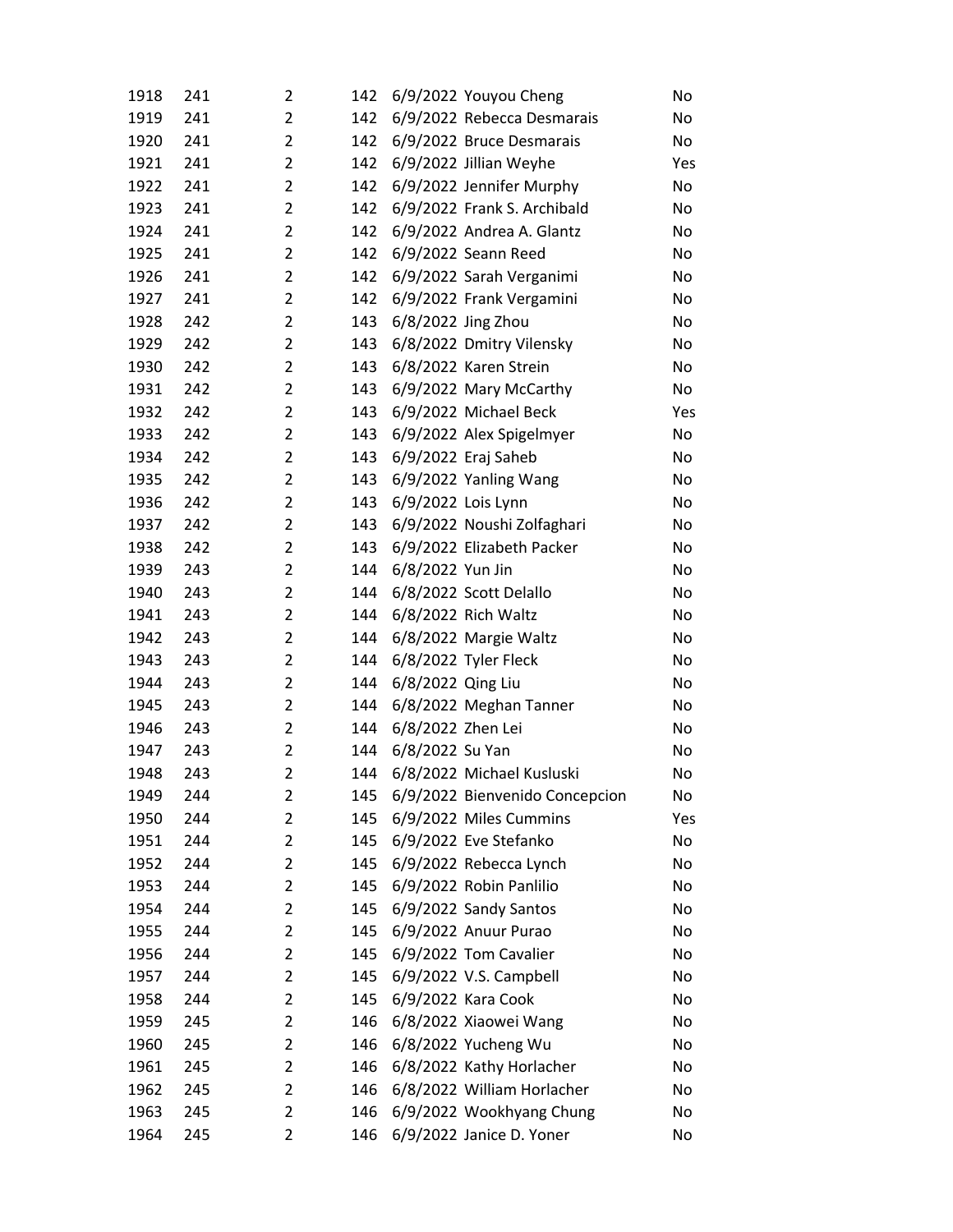| 1965         | 245        | 2              | 146            |                         | 6/9/2022 Savita Iyer           | No       |
|--------------|------------|----------------|----------------|-------------------------|--------------------------------|----------|
| 1966         | 245        | $\overline{2}$ | 146            |                         | 6/9/2022 Esther Benitez        | No       |
| 1967         | 245        | $\overline{2}$ | 146            |                         | 6/9/2022 Vincent Benitez       | No       |
| 1968         | 245        | $\overline{2}$ | 146            |                         | 6/9/2022 Martha Burkhardt      | No       |
| 1969         | 246        | 3              | $\mathbf{1}$   |                         | 6/5/2022 Melissa Smith         | No       |
| 1970         | 246        | 3              | $\mathbf{1}$   |                         | 6/5/2022 Robert Glain          | No       |
| 1971         | 246        | 3              | $\mathbf{1}$   |                         | 6/5/2022 Doug Merritt          | No       |
| 1972         | 246        | 3              | $\mathbf{1}$   |                         | 6/5/2022 Charles Lumpkins      | No       |
| 1973         | 246        | 3              | 1              |                         | 6/5/2022 Stewart Combs         | No       |
| 1974         | 247        | 3              |                |                         | 2 5/22/2022 Marina Moroz       | No       |
| 1975         | 247        | 3              |                |                         | 2 5/22/2022 Ronald L. Holt     | No       |
| 1976         | 247        | 3              |                |                         | 2 5/25/2022 Gary Gentzel       | No       |
| 1977         | 247        | 3              |                |                         | 2 5/25/2022 Irene Biggans      | No       |
| 1978         | 247        | 3              | 2              |                         | 6/5/2022 Kathleen L. Kennedy   | No       |
| 1979         | 247        | 3              | $2^{\circ}$    |                         | 6/9/2022 Mirielle Grefok       | No       |
| 1980         | 248        | 3              | $\mathbf{3}$   |                         | 5/1/2022 Jason Otto            | No       |
| 1981         | 248        | 3              | 3 <sup>7</sup> |                         | 5/1/2022 Daniel L. Hall        | No       |
| 1982         | 248        | 3              | 3 <sup>7</sup> |                         | 5/1/2022 Cindy L. Hall         | No       |
| 1983         | 248        | 3              | 3              |                         | 5/8/2022 Micah G. Fetterolf    | No       |
| 1984         | 248        | 3              |                |                         | 3 5/22/2022 Kenneth Codner     | No       |
| 1985         | 248        | 3              |                | 3 5/22/2022 Ben Haupt   |                                | No       |
| 1986         | 248        | 3              |                |                         | 3 5/22/2022 Jennifer Haupt     | No       |
| 1987         | 248        | 3              |                |                         | 3 5/22/2022 Nancy L. Holt      | No       |
| 1988         | 248        | 3              |                |                         | 3 5/22/2022 Danny Smith        | No       |
| 1989         | 249        | 3              |                |                         | 4 4/24/2022 Kathleen Kennedy   | No       |
| 1990         | 249        | 3              |                |                         | 4 4/24/2022 Russell Kennedy    | No       |
| 1991         | 249        | 3              |                |                         | 4 4/24/2022 Dealise Y. Stevens | No       |
| 1992         | 249        | 3              |                |                         | 4 4/24/2022 Waille Knight      | No       |
| 1993         | 249        | 3              |                |                         | 4 4/24/2022 Eileen G. Codner   | No       |
| 1994         | 249        | 3              |                |                         | 4 4/24/2022 Isaiah Smith       | No       |
| 1995         | 249        | 3              |                |                         | 4 4/25/2022 Amy L. Smith       | No       |
| 1996         | 249        | 3              |                | 4 4/28/2022 Pam Smith   |                                | No       |
| 1997         | 249        | 3              | 4              |                         | 5/1/2022 Dianna L. Johnson     | No       |
| 1998         | 249        | 3              | 4              |                         | 5/1/2022 Krista Otto           | No       |
| 1999<br>2000 | 250<br>250 | 4<br>4         |                | 1 6/10/2022 T. Deb Ray  | 1 6/10/2022 Don Cistaro        | No<br>No |
| 2001         | 250        | 4              |                | 1 6/10/2022 B. Glennor  |                                | No       |
| 2002         | 250        | 4              |                |                         | 1 6/10/2022 Terry Hoover       | No       |
| 2003         | 250        | 4              |                | 1 6/10/2022 Ali Aliabad |                                | No       |
| 2004         | 250        | 4              |                |                         | 1 6/10/2022 Daniel Falk        | No       |
| 2005         | 250        | 4              |                |                         | 1 6/10/2022 Marta Ventura      | No       |
| 2006         | 250        | 4              |                | 1 6/10/2022 Derek Fox   |                                | No       |
| 2007         | 250        | 4              |                |                         | 1 6/10/2022 Mike Turns         | No       |
| 2008         | 250        | 4              |                |                         | 1 6/10/2022 Nick Bacher        | No       |
| 2009         | 251        | 4              |                |                         | 2 6/10/2022 Hayden Chisholm    | No       |
| 2010         | 251        | 4              |                |                         | 2 6/10/2022 Alicia Dowd        | No       |
| 2011         | 251        | 4              |                |                         | 2 6/10/2022 Erica L. King      | No       |
|              |            |                |                |                         |                                |          |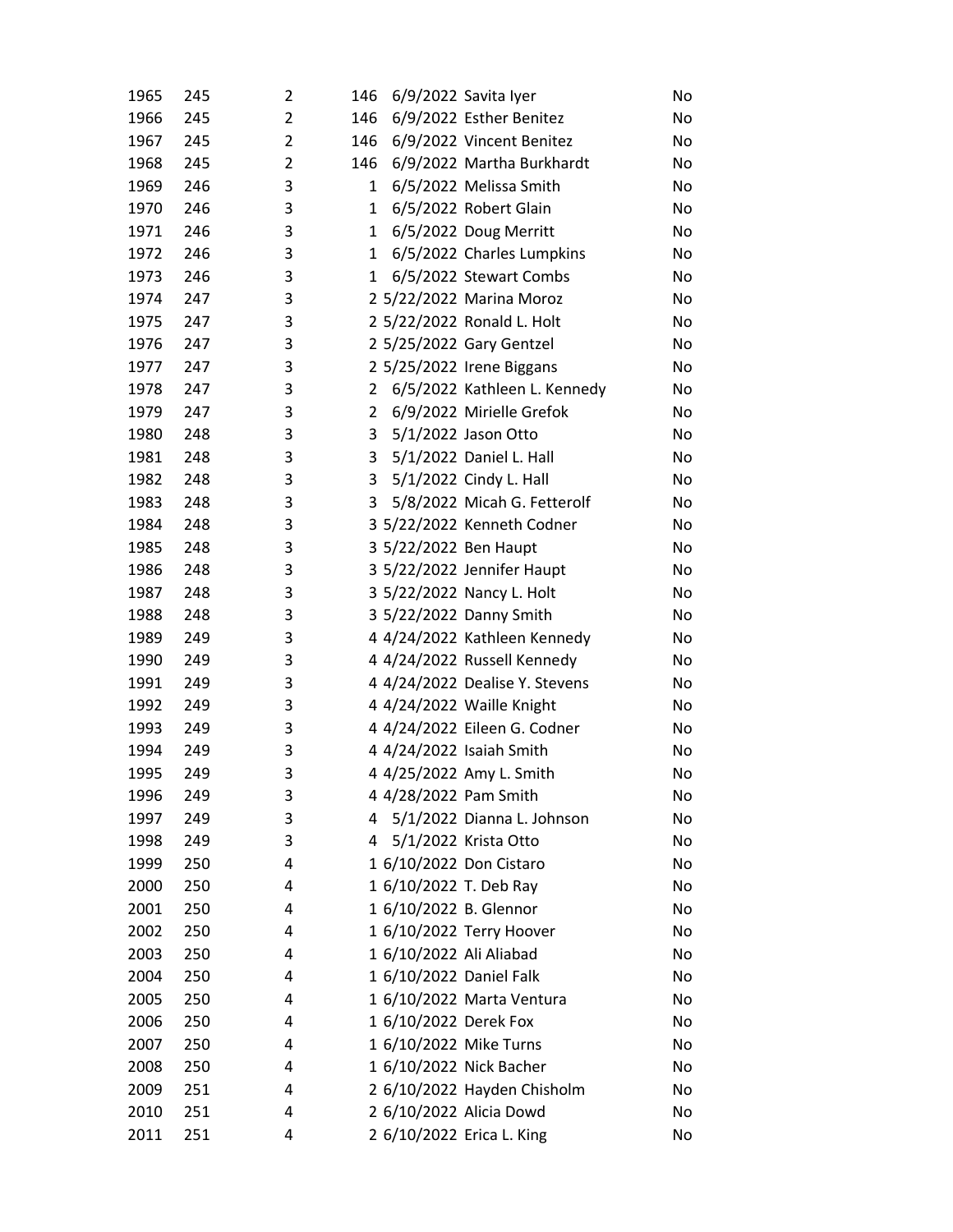| 2012 | 251 | 4 | 2 6/10/2022 Brian H. King |                                  | No |
|------|-----|---|---------------------------|----------------------------------|----|
| 2013 | 251 | 4 | 2 6/10/2022 Joe Keiser    |                                  | No |
| 2014 | 251 | 4 | 2 6/10/2022 Robert Ceres  |                                  | No |
| 2015 | 251 | 4 |                           | 2 6/10/2022 Emily Margaret Ceres | No |
| 2016 | 252 | 4 | 3 6/10/2022 Cynthia Solic |                                  | No |
| 2017 | 252 | 4 | 3 6/10/2022 John Kehoe    |                                  | No |
| 2018 | 252 | 4 | 3 6/10/2022 Caryl Kehoe   |                                  | No |
| 2019 | 252 | 4 |                           | 3 6/10/2022 Kathryn Peters       | No |
| 2020 | 252 | 4 |                           | 3 6/10/2022 Jeffrey M. Peters    | No |
| 2021 | 252 | 4 | 3 6/10/2022 Heidi Peltzer |                                  | No |
| 2022 | 252 | 4 |                           | 3 6/10/2022 Deborah Gabriel      | No |
| 2023 | 252 | 4 | 3 6/10/2022 Ona Gabriel   |                                  | No |
| 2024 | 252 | 4 |                           | 3 6/10/2022 Dana Tilghman        | No |
| 2025 | 252 | 4 |                           | 3 6/10/2022 Andrea Kennedy       | No |
| 2026 | 253 | 4 | 4 6/10/2022 Ben Johnson   |                                  | No |
| 2027 | 253 | 4 |                           | 4 6/10/2022 Christine Johnson    | No |
| 2028 | 253 | 4 | 4 6/10/2022 Jeffrey Maly  |                                  | No |
| 2029 | 253 | 4 |                           | 4 6/10/2022 Cleveland Johnson    | No |
| 2030 | 253 | 4 |                           | 4 6/10/2022 Nicholas Johnson     | No |
| 2031 | 253 | 4 |                           | 4 6/10/2022 Mary Lou Manhart     | No |
| 2032 | 253 | 4 |                           | 4 6/10/2022 Joseph Shaffer       | No |
| 2033 | 253 | 4 | 4 6/10/2022 Lisa Collens  |                                  | No |
| 2034 | 253 | 4 |                           | 4 6/10/2022 Mavis Montgomery     | No |
| 2035 | 253 | 4 |                           | 4 6/10/2022 Candace Marion       | No |
| 2036 | 254 | 4 |                           | 5 6/10/2022 Patricia Wallace     | No |
| 2037 | 254 | 4 |                           | 5 6/10/2022 Staci Schreiber      | No |
| 2038 | 254 | 4 |                           | 5 6/10/2022 Molly Schueltiz      | No |
| 2039 | 254 | 4 |                           | 5 6/10/2022 Mary Ann Quigley     | No |
| 2040 | 254 | 4 | 5 6/10/2022 Josh Huath    |                                  | No |
| 2041 | 254 | 4 |                           | 5 6/10/2022 Tracey Melnick       | No |
| 2042 | 254 | 4 | 5 6/10/2022 Beth Shahe    |                                  | No |
| 2043 | 254 | 4 |                           | 5 6/10/2022 Daniel Johnson       | No |
| 2044 | 254 | 4 |                           | 5 6/10/2022 Patricia Assadina    | No |
| 2045 | 254 | 4 | 5 6/10/2022 Jim Assadinia |                                  | No |
| 2046 | 255 | 4 | 6.                        | 6/9/2022 Kathryn Brown           | No |
| 2047 | 255 | 4 |                           | 6 6/10/2022 Jennifer Lachendro   | No |
| 2048 | 255 | 4 | 6 6/10/2022 David Fecko   |                                  | No |
| 2049 | 255 | 4 | 6 6/10/2022 Aaron Swartz  |                                  | No |
| 2050 | 255 | 4 | 6 6/10/2022 Karen Morns   |                                  | No |
| 2051 | 255 | 4 | 6 6/10/2022 Judy Bond     |                                  | No |
| 2052 | 255 | 4 | 6 6/10/2022 Maria Leahy   |                                  | No |
| 2053 | 255 | 4 |                           | 6 6/10/2022 John Matthews        | No |
| 2054 | 255 | 4 |                           | 6 6/10/2022 Abigail Caldwell     | No |
| 2055 | 255 | 4 |                           | 6 6/10/2022 Michael Caldwell     | No |
| 2056 | 256 | 4 | 7 6/10/2022 Sarah Stager  |                                  | No |
| 2057 | 257 | 4 |                           | 8 5/31/2022 Rebecca Ziegler      | No |
| 2058 | 257 | 4 |                           | 8 5/31/2022 Sarah Pensyl Jones   | No |